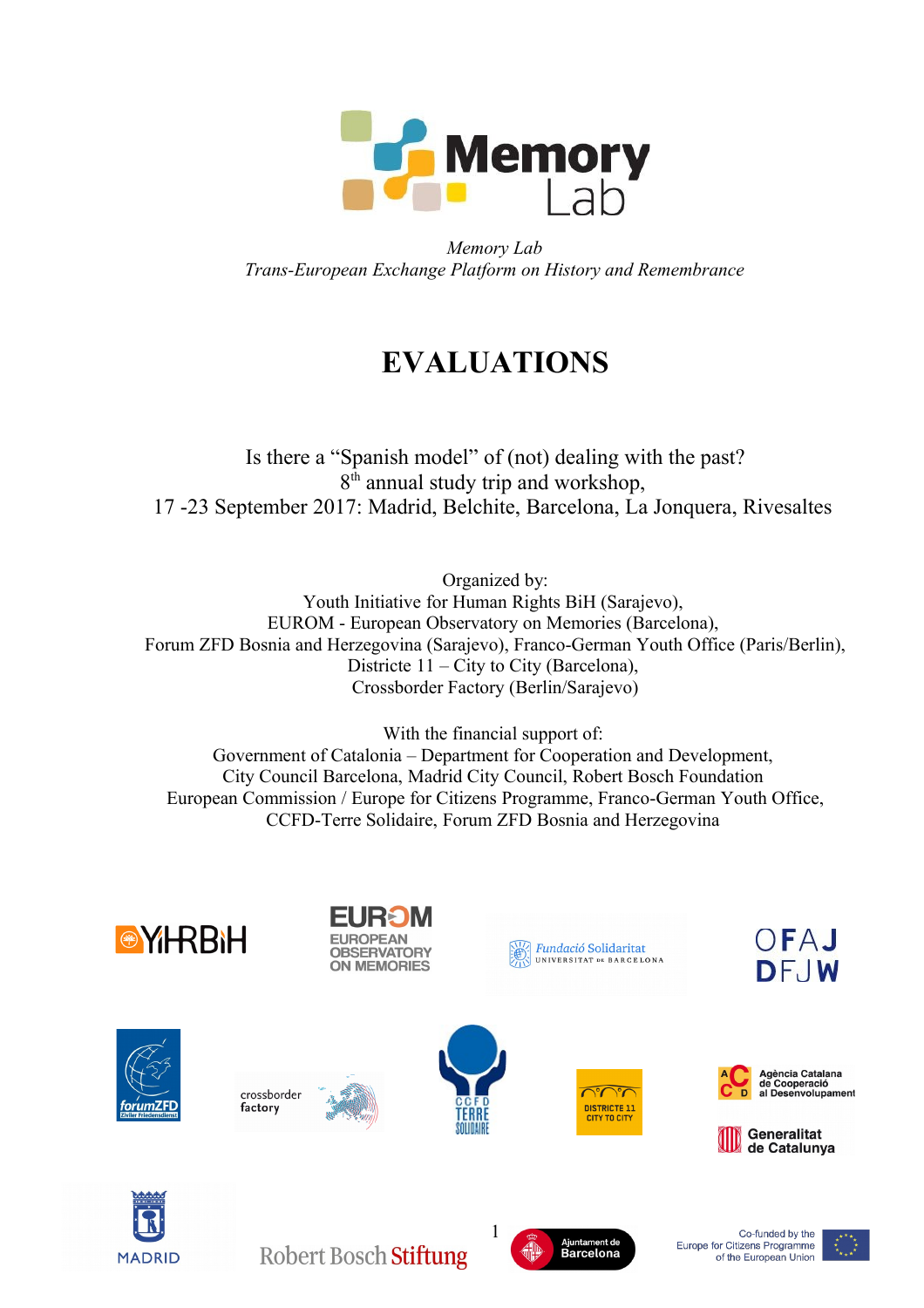#### *Memory Lab Trans-European Exchange Platform on History and Remembrance*

Is there a "Spanish model" of (not) dealing with the past? 8<sup>th</sup> annual study trip and workshop, 17 -23 September, 2017: Madrid, Belchite, Barcelona, La Jonquera, Rivesaltes

# **Evaluation sheets: Answers of the participants**

**1. Your general opinion on the study trip/workshop (content, structure, organisation) 2. Please chose two moments/ places/ encounters/ sentences... from this week which you found particularly interesting, and explain why.**

**3. Concerning the question "Is there a specific 'Spanish model' of (not) dealing with the past?", what are your reflections after this week? And to what extent do you think that experiences from Spain raise interesting questions for other post-war-societies?** 

**4. From what you have done/seen/heard this week, what will be useful for your own work? 5. Suggestions/ideas/plans for the future concerning:**

**a) Annual Memory Lab study trips/workshops (locations, content, ...)** 

**b) Memory Lab in general** 

**c) Own activities with other partners from Memory Lab**

*Note: The answers 1 – 24 haven been written in English, the answers 25 to 33 have been translated from Bosnian / Croatian / Serbian.*

## **1. Your general opinion on the study trip/workshop (content, structure, organisation).**

1. Since it was my first time attending the Memory Lab, I was really excited and that was for a reason. It was very interesting to expand and deepen my knowledge on the Spanish Civil War, especially in connection with all the memorials and museums we saw. I would not have expected to have that many starting points and different aspects for discussions concerning other European (and global) post-warsocieties and their dealing with the past/ memorialization of crimes. Getting to know all the others was great for me, especially because some participants had already been working with the Study Center I am working at.

I think throughout the whole study trip the organization was very good! Thank you once again to the organization team!

2. Once again a very successful edition of Memory Lab. The content was something new and specific to the hosting country/region. The structure seems to get better every year with a perfect mix of inside and outside elements, of meetings and field research. The organization very professional, as always.

3. Very well organized study trip, with very interesting/thoughtful speakers, a well-balanced mix of presentations/excursions/workshops and enough time for discussions in little groups.

On the "human level", I very much enjoyed the constitution of the group, constantly switching languages and geographical/historical backgrounds.

The only moment I wished would have been organized differently was the very last panel (Friday afternoon): the two contributors had to deal with a huge list of questions. There was no real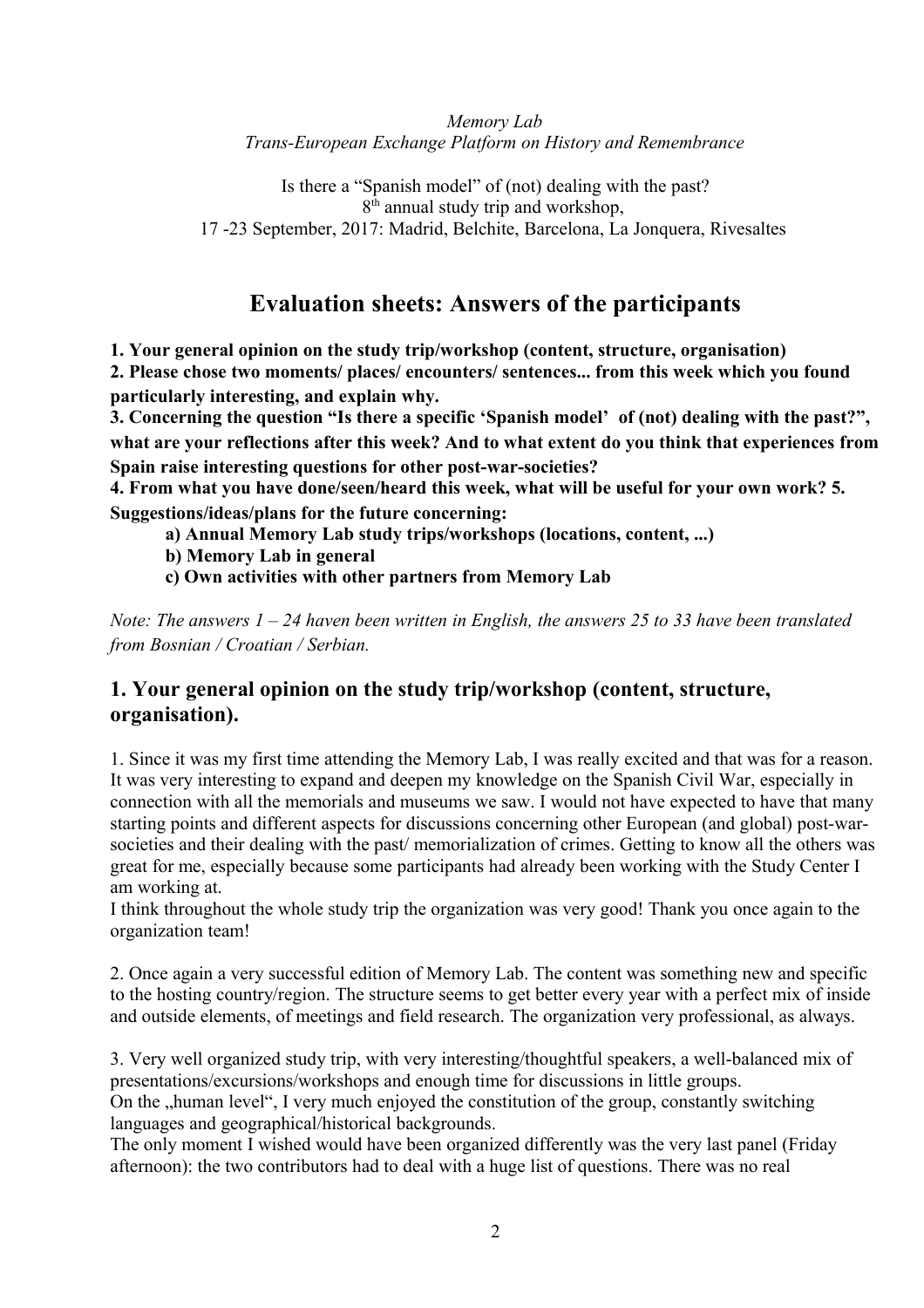place/space for dialogue. At least for me it was all very confusing. Maybe another format would have been more inspiring, especially for the last afternoon? Like , world coffee "?

A format I would have wished more of during the week: "dancing chairs" (great method!). To reflect in little groups more intensively about the shared experiences.

It was a very inspiring week, regarding both the content and the group.

And what you couldn't have planed better: being in Barcelona on the eve of a political crisis!

4. For the second time, I spent an extraordinary week with the colleagues of Memory Lab. Once again, there was a great organization, a wonderful international company, delicious meals and beautiful accommodation (certainly in Barcelona). The program was very high level, very diverse but relevant.

5. The workshop subject was definitely very much appealing, as it was from the very beginning questioning and inviting the participants to use their critical sense.

It was also very much appreciated to get a range of sources of information before the study trip. I did not participate in many study trips, but I feel like highlighting the fact it's the first time I've been experiencing so much interaction between the participants throughout the week ; there was a great space arranged to be able to exchange experiences and elaborate collective reflection about different subjects : that I found a particularly challenging, enriching and valuable experience.

The week offered us various contents and sites, and a great variety of discussion partners. I also was very much reassured by a great communication and non-judgmental listening from the Memory Lab team, as well as those who have been long-term participants.

As far as the organization is concerned, I have nothing to say about it, I lived the study trip as a very flowing and very well supervised week. Just a very personal comment maybe, that is I would have happily skipped all midday breaks in restaurants in favour of lunch bags with the sole purpose of gaining time.

6. The content was very successful, a review of the Spanish Civil War with all the nuances and points of view that a multicultural group can offer is one of the things that I liked the most, the organization was great, the punctuality, and the development of the conferences.

7. Considering the fact that I was in the organization team, I think everything was perfect :-). This was maybe one of the most challenging Memory Labs to organize, but I think everything went fine organization-wise. It is particularly cool that we managed to organize such a great annual workshop with less funds than usually. I liked the fact that we were able to make changes in a difficult situation on the spot without really affecting the program.

Content-wise, I particularly liked the balance between study visits, lectures and discussions. I think sufficient amount of time was dedicated to each segment. Only one remark – the visit of the Madrid campus might have been shorter.

8. The entire workshop was very well organized, coordinated, and managed, even when there were problems with financing or travel arrangements. I think a break between Madrid and Barcelona would have been useful (Zaragoza, Teruel) in order to break up the day of long travel, but I understand there were probably limitations in where we could stay. I think we could have also spent a day visiting some more sites in Barcelona itself (a morning session instead of the discussion and coffee breaks?) such as the Fossar de la Pedrera, the memorial to the International Brigades, and the research center on the Republic.

9. Having in mind that Spain is very specific case when it comes to dealing with the past, I believe that it was of extreme importance to organize program there. If we add the fact that the program was organized in the month prior to the Catalan referendum on independence, it brings additional level to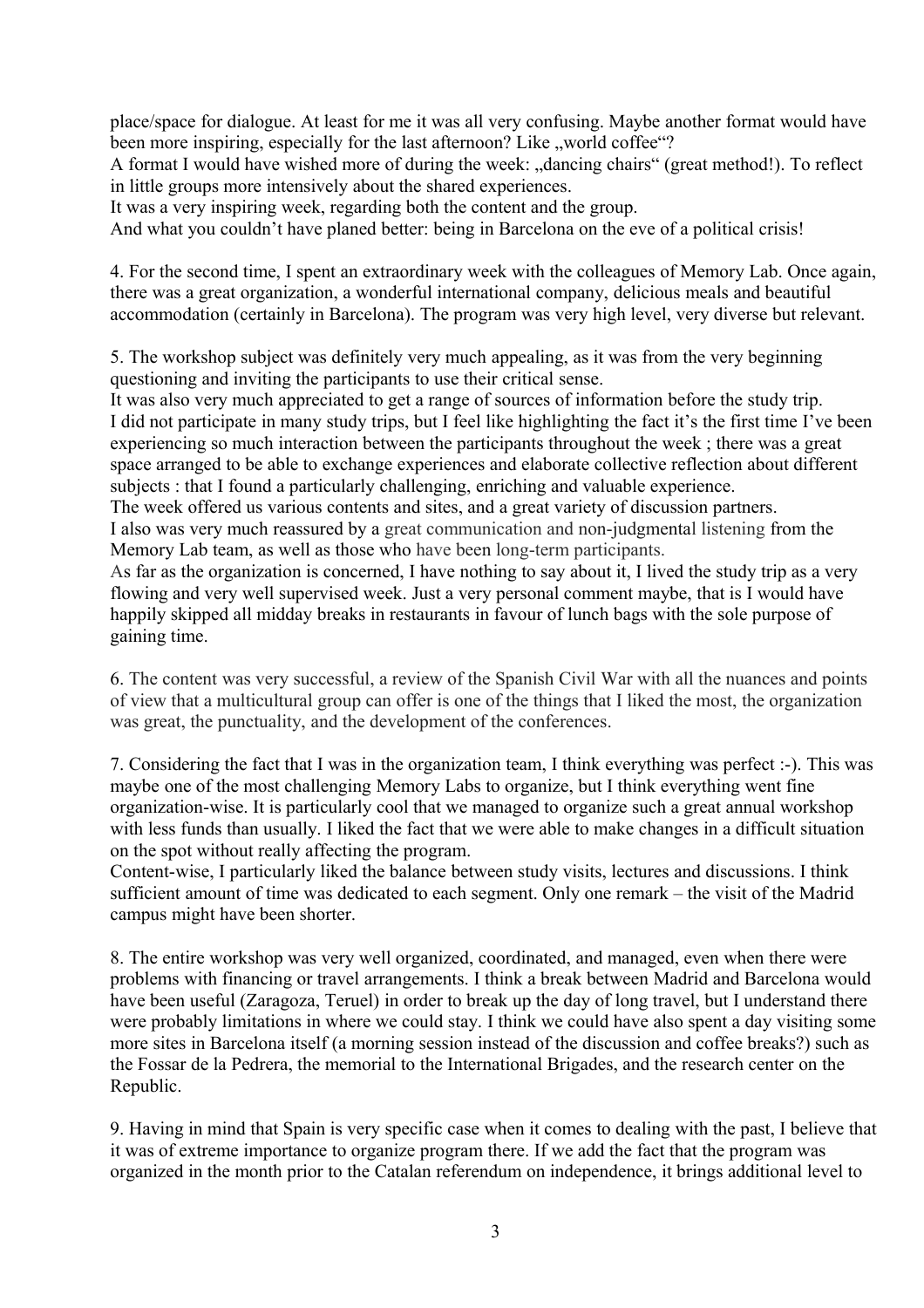this case. I was aware of the specific nature of the Spanish model of (not)dealing with the past, but I really believe that it can not be understood without visiting Spain and discussing it with persons who are professionally dealing with the legacy of Spanish past.

10. I think it was all together, from all aspects an excellent week! Bravo! I would have loved to have more lectures in terms of context: more from/with Paloma since she was there with us which was amazing! But I understand the time limitation.

11. It was for me a very interesting week. Even though I had a feeling before going that Spain was a neighbour country and that we had a lot in common, I was actually surprised to find out about all the differences. In terms of memory policies, the situation in Spain is very specific compared to what we have experienced so far and for that reason particularly interesting.

12. The study trip/workshop was fantastic- not only that the content was very interesting, relevant to SEE memory threads and to contemporary events in Spain itself, but the structure of reflection in groups and working through one's own reactions in such a framework was great. The organization was also very good- I appreciated the quick turnaround in difficult situations (like the Barcelona dinner in conditions of accounts being frozen!). More, it is highly commendable that the organizers managed to pull such a great event with less funds than usually!

13. I learned a lot, because I didn't know much about Spain before, and because Spain is such a particular case in the dealing-with-the-past-history of contemporary Europe, and this allowed to raise and discuss a lot of interesting and stimulating questions. I think it was good that the study trip/workshop focused on one topic -the Spanish Civil War and it's legacies – but in the same time allowed to address different aspects of this topic (as for example Francoist memory sites, International Brigades, question of refugees and exile), thanks to a well-structured and balanced program.

14. CONTENT – perfect! I enjoyed every minute of it, even the long bus rides with lunch boxes included :-). Yes, it was very well done, starting from the first lessons about the causes of the war and finishing with memory heritage in the present. I am also really glad that you chose lecturers from other countries, in order not to get only a one-side narrative. It is difficult to create enough interesting content for those who already know a lot about history and at the same time for others who are professionally not connected to research or teaching history. Great job.

STRUCTURE – varied and suitable for all participants. The dancing chairs game is something new to me and I appreciated it since it made me talk with and meet all the participants. We were probably expecting more from the last talk in order to share our thoughts about the study trip, but at least we learned more about the young Spanish football problems. :-)

ORGANISATION – everything went well and we all enjoyed the good company. Thank you all for your work and for the amazing experience that you offered to us. Especially because we learned a lot about the topic that exploded in the week after.

15. The workshop covered a lot of different places and gave a very comprehensive look at the civil war history in Spain.

16. The study trip was very well prepared and organized. I appreciated very much the preparatory reading list and the glossary. The speakers in Madrid and in Barcelona were very good and their lectures illuminated the background in detail. The structure of the workshop and the change between inputs and discussion were well balanced.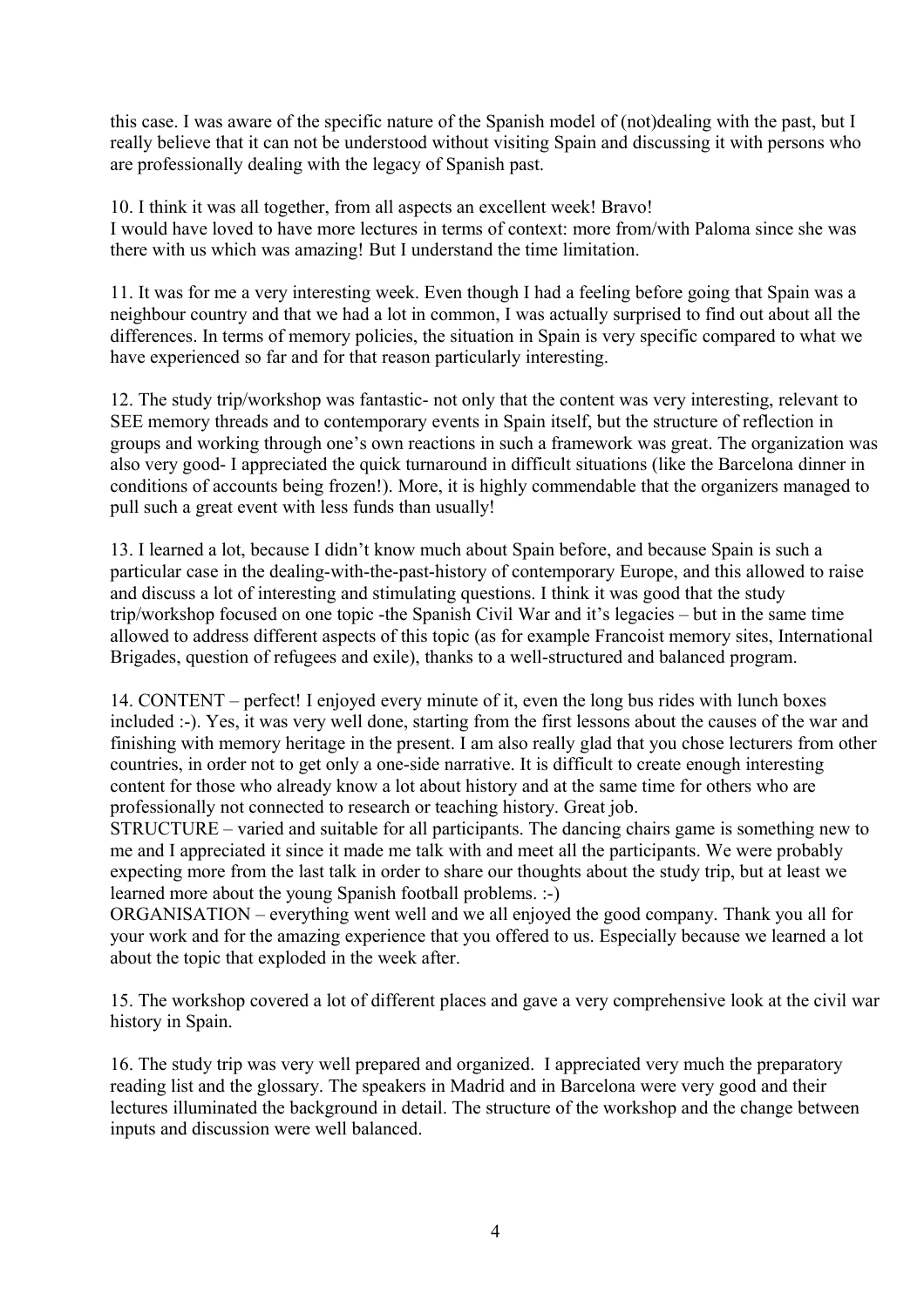17. Study trip and workshop in Spain follow well established and pretty original Memory Lab structure that could be seen in the previous years, nevertheless, always having some new, refreshing contributions. Although having the same structure, it is the new participants who bring new energy, always different circumstances and context, different experience and group dynamic which makes it interesting and different each time. Regarding the content, in my opinion, there was disbalance of representativeness between Madrid and Barcelona, I would have preferred if we have had more relevant speakers-institutions from Madrid – campus architectural project was not very clear (sufficient, relevant) to me. Apart from that, all other speakers were great choice, especially historians specialized on Spanish Civil War or experts in memorialisation practices in Spain. It was good idea to organize the program in September, earlier than usually, allowing possibility of enjoying more convenient and warmer weather.

18. The workshop was conceptualized very well! Everything that we have seen was worth seeing and it is obvious that the memory spots were selected with great attention. When it comes to logistics, I am sure the travel from Madrid to Belchite could have been organized in a way that could have included a normal (not packed) dinner along the way.

19. This year's program represented something new, in the sense that it focused on a topic which was different from the topics which until now were in the centar of our annual meetings : the civil war within one country, one state. The history of the Spanish Civil War constituted a very rich topic. This seminar allowed us to work on and to question the history of the Spanish civil war, and to make the difference between the history and the ideological, often even mythological interpretations of this history.

The content of the seminar took into account the specificities of the topic and to visit different sites, meet different experts and to exchange. The program was rich and well balanced, with a good timemanagement which within 5 days combined two main places quite distant to each other.

The accomodations and working venues were pleasant.

The organisation and the logistics were faultless.

This seminar was thrilling, with participants coming from different backgrounds what made the exchanges even richer.

20. I am very satisfied and very grateful with the organization of the MemoryLab, the locations fulfilled the expectation that I had on an in-depth study of the memory spaces of the Spanish Civil War which is one of my main fields of interest. The lectures were precise and interesting, especially those of Oriol, Paloma and Paco.

21. This edition of Memory Lab was, in my opinion, an exceptional one due to circumstances in which it was held. I believe, it gave "an added value" in terms of dealing with the past and made us all, including people of Spain and particularly Catalunya felt how the unsolved history can get back to us, in present.

22. As in the previous years of the Memory Lab study trips, this year's visit in Spain was very wellthought out and organized. Every detail of the trip was coordinated meticulously and made the whole experience very rewarding. I appreciated particularly the reading material, which gave a very important introduction to the history of Spanish Civil War and helped to frame the discussions during the workshops. It also facilitated the process of getting together participants from diverse backgrounds and educational and professional formations to reflect on the memorialization model of the Spanish case.

23. The content was good and well structured and organized. However, it is very loaded activity.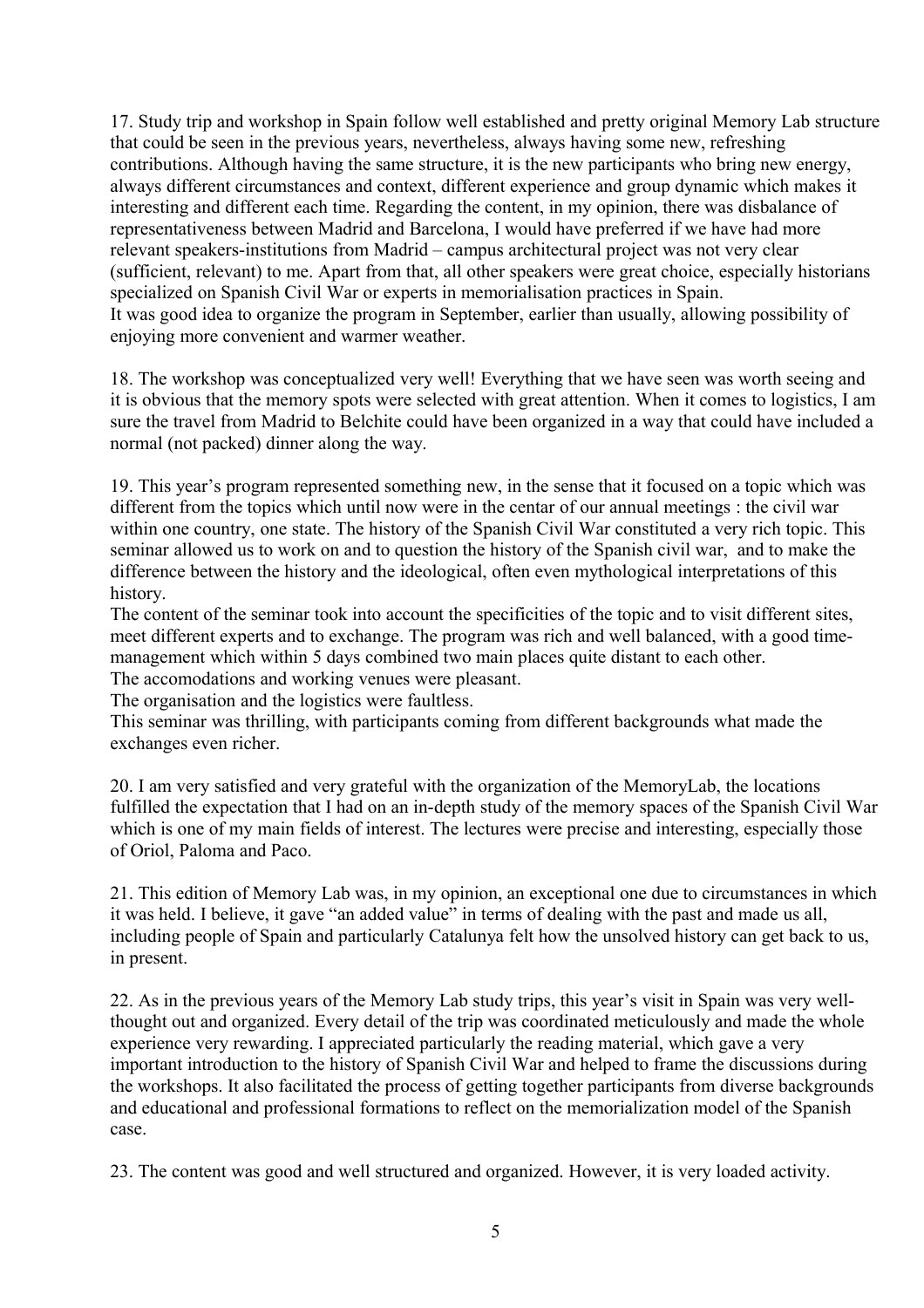24. As always, it was a real pleasure to take part in Memory Lab program. It was very well organised and very sympathetic. I very much appreciated the arrival of new members coming from museums. I have learned a lot of very interesting aspects about Spanish Francoist regime but also about the political and academic difficulties to deal with the hot issue. I also want to congratulate the organisation team for planning all these debates and demonstrations about the independence of Catalunya and the reaction of the Spanish government... We had a good opportunity to see a concrete and lively example of the use of historical symbols in political acts. Well done!

After having attended several years Memory Lab, I am asking myself several questions. I have been sometimes a bit frustrated by the discussions (especially the last day). It would also have been interesting to go a bit deeper in some concrete experiences which are organised today (or to have the chance to discuss about school books for example) and to have in a way or another access to individual memories.

In my point of view, for the future, it would be important to stay close to some concrete questions or challenges that the participants bring with them (i.e. people working in the museums, or peace activists), in order to keep a strong sense to our work. I fear a bit that we might loose some specificity or sharpness because we relay less to concrete projects and that we are more and more going into general debate where academics would have more to say than practitioners.

25. I think that generally speaking the study trip was well designed, with excellent locations and very good guides. The workshop itself was quite good, with certain exercises which truly provided food for thought (especially one with the quotes at the faculty). The organisation itself, almost without exception, was excellent, nothing lacked in that sense. The balance amongst lectures, working exercises and visits was relatively good. Maybe the visit to a campus could have been be shorter and allow for Paco's and Paloma's presentations to take place that same day. In that way we could have left earlier the next day for Valley of the Fallen, Belchite and other places. Also, I think that ICTJ expert was not all that well prepared, but I don't think is a fault on the organizer's side. Finally, I think that city government representative who spoke during a lunch was unnecessary. Despite all these knick-knacks, everything was great. I would add, maybe one of the best Memory Labs, and I participated in 7 of them, so I know what I am writing.

26. This year's study trip to Spain was very substantive and useful. All lectures and visits were good and succeeded in bringing us closer to understanding of facts and context of the Spanish Civil War. We had a chance to get an insight into consequences of this important event that, as we concluded, are still felt in Spanish society and that are reflected in the policy of (non) dealing with the past and problem of use of a material heritage from the post-war period. The way Spaniards deal with this issue inspires thinking about the need to find a mode to use heritage from a "problematic regime", and particularly its material remains, such as impressive constructions and the same time avoid praising of such regime.

27. As every time before when I participated in study trips organized by the Memory Lab, this visit to Spain offered an excellent mixture of lectures, workshops and visits to memorials and museums. Five days passed in a flesh. The study trip represented Spanish and Catalonian memorialization culture in a quality way, as well as many issues faced and not resolved yet by Spanish society. Organisation was at high level. Some may complain about accommodation in Barcelona, in students' dorm, but I had no problems with that.

28. Due to its specific history in  $20<sup>th</sup>$  century (compared to the rest of Europe) Spain was very challenging and interesting for research and meeting others through the Memory Lab workshop. Organizers kept the level of previous workshops and everything functioned flawlessly. Places we saw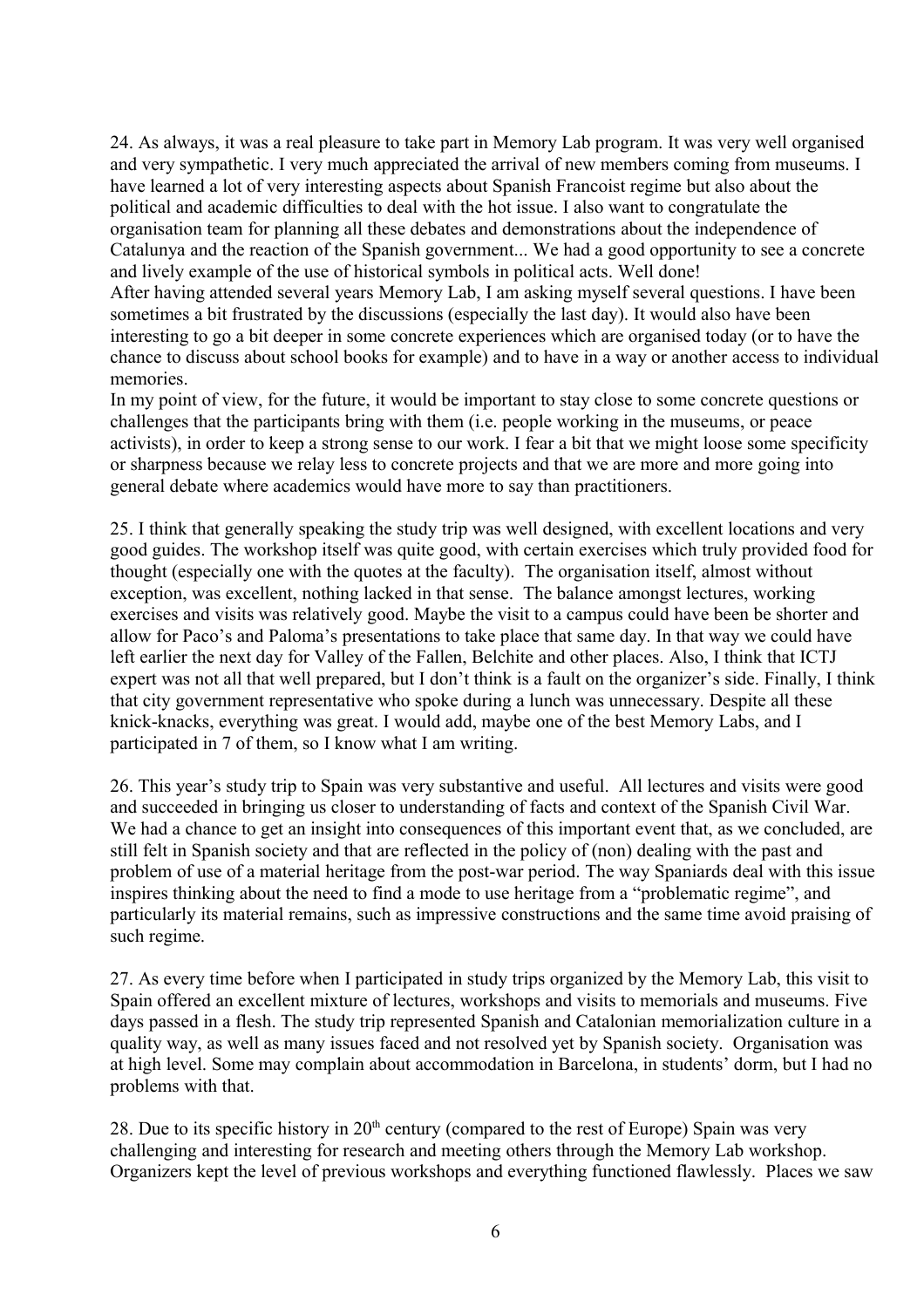and people we met provided us with a good insight into basic characteristics of the Spanish model of dealing with the past.

29. Both organisation of the study trip and the programme structure were excellent and it made possible for us to truly get engaged into content. The praise go for selection of the content (and ratio among lectures- visits- reflections) of this year's Memory Lab. I think it successfully incorporated different approaches, narratives, researches, confrontations, memorialisation sites with well prepared related information (contexts).

30. Since I was a (first-time) member of organisation team with no major tasks in terms of preparation of the programme and organisation itself, I saw myself from the perspective of a participant. In that sense the Memory Lab totally fulfilled my expectations. Any occasional by-problem was dealt with immediately and as far as the other team members and the programme organisation are concerned everything was more than fine. The content of the programme was of good quality and well-structured that enabled us to discuss about the programme topic at the very end when all participants gained the knowledge and experience based on presentations, lectures, workshops and visits.

31. I am really happy that I had an opportunity to participate in this study trip, and I have no complaints regarding content, structure and organization. Visits that involve exchange of experience, exchange of different interpretations, views and approaches, particularly from different academic disciplines, but also different social contexts contribute to more innovative activist engagement at the local level in context of topics of dealing with the past. The model of organization of the visit enabled an optimal exchange. On one hand we could hear new information and familiarize with different historic contexts and relation thereof with the present Spain. We had enough time to reflect all such experiences trough own and other prisms, academic, professional or activist.

32. I think that this annual study trip was very well designed and organized. The content was rich, the structure quite complex and demanding, but all that made sense in its final form. From my perspective the organization was very good, even long trips by bus were not tiring. I believe this was one of more demanding concepts and still everything passed without major delays, cancellations, etc. Although I am aware that all this was organized with very limited budget, from my perspective of a participant it was not noticeable. We had everything we needed and more than that.

33. Extremely useful, on several levels. A lot of new information on the process of overcoming of historical trauma. For me, particularly important was the opportunity to hear/discuss with people who are actively engaged/involved in Spain in creation and realisation of memorialisation politics. All programmes were well designed; organisation was very good, particularly when one bears in mind the time frame of our visit. Indeed, it was a privilege to watch from immediate vicinity events that we can recognize as historically important. Still, every day I think about what we saw and heard in Spain.

#### **2. Please chose two moments/ places/ encounters/ sentences... from this week which you found particularly interesting, and explain why.**

1. The 'Valley of the Fallen' was remarkable in many ways - whether when it comes to its massive structure or the fact that you cannot find any context of its formation, meaning or ideas of dealing with this difficult heritage on site. For me it raised again the question of how to handle fascist heritage in an « appropriate » way – realizing myself how impressive places and buildings ('stone') can be. Since I am working in education, the memorial in Rivesaltes was also really interesting concerning the design of the exhibition on one hand but also the educational ideas, workshops and the concept itself. I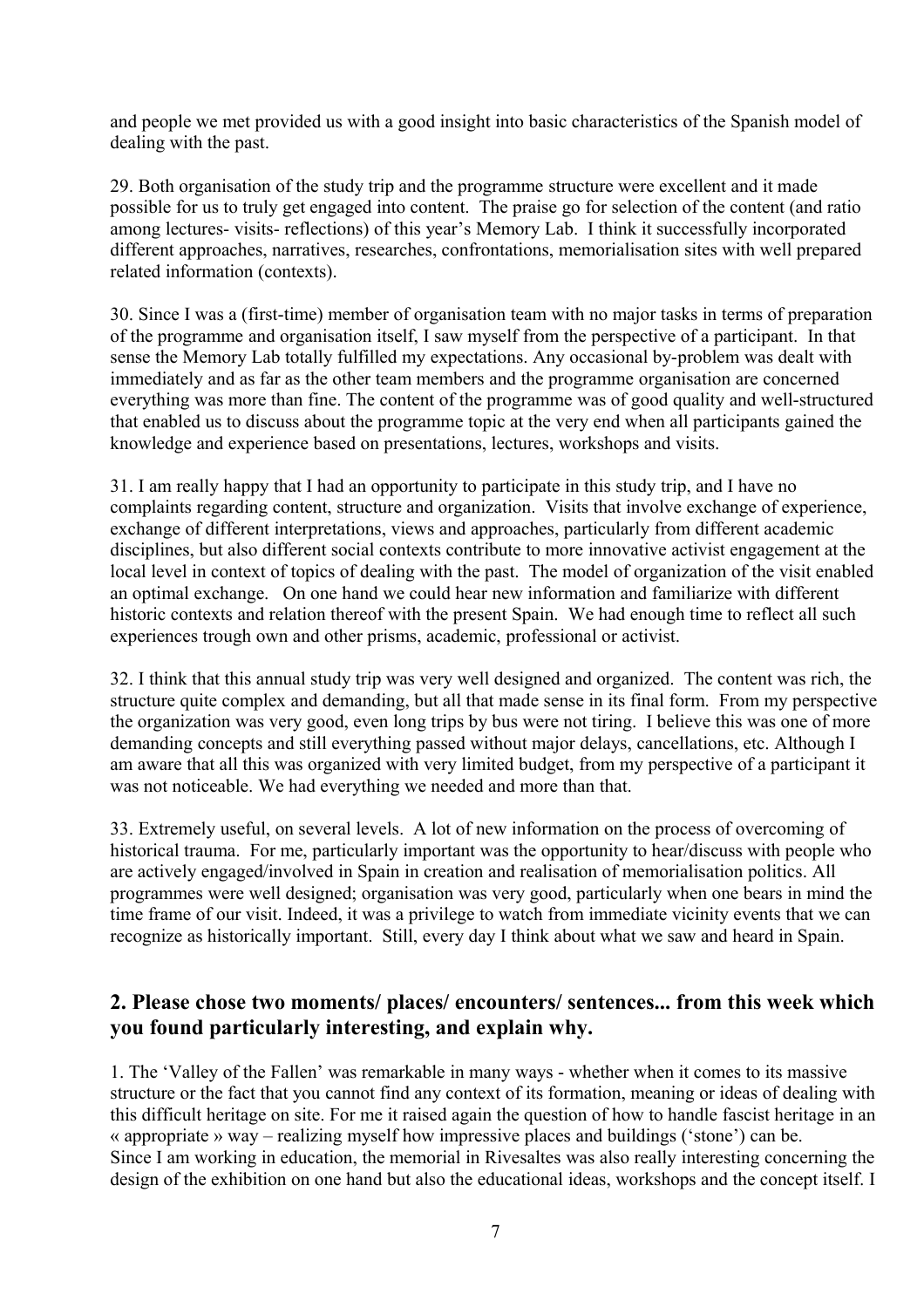was pretty impressed that almost every program is developed according to the groups interests, needs and knowledge – without fixed modules and very open to ideas coming from the groups (or their teachers). Also the way of working with very young kids on different layers of the history of the camp was very interesting.

But in general I have to say that it is not an easy choice to emphasize only two moments, encounters or sites – it was a very rich week and I am happy about the program. Although not foreseen the third important point were all the possibilities to exchange with the other participants. Without that it would not have been possible for me to reflect and think of all that we have seen, as I did together with others.

2. The visit of the Valley of the Fallen. The arrival was very impressive as was the site itself (in the sense that it was massive and the view outside was stunning) but the entire time we were there, I felt uneasy. The site is loaded with memories that are forgotten by most of the visitors that come to the site.

A protest in front of the Barcelona city hall. I know it had little to do with our official program or the reason for the trip, but it really stuck with me.

3. I want to share two of many more strong moments during the study trip:

- Joining the manifestation on the streets of Barcelona on the first night after the arrest of 13 representants of the Catalonian government was "history pure". We were dealing with the story of the civil war, had just visited historical places of the war and here we were, in the middle of a (peaceful) mass of people going on the street to defend their rights, chanting , no pasaran", singing "bella ciao" ... Of course I felt, espacially as an historian, mixed feelings regarding this kind of instrumentalized re-use of historical symbols in order to defend and legitimate a present cause. But what predominated was the excitement caused by the formidable energy of this crowd that saw in its past more than a source of reflexion: a legitimation, a source of strength for its political commitment. This very stimulating feeling was mixed with another one, I am still struggeling with: that same evening, I sent messages to my friends in the rest of Europe but many of them didn't know what was was going on and what I was posting about. Something important was happening, we were experiencing it "live" – and the world didn't take notice or didn't really care. A disturbing feeling that so many people experienced every day all over the world, millions of victims of civil war, famine, injustice, while the medial world is looking in another direction ...

- Among a bunch of very stimulating personal encounters during the week, there was one that have impressed me much: my personal encounter with Jasmina. Here she was, a young activist in Belgrade, fighting for a reflected handling with places and persons involved in the wars that shaped her country in the 1990s. She told me about her first conscious encounter with the massacre of Srebrenica, when she was a student, how this became a major turning point in her study and political engagement. She told me about her current fights: against the silence, the lack of engagement, the commodity of the oblivion. In order to alert the public opinion – preventing war criminals to speak up, anticipating the disappearance of traces of the war (ruined buildings) ... And I realized how much courage it still implies, today, to put topics like this on the agenda. As an historian who is dealing every day with a 70 years old history, it opens new prospectives. And there again, like on the street of Barcelona 24 hours later, I had to reflect on the words of Stéphane Hessel: "Engagez-vous!".

4. Rivesaltes: the way in which this memorial analyses two central concepts (undesired elements and camps) through film, footage, images, testimonies and more was an example to me. Their discrete but clear call to action is very convincing.

Belchite: a moving but weird place with a very unclear narrative. The overwhelming emotions when confronted to this kind of remains, make visitors very vulnerable. Critical reading of the past and the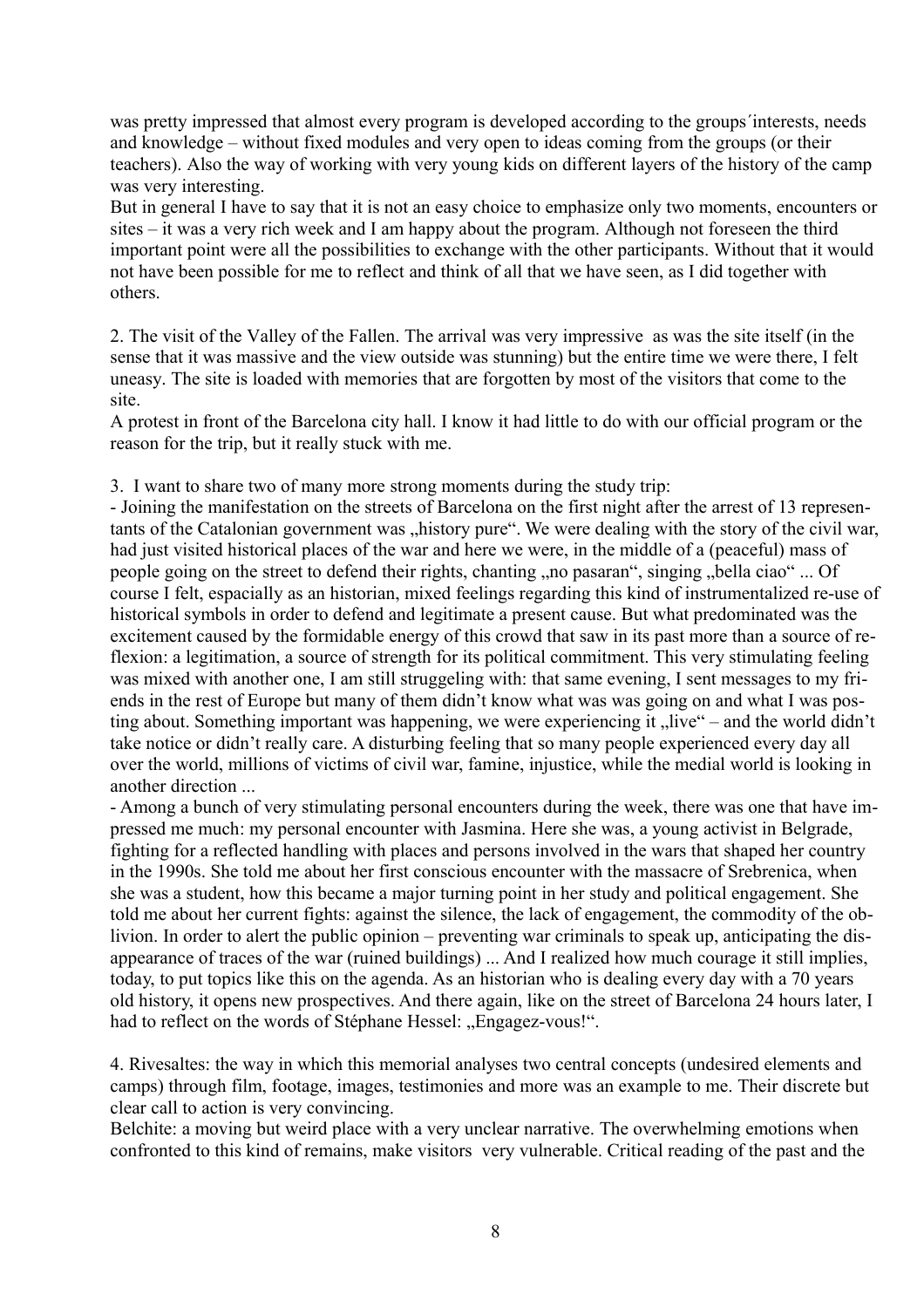commemorative functions of this place are all the more important. For me, it was confronting to realize that for various participants of the Balkans, this place could recall difficult memories.

5. Within the study trip contents, I would put forward :

- The most interesting and challenging moments for me, that was the heightening of my awareness of the history and issues faced by the states belonging to the former Yugoslavia. It was very inspiring to witness and accompany its juxtaposition with other ways states have chosen to deal with their past. - The most striking and disturbing event, that was the guided visit to the Valley of the Fallen, with the enthralling presence of Paco Ferrandiz.

On a more personal level, I would stress out the visit to Belchite, as it was connected to my family history and therefore very meaningful to me. I also found very meaningful the human encounters with the workshops participants/organizing team.

6. The visit to the memorial of Riversaltes, I liked the concept of integrating with the memorial, in this case a guide was not necessary because the legibility of the place allowed you to go through it without any explanation, everything was implicit in the place, as reflection I remain the question of what could be the future of a concentration camp like this? I think of the refugees, and in the policies (deficient policies) of migration and I consider that the use of these places as temporary spaces before the relocation of thousands of people running away from the war could be an option, in the museum of the exile in La Jonquera you could see the photo of a child killed during the civil war during the bombings in Barcelona alert the international community of the moment about the situation, and several countries offered to provide asylum to children victims of the conflict, we could do the same today , however we no longer have the same sensitivity and we have normalized the death of thousands of children in wars.

7. Valley of the Fallen was definitely the most impressive place we visited. I never imagined it was that huge and monumental. I was really impressed by the size of the place, but also by the entire visual characteristics and architecture. The narrative behind it is also fascinating and I like the fact that Paco Ferrandiz visited it with us so we could have asked him on the spot everything we wanted to know. The second most interesting place we visited was Rivesaltes. When we first arrived there, I thought there were only remnants of the camp there and no museums, but when we entered the museum I was impressed by everything – the architecture, design, narratives. However, I was disappointed that all video and written materials were only in French, it would have been more practical if the exhibition was bilingual (French and English).

8. The visit to the Valley of the Fallen and Belchite were the most interesting since they were in a way some of the most « authentic » sites of memory associated with the war, whereas some of the other places were more recent museums or barely marked sites. These two places inspired discussions about how sites are used during certain political periods and what to do with potentially dissonant heritage after transition.

9. One important moment for me was related to the visit to Belchite. It is the place dedicated to the defeat that Franco's forces faced during the Civil War and it was made memory site by Franco's regime. But, by the narrative expressed by the guide at this place, it was clear that the story the guide had a need to share is not in the line with what was intended by the Franco's regime once it was established. This visit for me represents perfect illustration of the Spanish model of dealing with the past: there is this institution established by Franco's regime in order to commemorate fallen in the fight against Republicans. It still exists, but persons working there have their personal family history that is not in the line of what the founder of the memory site had in mind. But the place still exists as a memory site and is opened not only for tourists' visits, but also represents a battlefield for different "activists" who are fighting via graffiti within the memory complex.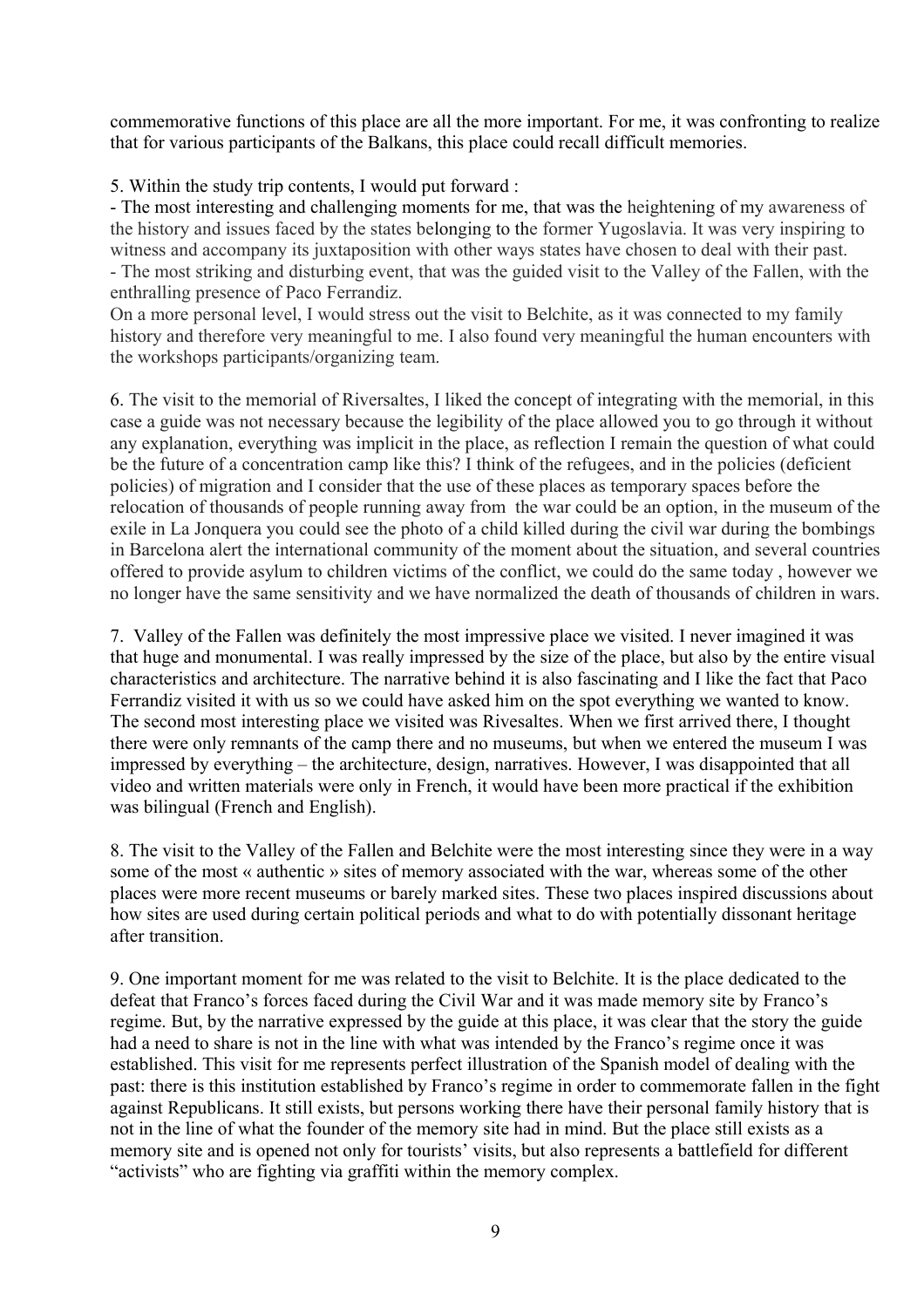Another important moment for me is related to the usage of the legacy of the Spanish Civil War fought by different groups of leftists in Catalonia for the purpose of todays' political struggles. This conclusion of mine can not be connected to one particular visit or activity during the program, but I got this sense through visiting various places and discussions, especially having in mind that the Exhibition dedicated to Exile in La Jonquera was opened in late 2000's. Somehow I got the feeling that this narrative of Catalonia being at the right side of history during the Spanish Civil War (Barcelona was the last city that fell under Franco's regime in 1939 and only after it was bombed by German and Italian regime) is utilized in today's memorialization in this Spanish region that is requesting more autonomy. I do not know whether it is just coincidence, expression of reality or maybe political move.

10. The visit to the valley of the Fallen was for me probably the most powerful site visit during the seminar. Having Paco there with us was also very powerful and I appreciated the lecture with him before we actually arrived on site. Having read about this place a lot, finally seeing it and understanding post-dictatorship mnemonic dynamics in Spain through the lenses of that site, was very powerful.

11. Presentation by Gareth Stockey: although his presentation had to be very quick, it was particularly interesting for me because I have learnt a lot about Spanish history. His presentation was clear, full of information and really entertaining. I deeply regret he didn't have more time to make it to the fullest. It was very nice of him to share his PowerPoint after this week.

Guided tour in Barcelona with Nick Lloyd: again we didn't have enough time to benefit really from this tour which was very interesting. It was anyway really interesting. His knowledge of the Spanish Civil war, especially in the city of Barcelona, was enlightening. I have learnt a lot even though it was a bit frustrating.

12. I liked the session which included the selection of quotes about the role of forgetting and the discussion that occurred. It is a very important question that perhaps we don't explore as much as we should.

The visits of the Valle de los Caidos and Belchite were also of high interest to me both conceptuallywhat they mean, how they are mobilized- but also experientially- being in these places made me think again of the value of the kinaesthetic experience of being in a place , moving through, dancing between small group reactions and lone introspection in two places that are really evocative of both war destruction and triumphant dictatorial scenography.

In addition, I have to mention that special bonus: I particularly liked how contemporary events unfolding- the Catalan referendum and the prequel demonstrations- were weaved in our discussions about memory in Spain but also personal reflections of participants from ex-YU. It was a fantastic experience, chilling, emotional and profound.

13. a) Besides all the visits and lectures I found particularly important the different moments of group work and feedback-sessions, because they allowed to digest what we had seen and heard, and to share and confront our different personal perceptions, opinions and experiences.

b) All the questions and discussions which emerged from the current situation in Catalonia – which we witnessed « live » as the esclation of the crisis took place right during the days we were in Barcelona – and to what extent this situation is related to the legacies and memories of the past : How much are the memories of the Spanish Civil War and of Francoist repression present and used in the current conflict ? When with others we went to the protests in Barcelona, at one moment the crowd started to shout « No pasaran » . This is only one example of the mingling between the past and the present, and it led to a lot of stimulating discussions, within and outside the program. It was especially interesting to discuss the current situation with colleagues from former Yugoslavia, with their own experiences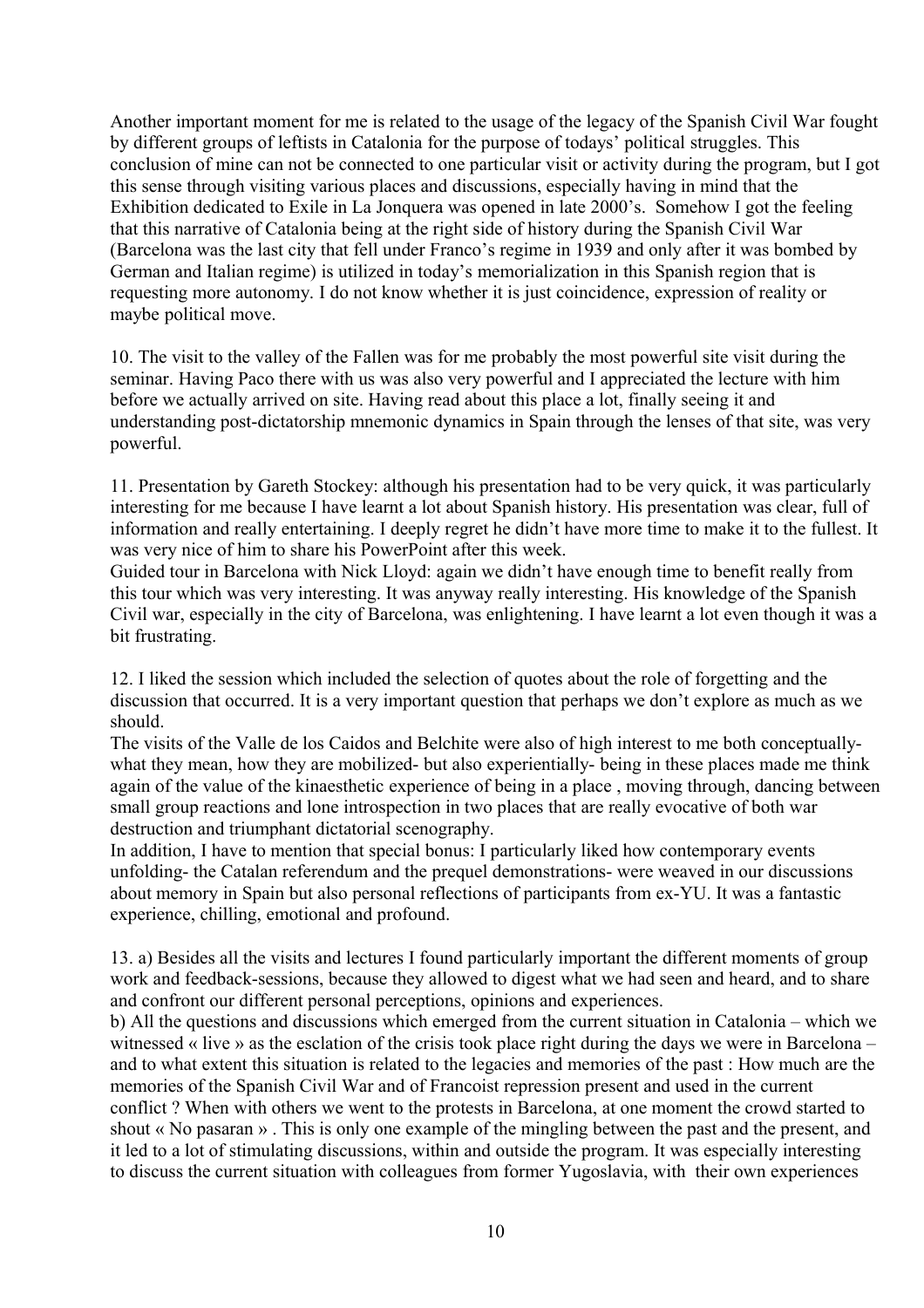regarding wars and indepenence in Yugoslavia in the 1990s. Another interesting question : Does the current crisis in Spain mean that the transition to democracy after Franco's death has been « fake » and only « superficial », and that the current crisis is a backlash of a non-digested past illustrated in the « pact of silence » ? Spontaneoulsy I would say that such a view is much too simplifying, I think there are a lot of other reasons which can explain the current crisis, even if for sure the relation to the past should also be taken into consideration, and even if the transition to democracy in Spain after Franco's death of course also deserves a critical examination.

14. VALLE DE LOS CAIDOS - the trip itself was interesting. Valle de Los Caidos is a special place and it was really important for us to visit it. The professor who went there with us was fantastic and the fresh flowers on the graves told us more than any other book.

CAMP DE RIVESALTES – I am a historian and a museologist. I love museums and I am professionally interested in visualisations of the past and narratives of difficult histories. Since this is a new museum it was really interesting to see how it functions and the created narratives.

15. The Valley of the Fallen: An amazing place in every possible way. This is exactly why Memory Lab is such an important thing for me – it allows us to see places that are often part of the "hidden" history and places that we would maybe miss in another context.

Camp de Rivesaltes : This memorial does a very good job at connecting different periods in time and tells several important stories in French and European history. Something that you do not see very often in memorials.

16. a) The discussion with Paco Ferrandiz and others on the 19.9. and the following visit to the Valle de los Caidos : The attempt for a contextualisation and careful conversion of this place suggested by the commission and the counteracting and destructive decisions of the government after this. b) The visit to the Museum-Mmeorial of Exile in La Jonquera and the visit in Rivesaltes on 21 September : Two memorials in two states, two locations, two concepts, two separate narratives dealing with the similar historic events (exile).

17. Visit to the Valley of the Fallen and being astonished by the physicality and power of the place. Referendum related demonstrations in Barcelona – for being the witness of historical moments, witnessing the school example of emotions taking over rational thinking.

18. Valley of the fallen is definitely a must-see memory site for anyone interested in memory related issues and the visit to it along with a great tour that we were given on spot is something that will linger with me for a long time. It triggered so many questions related to what to do with contested memorials, what the role of the state and other memory agents is in it and so many more.

Instead of trying to choose another memorial site out of so many impressive ones that we have visited in Memory Lab week, I choose to compliment the reflection format that we had the last day of the week. I think it is very valuable to have as much time as we had for the discussion because I think that is what we often lack when visiting memorial sites.

19. The presentation by Gareth Stockey, full of British rationality, was very intersting to me. His historiographic approach of the Spanish history and the civil war has shown that a serious and « scientific » analysis serving a meticulous and accurate history is possible, in opposition to a partisan and judgemental history.

The visit in Belchite has been a strong moment for me. The traces were side by side with the inexpressible. One felt that the space was not staged and this is exactly what makes the strength of this site.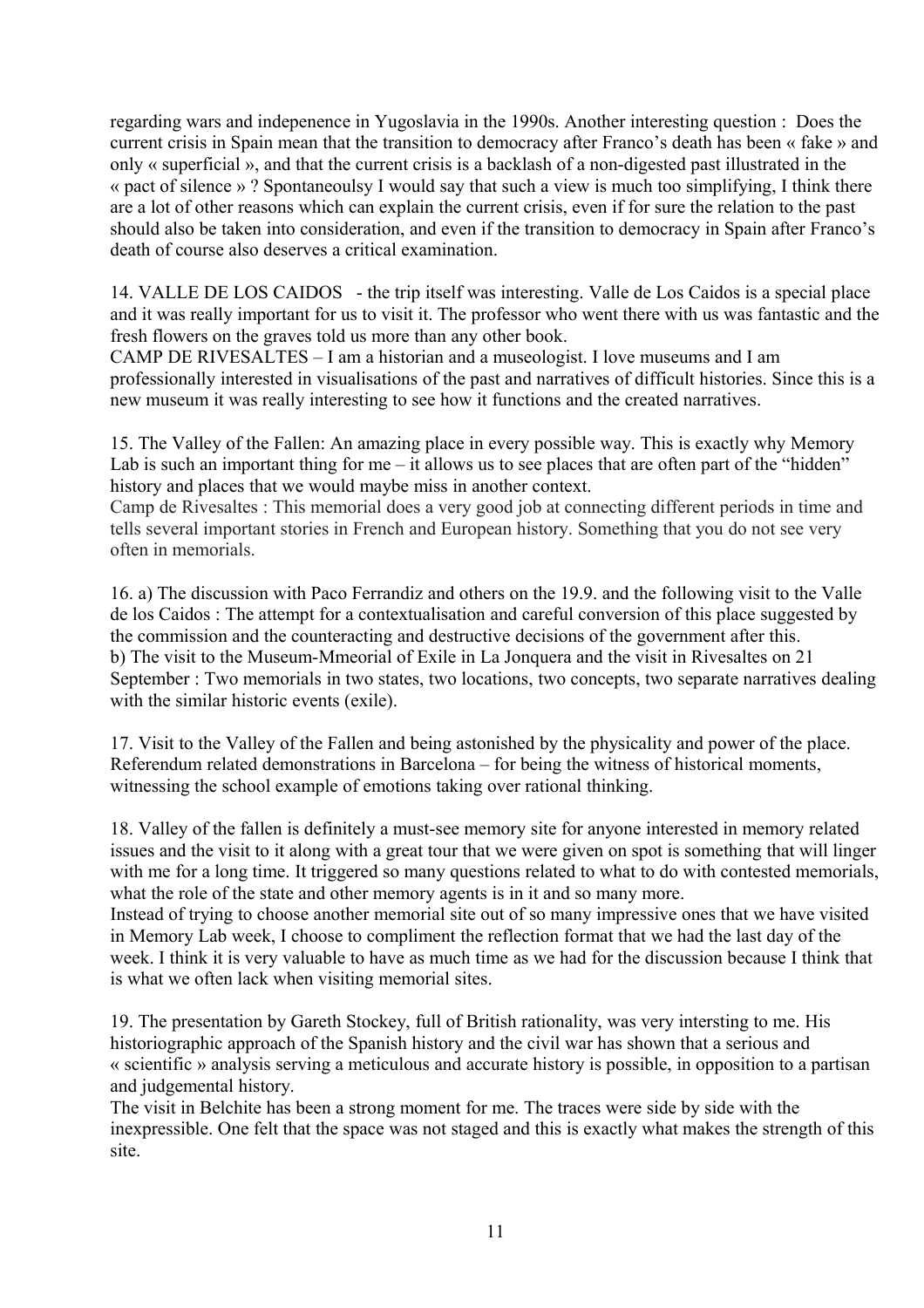20. a) The Valley of the Fallen: because of the visual impact of its architecture and design on the inside and outside, in addition to the ideological meaning that conveys, made me realize that the memorials contain subjective meanings, and therefore prevent the victims of the opposing sides can reconcile with the past of their deads and their perpetrators, even more when the latter maintain an anachronistic institutional continuity.

b) Memorial Museum of l'Exile: this site is quite interesting as it is the culmination point of the civil war. However, there are two particularities that caught my attention more tan the others: two artistic representations that unite memory and exile, the first are the footprints left by the exiles' feet marked on the roof of the building; the second a series of photographs in which the word memory is written on paper, then submerged in water and slowly fading away until disappearing, these two are some of the most significant things about memory that I found this week.

21. Definitely Valley of the Fallen as such memorial of untold story behind it. During the conversation, somebody had mentioned that such monument should be destroyed. But, in my opinion, the story of the Valley of the Fallen must be told to as many people as possible in order to denounce it and then make public debate about what to do with it.

La Model prison, another place in attempt to tell the story about what had happened there. Interesting setting in entire environment and neighbourhood. If the stakeholders make a good planning on proper usage of it, this place could become one of the first museums to legacy of Spanish Civil War followed by Francoist dictatorship.

22. Among the many interesting places that we visited during the week, I would distinguish the visit to the Valley of the Fallen in Madrid. It was specifically interesting for me since it brought to my attention the question of how to deal with monuments and memorial sites that represent an oppressive regime. A few participants discussed over the idea that even the Valley of the Fallen itself should be destroyed in order to stop reifying a period that was catastrophic for the lives of many people. Despite of that, however, I believe that such sites should exist but counter-narratives and counter-discourses should be built around them and the efforts should be put on building strong educational systems that teach difficult pasts in a constructive and as scientific manner as possible.

Another interesting encounter was at the Museum of Exile in La Jonquera, where one of the guides spoke very passionately about the importance and role of Catalonia in the Spanish Civil War and how the history of that period still resonates with the people there. She specifically invited us to think critically about what we had seen but also talk about what is happening in Catalonia when we go back to our homes. That made me reflect about the polarization that still exists in the Spanish society.

23. The first moment is the Valley of the Fallen and the second is the memorial in La Jonquera. The first represents a symbol and place of Franco's rule and its legacy in Spain. The second represents, more or less, the view of Spanish civil war in Catalonia and in general the view of those who supported the Republicans. Both represents solid example of how Spanish society is still divided on how Spanish civil war and Franco's dictatorship is remembered.

24. The two moments I particularly appreciated were:

- The visit of La Vallee de los Caidos: thanks to the explanations of Paco Fernandiz, we had the chance to understand the monument in the multi-faceted way. Without it, we wouldn't have understood much, given the lack of any information on the site… This monument religious and political is the symbol of the hidden past, being also a mass grave without mentioning it. But the attention given to the place, the way it is maintained by the State as well as by associations (who decorate with flowers the tombs of Franco and Jose Antonio Primo de Rivera) showed us the cowardice of the Spanish political elite to deal with its francoist period, crimes and inheritance. I have been very impressed by this visit.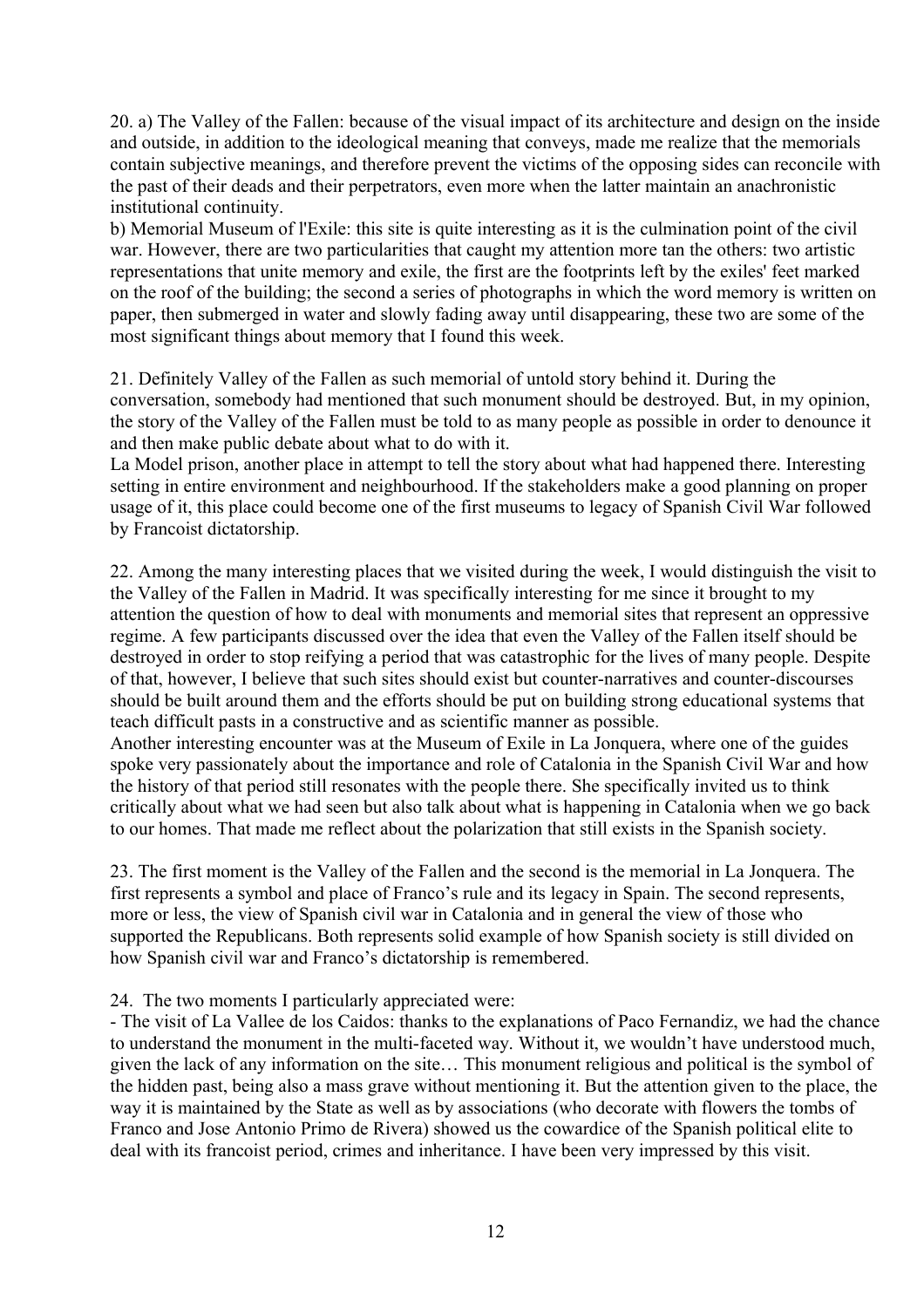- The working group on the role of memory and silence in the transition to democracy and peace: the chosen sentences were very inspiring.

25. It was interesting to me when the guide at the faculty used word 'fascist' (for Franco's forces), making air-quotes sign with her hands. Later she explained that when talking to her students she usually uses term 'nationalistic". It was an interesting moment, as it indicated how difficult it is in Spain and other countries too, to speak about history and how easily everything can be interpreted as politicisation of something.

Generally speaking, the visit to the Valley of the Fallen was interesting, because that place exceeded all my expectations in terms of self-contained perversion, and gave me continued sensation that Catholicism mask covers deeply fascist system. So I read all warnings on not taking photos, saw guards avoiding to talk about who places flowers on the grave, etc.

26. The two places that were the most thought-provoking for me were the Valley of the Fallen and Rivesaltes.

The Valley of the Fallen was of particular interest for me because of the question I mentioned in the previous comment, i.e. how to 'redefine' a construction like this, that is a church, mausoleum, but the same time a symbol and carrier of an idea and ideology of the regime which Spain needs to face, into a place that will pass a message to young people and people in general how the fascism and similar ideologies based on discrimination and destruction is destructive, instead of being a place of gathering of neo-fascistic and similar groups and praising of this ideology and its' 'Spanish fathers'. Rivesaltes inspired me to think about the current immigrant crisis and the fact that follows 'life in motion', i.e. people escaping from war, insecurity, lack of freedom, poor living conditions in fact rush into camps, reception or collective centres.

I believe that we, as humankind need to think, although we might not see the right solution at the moment, how it is possible that in XXI century we still have such institutional structures that result in closing a certain group of registered people into a provided space and exercise our local and global policies.

27. The Valley of the Fallen – I heard a lot about this place and I was happy to have a chance to visit it. The monument of Franco's megalomania is still alive and sound; the place where the state and religion merged. My experience of this place was in a way both warning and example how Europe would look like if the Axis powers won World War Two. Special praises go to our excellent guide, Paco Ferrandiz.

Demonstrations in Catalonia – while we were studying history, the present sneaked behind our backs. History is not a static, but a dynamic process. Current situation can be preserved for some time, but sooner or later changes occur. Sometimes they are negative, sometimes they are positive.

28. Visit to the Valley of the Fallen, mostly because of scaring monumentality of the place, but even more because of the amazing presentation by Paco Ferrandiz who revealed (unmasked) facts about the place and intentions of those who built the monument.

The history taking place at the time in Barcelona, announcement of a referendum, euphoria, reaction of people in public places … all that was the most impressive moment of our visit – the fact that we were present there at that important moment.

29. For me, particularly interesting were Rivesaltes and Belchite, for very different reasons. The former because it is very remarkable, documented, linked and interpreted from today's perspective. I believe I would like to go back there and stay for some time (I had time just to skim through some parts of the standing exhibition). The latter (Belchite) was interesting due to an obvious dispute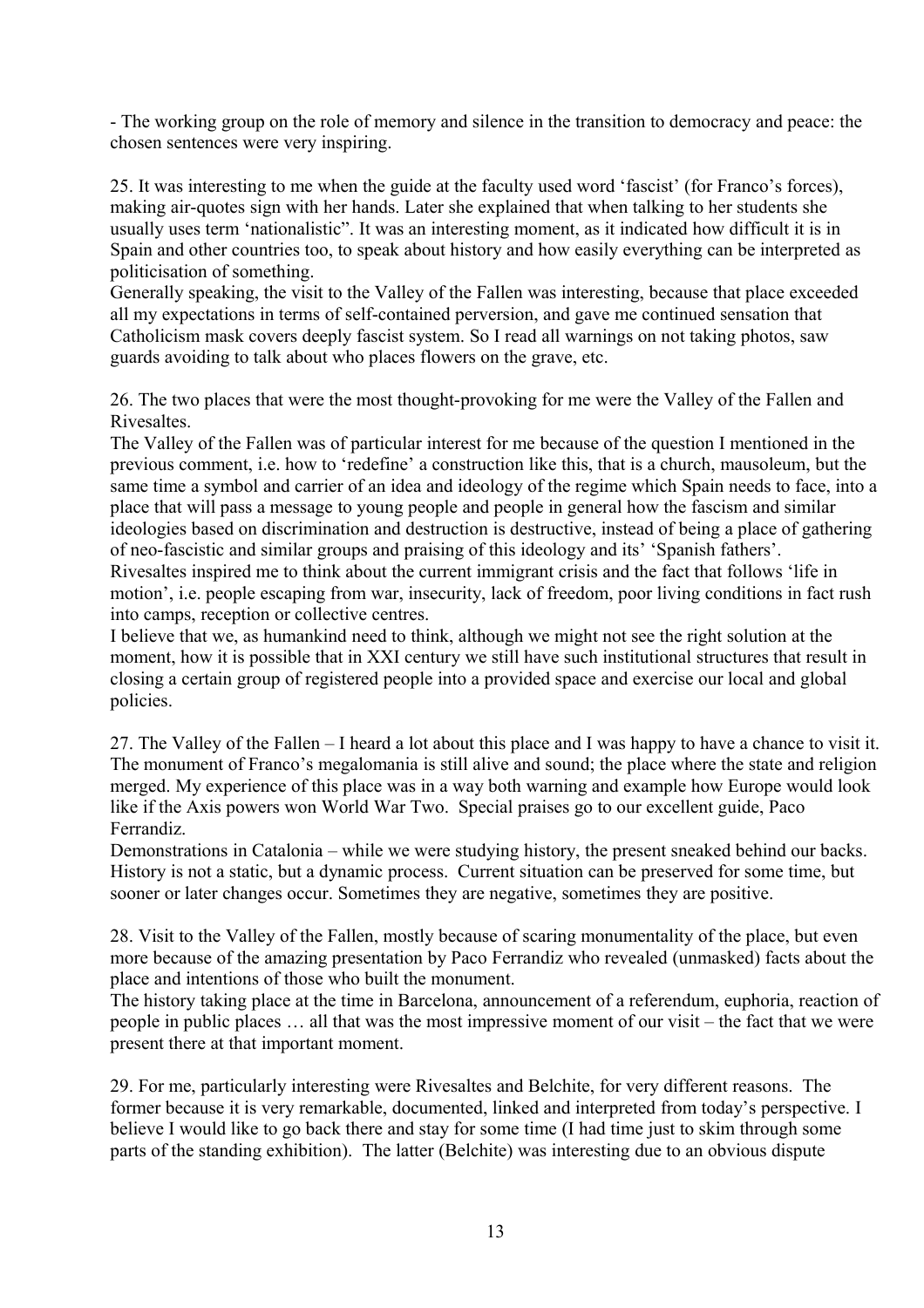(belonging more to the past than to the present), but also all the living memories of the people who continue their lives in an immediate vicinity.

I would like to point out the lectures by Txema Urkijo and (especially) Gareth Stockey as very useful. More specifically I refer to important information about the Spanish Civil War, context/s but also putting the Memory Lab topic into a frame - such as impact of 'who won the war' onto memorialisation policies and forgetfulness policies; whether (and in what way) the values of 'justice for victims' vs. 'having a democratic institutions' are balanced (and why it had to be 'or –or') relation; questioning of terms 'right' and 'fair' in context of equalizing of parties and presence thereof in narratives and public space.

30. The Valley of the Fallen made a strong impression on me and I am still asking myself how it is possible for such place to exist in such form in a member-state of the European Union that allegedly has abandoned totalitarian and non-democratic regimes.

Visiting of memorialisation sites in Barcelona with Nick Lloyd was great and I regret we did not have more time for that activity. In this very short time I got to know a lot of relevant information and Nick himself made me interested in to investigate at other locations more thoroughly about events he mentioned.

31. Thinking about criteria for selection of visited locations I decided to mention places that have left the strongest emotional impression. Regardless to quantity of new information offered at the marked places of suffering or museums, the strongest impression leave those that affect emotions of the visitor. Two locations that made greatest impression on me were the La Model prison and the Valley of the Fallen.

During the visit of the La Model prison I felt quite uncomfortable and I felt urge to just quickly see the place and leave. It was a great example of turning the prison into a museum after all those years. There are so many similar places in Prijedor that should be memorialized in such way, but unfortunately we will have to wait for many more years for that to happen.

The Valley of the Fallen made me feel immense astonishment, on one side because of the history of building of the entire complex and on the other side because of the so strong religious dimension of the place. If I were to decide whether this place needs to be flatten or preserved, I think I would find myself pretty much resigned. Although the complex has more of touristic than commemorative function, I feel that by visiting his grave we all in some way paid respect to Franco.

32. I think that none of the programme elements was unnecessary, thus it is difficult for me to point out only two places/meetings surplus, but let me try:

El Valle de los Caidos / the Valley of the Fallen – I presume that for most participants this creepy place was the most impressive location we visited. Flowers on graves of fascists only few meters from the grandiose basilica in which people pray, with piles of tourists making photos for 'long lasting memories' and sharing them on social networks and leaving comments such as "The isolated location adds beautifully to its melancholy feel." Fact that the place is supported by the Spanish government funds tells us about present ideological division of modern Spain, but also about questionable concept of the national reconciliation. In this occasion, it is not polite to comment the role of the Catholic Church in all this. Input given by Paco Ferrandiz was very good and specific and it was really pity that we did not have an opportunity to discuss with him some more after the visit. Nick Lloyd and the Barcelona tour. Moving through the streets filled by thousands of tourists and protesters we were privileged to get to know something about hidden, suppressed and neglected history of that city, of Spain but also of the European left, which, not that long ago, was capable of controlling the city and defeating fascists, and then slaughtering each other in the worst possible way. Nick's tour was informative and passionate, an excellent mix of an academic knowledge and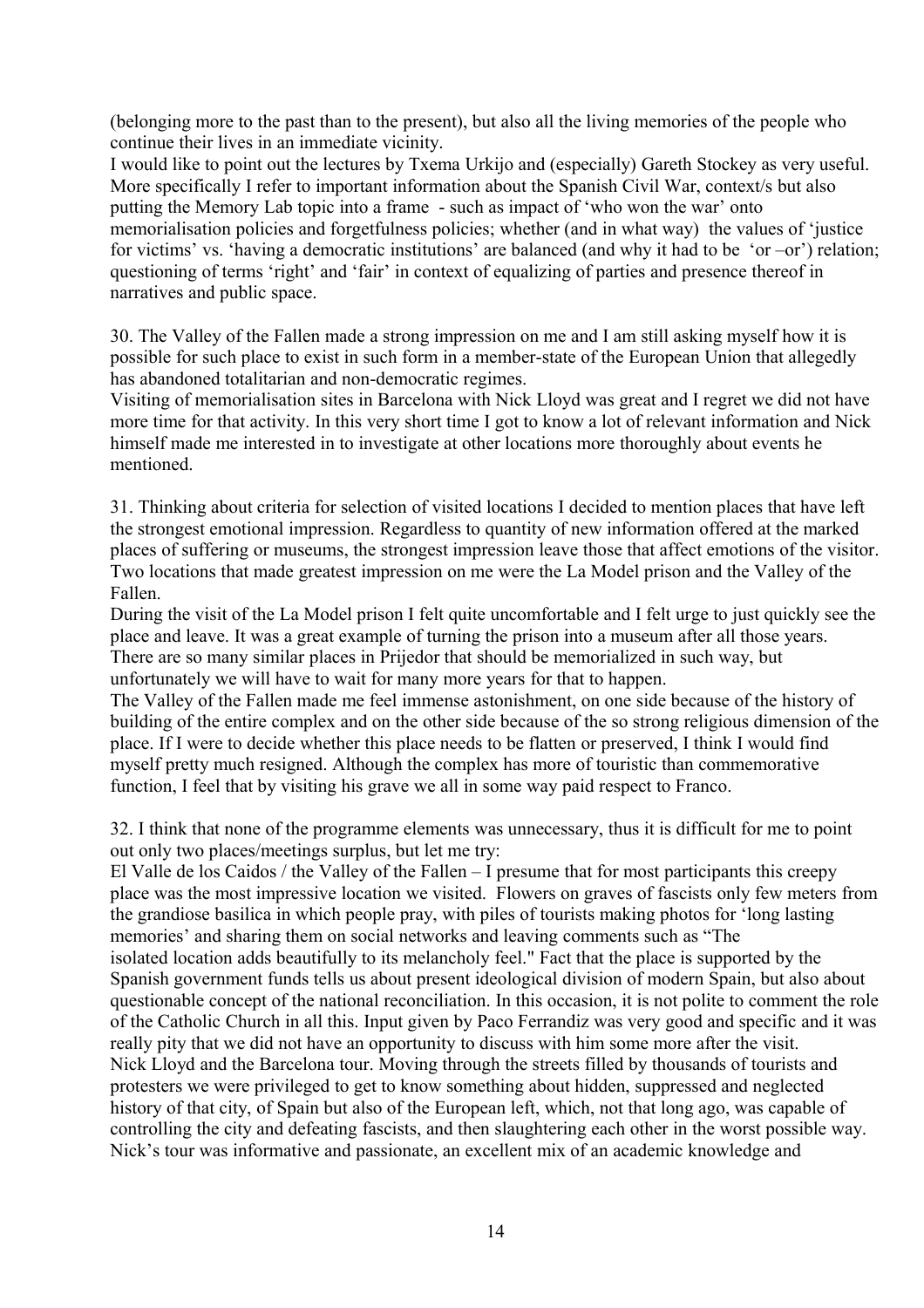knowledge acquired from other, various sources. It definitely inspired me to additionally research and read.

Lecture by Vjeran Pavlaković on « our Spaniards »: Specific and well-structured overview.

33. Paco Ferrandiz (and discussion with him and visit to the Valley of the Fallen), visit to Belchite (especially because prior to the Memory Lab study trip I read about Belchite siege memories of Yugoslavian Spanish Civil War fighters). It seemed to me that lady curator at the site had balanced presentation.

All we learned from Paco Ferrandiz is extremely significant, and we would not easily get such information as an individual visitors or searching literature. The way he speaks is convincing and shows he cares about the topic.

And guidance and discussion with Nick Lloyd!!!

# **3. Concerning the question "Is there a specific 'Spanish model' of (not) dealing with the past?", what are your reflections after this week? And to what extent do you think that experiences from Spain raise interesting questions for other postwar-societies?**

1. I don´t know if I would call it a model but certainly there was and still is a specific way of dealing with the past of the Spanish Civil War and Franco dictatorship in Spain. I think the question of silence is one that was and is important for a lot of post-war-societies. The situation in Spain was special in that way that the two parties agreed on silence. That might have been a requirement for the transition period but I am not convinced that this is some kind of frame that works necessarily for other transition societies as well. It was interesting to hear in how far this « skipped » memory and not-talking about the past still reflects in today´s society and its conflicts.

Looking at and talking about other memorialization processes in post-war-societies the question of remembrance and silence seem to be part of central debates. The negotiation of memory is essential for societies and their identities. You could see connections on certain points, in structures and of mechanism of dealing with the past that seem to work at least similar to those in Spain. But within our group reflection I became also aware of the difficulties in comparing memorialization processes.

2. I think there is a specific Spanish model of not dealing with the past. Spain certainly is not the only country not to talk about certain episodes from it's past, but what I find specific about Spain's case is that while not dealing with it, everyone is talking about it. This past is still very vivid and even instrumentalised and I underestimated that. Does this experience raise interesting questions, for sure, but it can't serve as a model, cause I don't think it works.

3. I've been struggeling all along with the notion of « Spanish model ». Then can you really speak from a « Spanish model », a « French model », a « German model » ? Every process of dealing with the past is to be analyzed within the specific historical context of the country you're talking about. What I realized during this study trip is that Spain found itself after the death of Franco in a situation kind of similar to the one de Gaulle had to deal with after the end of the German occupation in France : the urgence to avoid a civil war. After the outbreak of the « epuration », decisions were taken to « close the door » and a lot of archival materials related to the collaboration were put under tight wraps. In Spain, the trauma of the civil war had left very deep traces and the new political actors of the mid-1970's decided to avoid another confrontation. Therefore it took decades in France to confront its past and to admit the « dark sides » of its history. In Spain, it's disturbing indeed to see that over 40 years after the death of Franco there's still this unease and unwill of most of the politicians to face the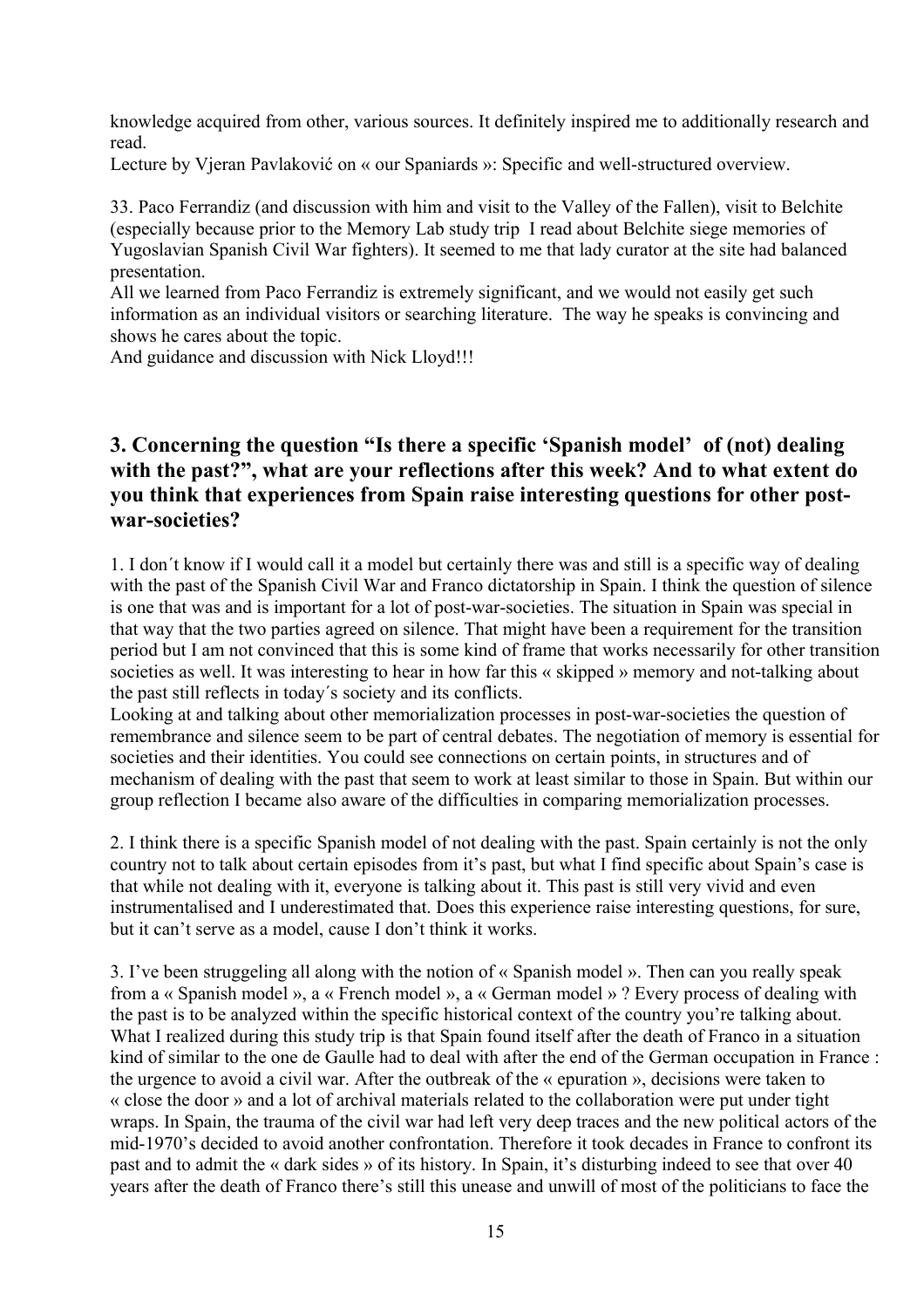past. But wasn't it so different in France ? President Chirac was the first french head of state to recognize the responsability of the French government in the « Vel d'hiv » and he did it in an historical speech hold in 1995 – 50 years after the end of the war.

Regarding the (un)willingness of the Spanish population to address the issue in a more critical way, I don't see neither a Spanish specificity. When I mentioned a couple of years ago to a french woman of my age that I was working on the history of the internment camps run by the french government from 1939 on, she replied agitatedly that what the German had done in the concentration camps was worse, demonstrating that, in her eyes, there was no need to face a painful past – more than that : to address the complexity of the history.

Two other comparisons popped up in my mind recently :

The first one is due to the very interesting article that Sven M. published recently about "Franjo Tudjman's admiration for Franco and the , Valley of the Fallen', and Tudjman's idea to build something similar in Croatia". I don' know enough about Croatians history to elaborate further. But Sven's analyze opened new perspectives.

The second comparison has to do with Japan and the efforts of prime minister Shinzo Abe to make Japan « great again ». A former « loser » of the second world war, Japan has accepted for decades its historical responsability – even though some very negatives aspects of this history, like the « comfort women » wouldn't be addressed or recognized, at all cost. Now, 70 years later, Abe and its supporters are trying to rewrite history. At least Japanese politicians' visits to worship at the "Yasukuni Shrine" have resulted in controversy. In the "valley of the fallen", the Franco Foundation can put fresh flowers on the grave of the former dictator without popular or political outrage. At least there was a little unease to feel when the issue was addressed to a local employee.

One of our Spanish speakers pointed out the lack of courage of the Spanish politicians. But this is not specific to Spain. Germany is now considered a "champion" in dealing with its past. The course of the story would habe been very different though if parts of the population itself wouldn't have addressed first, for decades, with great engagement, and courage, very painful questions, including familiar implications. The decisions on the political level were the outflow.

4. There is for sure a specific Spanish model of dealing with the past. As we've said before, the timing of the seminar couldn't have been better. The current events demonstrate that it is impossible to just keep your mouth shut, forget and move on. Memory work is essential for healing and reconciliation. Otherwise, the traumatisms of the past will take revenge on society.

5. The 'willfull amnesia' in the form of the pact of forgetting can be understood as an attempt of the parties to work on a democratic transition and Spain joining the European Community ; the discourse of *« Las dos Españas »* would pacify those who had been growing up under the dictatorship and had only had selective access to an obscure Spanish history.

Some observers would say a majority of Spaniards now still think the consolidation of democracy compensated for the lack of transitional justice.

Still, a common shared history of the Civil War and the Francoist dictatorship might never be officially enshrined, as it has risen unresolved ideological disputes since the memory boom of the 90's. The 2007 Historical Memory Law also proved to be unsatisfactory and divisive.

I would not say the whole process can be considered as a « model », and it definitely does not seem like an efficient way of dealing with the past, at least from today's point of view.

As far as the political sphere is concerned, it feels it's too burdened by the legacy of the transition (upon which its very legitimacy is based) to do anything about it.

It remains that as long as the Spanish citizens remain interested in finding out more about the events that took place between 1936 and 1975, there is hope that there will be opportunities for civil society to develop a more nuanced, consensual narrative on what really happened, thus a way towards dealing with it.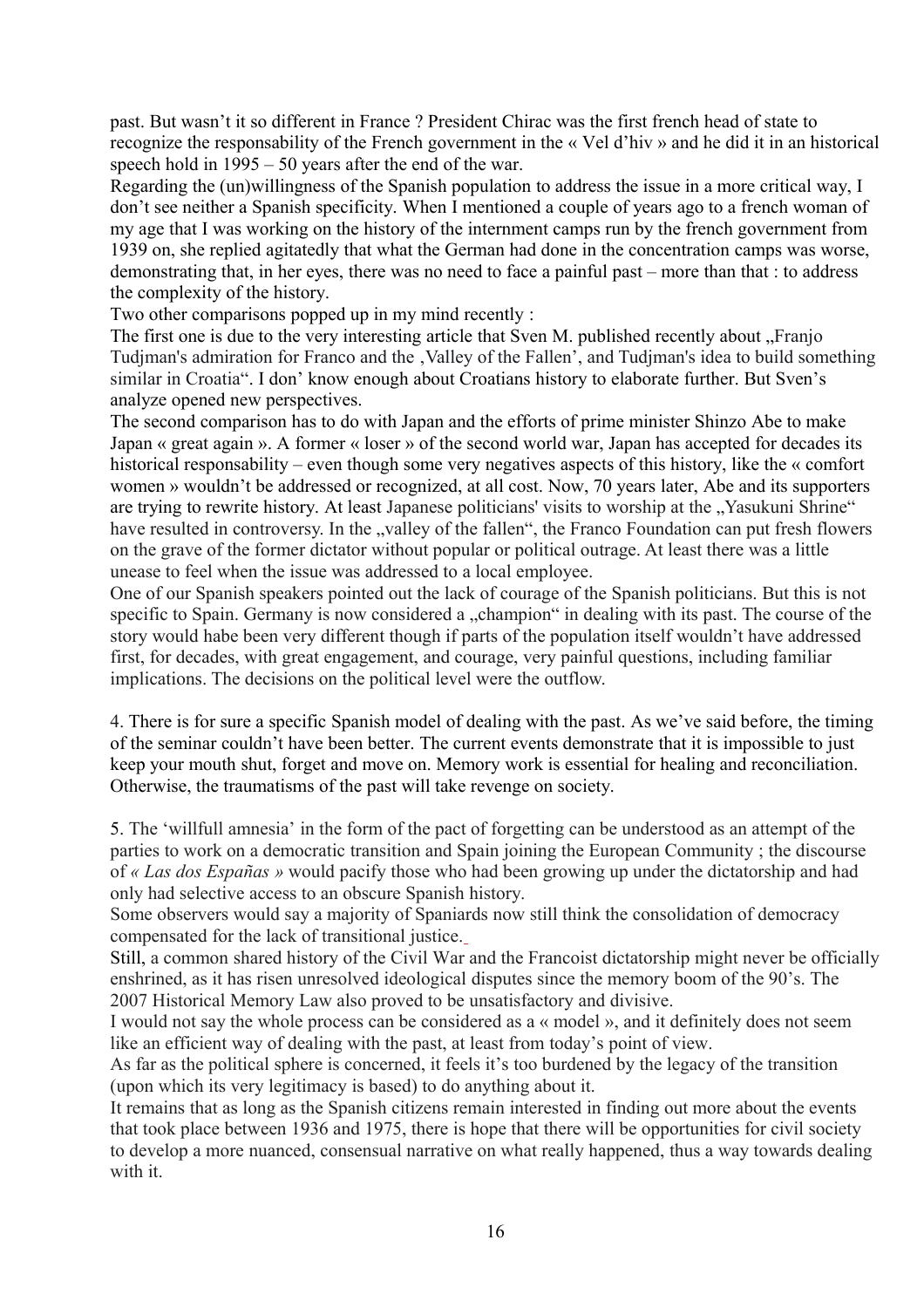It definitely taught me a lot and I will look at the French way and German way of dealing with the past with a sharper understanding of what was at stake in every transition period. It also definitely aroused my interest and curiosity about other post-war societies, that I wish I can learn more about before my next (hopefully) opportunity to take part in the Memory Lab.

6. I do not think there is a specific model of not dealing with the past, I think that Spanish society only wants to forget, a percentage does not want to be reminded on a daily basis of the consequences of the war, I think that the memorials in Spain should be shown as the the memory, the page pass and overcome, as spaces of reconciliation. At present, in Colombia, the concepts of memory are being strengthened since the signing of the peace process with the FARC, a process that ends more than 50 years of war, I think that the memory of the victims and the perpetrators should function as an axis that leads to reconciliation, not to the creation and fortification of hatred.

7. I think there definitely is a Spanish model of dealing with the past, although it could probably be said that each case/country is a special model. The silence and amnesia are not just characteristic of the Spanish society, but what is specific is that silence about past atrocities prevented bloodshed, unlike for example in the former Yugoslavia, although the past seems to be coming back to haunt Spain. There are numerous analogies between Spain and former Yugoslavia, which is why they make an interesting comparative study. But I think that the main question is what kind of democracy in Spain did the silence allow to happen? Is it really a democracy if there are forbidden and taboo topics? Also, what do silence and amnesty mean for justice and reparations for victims? When is the right time to start talking about the past?

8. I do think there is a Spanish model and even though each country is a specific case, I believe it is valuable to learn about and discuss other examples. I think there are numerous parallels between how authoritarian regimes dealt with civil wars (Tito vs. Franco) and how these societies dealt with the past after the collapse of those systems. Silence in Spain has now come back to haunt that country, but for now this model avoided bloodshed, unlike what happened in the former Yugoslavia. Furthermore, the issue of how to deal with exhumations and their potential to be politicized offers a lot of comparative material between Spain and Croatia/Slovenia.

9. Somehow I got the impression (and as more I think of it, my impression is getting stronger) that in the countries of the Western Balkans political elites representing ruling parties do not want to face the reality and openly talk about the past. The opposite powers that could initiate this process are so weak and will not be able to get into power soon. There are a lot of sources of information (gained via domestic and international mechanisms), but this region opts to cultivate the culture of crimes denial. And it is decision made at the governmental levels, although it does not have to be verbally expressed. On the other hand, it seems to me that in Spain we have scenario in which it is impossible to deal with the legacy of the past – due to strength of two groups of political representatives that are approximately equally strong and "afraid" of each other. In such a situation it is impossible to deal with the past in a way that literature on transitional justice suggests. Both sides have very strong stand points related to legacy of past that are so opposite and they can not find common ground different that the one existing today where everything is possible: to have Francisco Franco Foundation as well as Experts' Commission for Legacy of the Valley of Fallen, but both groups/schools of thought are paralyzed when it comes to their influence on ruling regime. In comparison to the Western Balkans, it seems to me that there is no decision made at the governmental level, but each regime (either left or right) is doing a bit into direction they want, but can not really overrule the opposite side.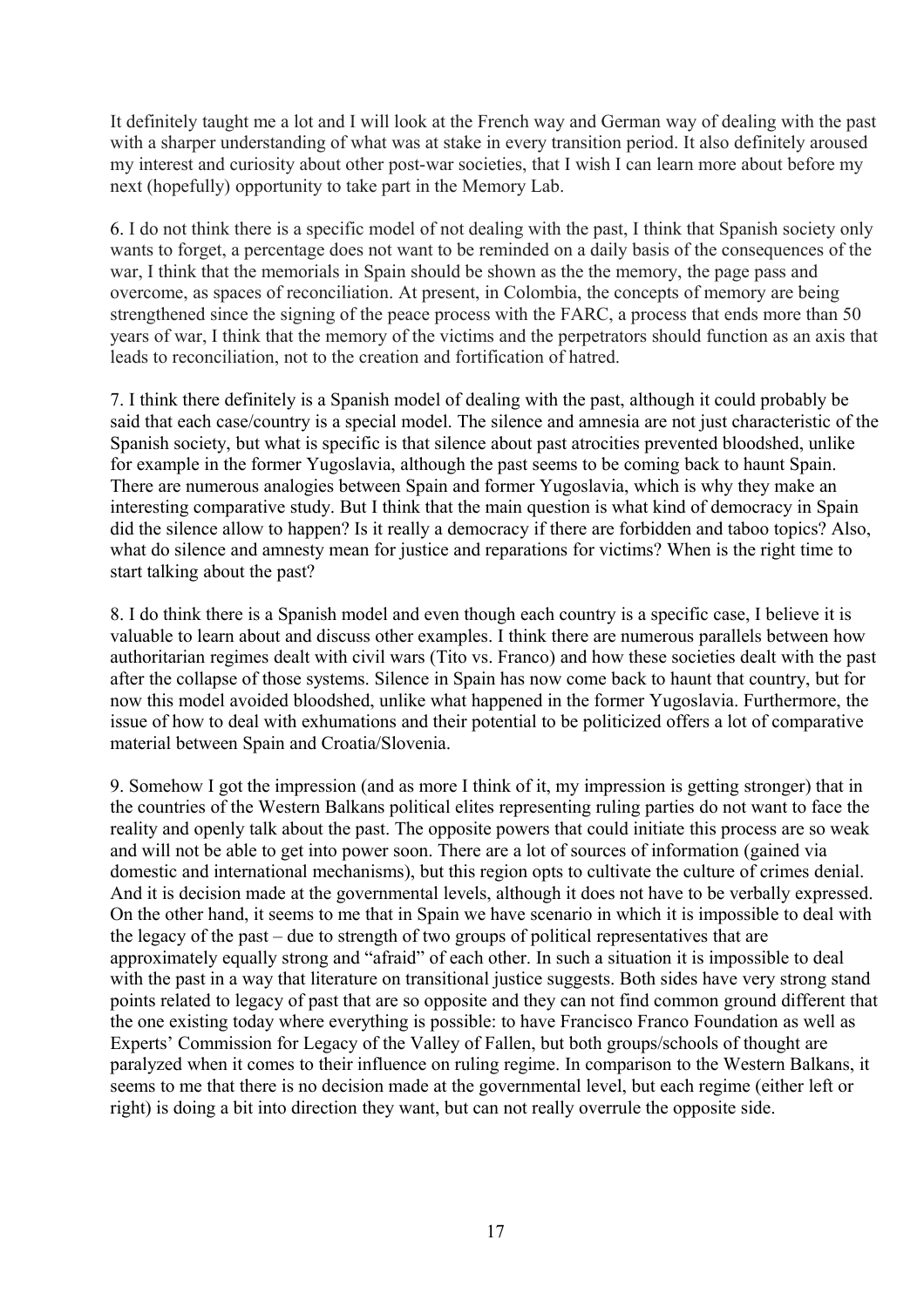10. Of course it does! Placing Spain and the model it chose in the late 1970s is an excellent case study to include… as before, I plan to have it as a case study in courses I teach. Having been there will definitely deepen what I can bring to the classroom.

11. The situation in Spain after nearly 40 years of dictatorship and the way the question of memory was dealt with shortly after the death of Franco make it actually specific even though it cannot be seen as a "model". The visit of the Valley of the Fallen was actually very interesting in that sense. It has been conceived to be impressive. It is actually a place of cult, of worship and very active at the same time (fresh flowers everyday, mass every week). The place is truly shocking to me, touristy and all. What does it mean in our global reflection? A place like that which might be seen at its extreme margin as a place of remembrance is just sickening.

Remembrance and oblivion are both part of our human identity. We need to remember as much as we need to forget, the question is to find the right balance.

12. I think there is a Spanish model of amnesty and amnesia, prioritizing democratization over memory. Until events last weekend in Barcelona, with police brutality in the referendum, one could say that from the point of view of democracy, rule of law and human rights, Spain has been exemplary in its transition. The choice of democracy over memory was one made at the beginnings of the transition and it looked to have worked in keeping the energy on the country's reconstruction. However, perhaps as in the German case, the "inability to mourn"- for the post-Republican side of the dead and the bodies, for the Francoist of Franco himself directly and proudly- kicked back and made the contemporary situation tense, ripe with unsolved memories. Some would say that the unsolved memories of WW2 in SEE, the inability to mourn during socialism, kicked back in the 1990s. Each context is different, but in all these cases they reflect Adorno's caution that by not dealing with the past, by not addressing the core issues, they always haunt you.

Yet this approach on amnesty and amnesia and almost Stunde Null is by no means an exclusive Spanish approach: with a few exceptions such as Czechoslovakia and its famous lustration and to some extent the agglutinated DDR, most Eastern European societies had similar approaches on their socialist past in the 1990s. In Chile after Pinochet, for about a decade, the democratic left chose not to discuss crimes directly aware of the polarization of society (irruptions of memory occurred then in private, and after the 2000s also in the public sphere). In situations of post-war, Lebanon is notorious for its politics of amnesty and amnesia.

The questions that Spain- and other similar situations raise- are whether an approach focused first on building strong institutions of democracy and economy in name of a societal consensus and only later prone to open up questions about the past makes sense more than an immediate concern for truth and justice at all levels of society. One argument in favour could be that time- and a relative sense of stability- could be perhaps more constructive for deeper dialogue afterwards rather than starting immediately with a deep societal self-inquiry, and with understandable feelings of anger which are directed in punishment and retaliation. In fact, if one thinks of West Germany, with a high profile court for the 'main culprits', but letting most of the population continue with their work and unchallenging them from the top (of course, until the 1960s turmoil from within, generational), did that contribute to the country's stabilization and then a self-reflective stance once things were stable? How would dealing with the past have developed in Germany if a majority of the population would have been castigated somehow and the country ruralized and humiliated as in the Morgenthau plan? In contrast, to take cases like East Germany, where many former bureaucrats or teachers for instance working for DDR were immediately let go in the name of 'cleaning' the system of collaborators, resentment and precarity morphed in different forms of rejection of the new 'system' with different directions of radicalization. The question here is about the depth and scale of justice inside the society. Is it then the amnesty of hundreds of thousands who have collaborated with dictatorship institutions /fought in wars then to be preferred than their castigation, with social effects? What does that mean in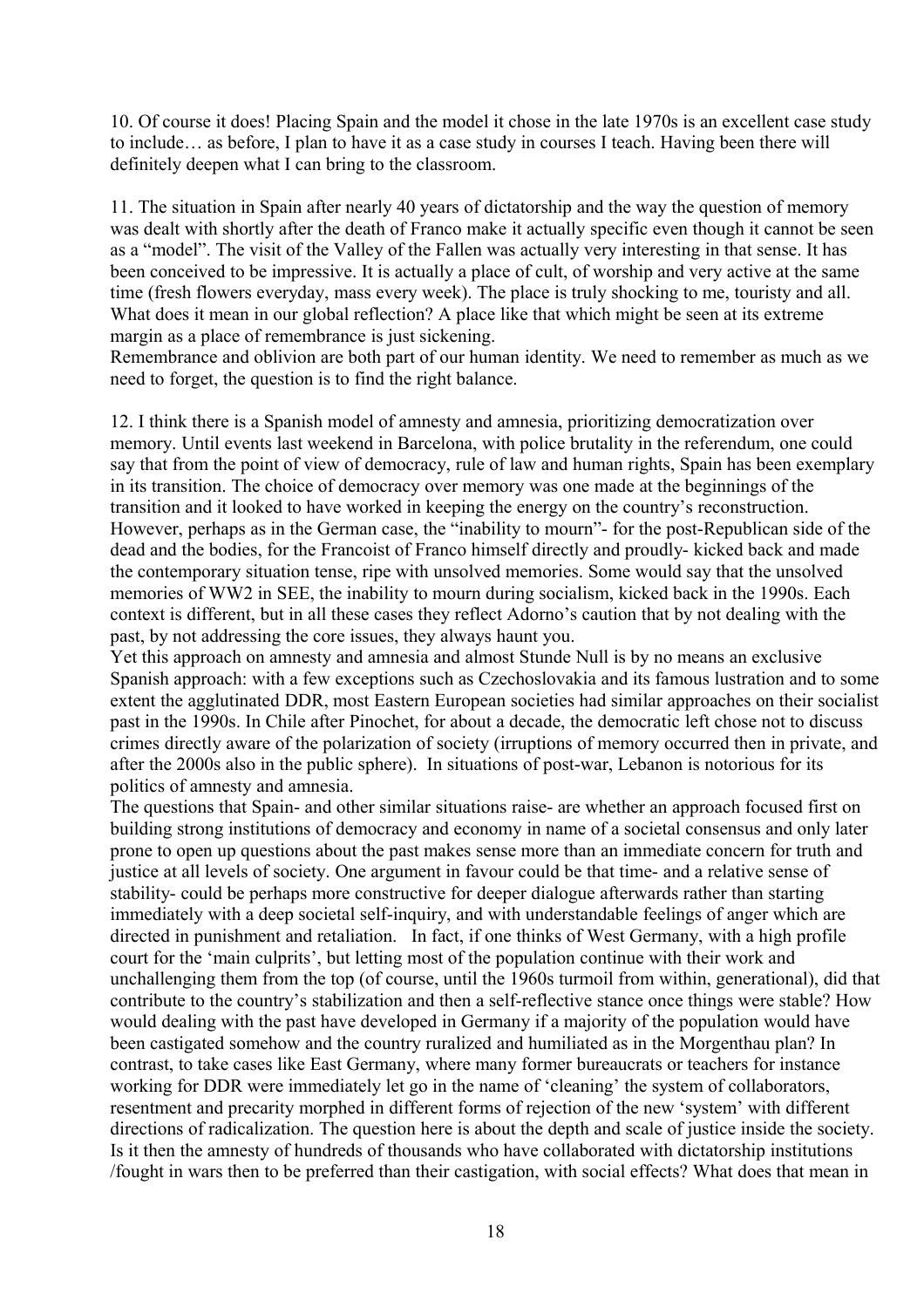terms of truth and justice for those who have not collaborated? Does not talking about the past make it necessarily resurface and morph its violence in symbolic ways?

But beyond musings about the overall mood of society in relationship to memory, the issue where it gets tricky is the continuity of elite families of the dictatorship time in structures of political and economic power- the exhibition we saw at La Jonquera was evocative of how privilege has been passed on to family members- not unlike the conversion in grand capitalists and 'democratic politicians' of Romania's communist party nomenklatura. The problem with the model for me is not the fact that the structural privileges developed in dictatorship were not challenged at the top by this transition. It is not that being born in a family of privilege and with a history of being involved in acts of political violence makes one responsible, but the fact that this privilege and inequality is perpetuated uncritically, without questioning the relationship between dictatorship and wealth (as in ex-Yu war economy and wealth today) is highly problematic.

To conclude this rather rambling reflection – which still needs to be consolidated in my thoughts as I did not return to thinking about it properly after I left and started working on some crazy deadlines- I think that an approach of blaming all sides for a 'collective madness' could on the one hand create a setting that is more focused on building and the future, but it can freeze, if not mutate, feelings of victimhood, which can irrupt later. But it could be considered as an option in the immediate aftermath of such war and dictatorship as it focuses on the future rather than the past. When the present is not problematized though- who holds the power and what is the genealogy of this power, this is also a great possible source of instability. I could go on more, but I should stop.

13. I think there has been a specific way in Spain to deal with its past in the aftermath of the Francodictatorship, a specific way in two respects : a) not the silence itself on the Francoist represssion and the Civil war (that governments remain silent or impose silence on negative aspects of the past is nothing particular), but the fact that there was indeed a « pact of silence », means an implicite agreement by the government AND the opposition to leave the past out of the political sphere, and that this was kept uphold for at least 20 years, and b) the total impunity for perpetrators. The pact of silence and the impunity have been challenged in the last two decades by the historical-memory-movement, this means that there has been an sociopolitical evolution, but the tradition of the pact of silence remains very strong. Does the « Spanish experience » raise interesting questions for other post-war societies ? Indeed it does, as it seems to contradict the dominating transitional-justice-theories about the importance of actively dealing with the past for the development of democracy in a post-war/postdictatorship-society. Spain has developed into a democracy in the decades after 1975 – despite and/or because the « pact of silence » ? For other post-war-societies one might ask : Is there sometimes too much memory ? Under which circumstances can silence be beneficial for the development of peace and democracy ? Which balance to find between silence and memory ? These are important questions, not easy to be answered, and I don't say that one should follow the path Spain has taken, but looking at Spain allows to raise and discuss these important questions.

14. That is difficult to answer in just few sentences. Obviously the adopted model was not a successful one, but there are no great models around Europe to learn from. Victory dictates the chosen historical narratives and memory politics are a part of it. The new revisionism that started in the EU in the 90s wanted to erase some dominant narratives, creating new interpretations of the past that mostly worked on the basis of the narrative of victimisation. The Spanish historical narrative was different, adopting models that silenced more than they tried to remember. Opening the mass graves, giving names to the victims, putting into question the model of not remembering are already milestones. I do think that this is an all-European question to solve and that all the models can be discussed. If, on one side, civil society is pushing for answers and giving a voice to the ones who were defeated, the old political legacies work in other ways, sometimes in the name of "democracy". Erasing names of generals from streets and squares, giving new/other voices to monuments and recreating places of memory that were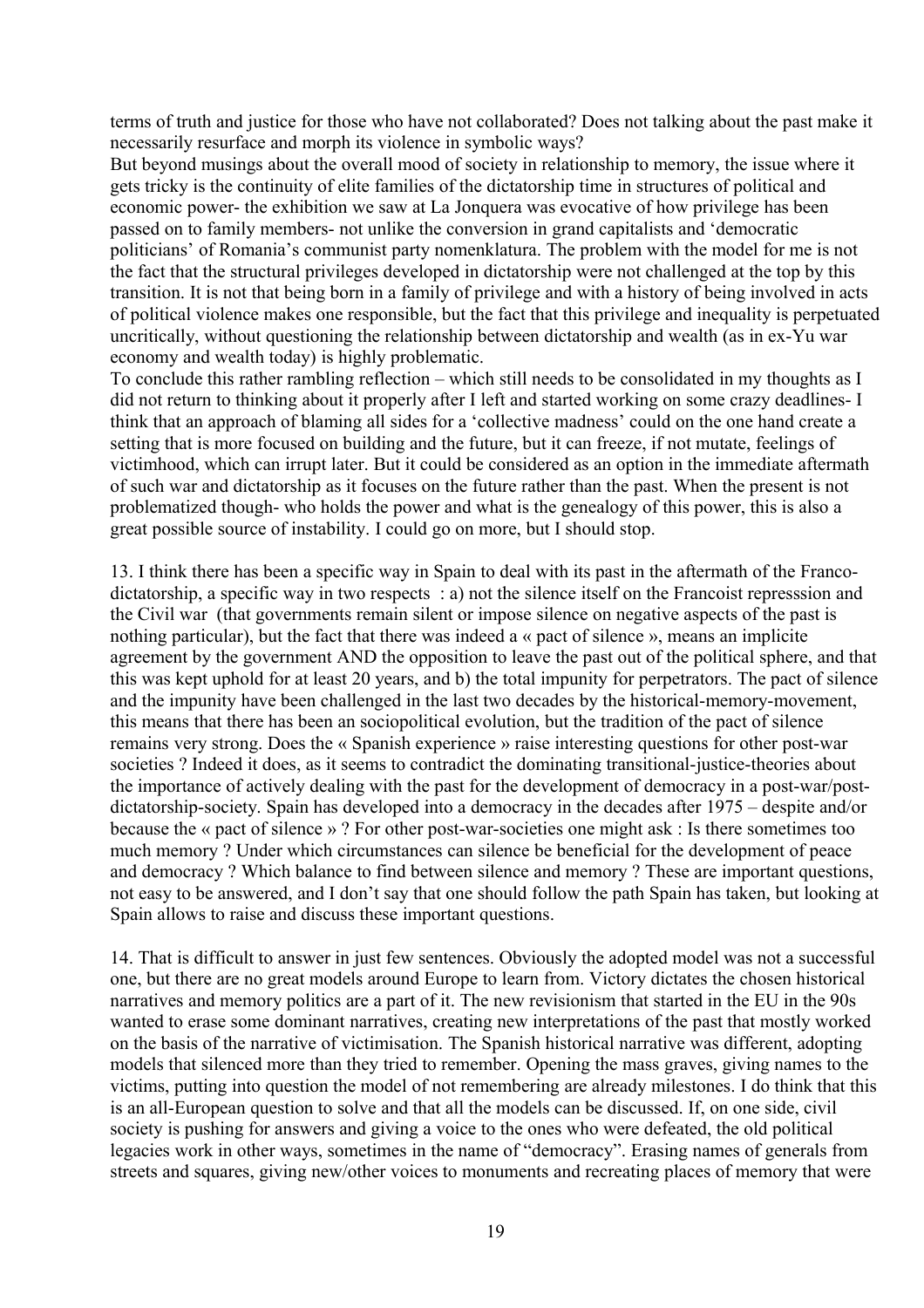defeated or erased gives to the suppressed the justice to remember other histories, the non dominant ones. In the 70s the non dealing with the past was still the way to follow, specially where families were still very affected by the events. The 90s produced or demanded for new interpretations, I do think in a way or another or the countries followed it. Dependently on the political policies new narratives where all accepted (with new monuments, day to remember, streets) or rejected. The question that I am asking myself is about how life goes on in everyday remembering the pain and trauma or how to live when you are not allowed to commemorate it. I do not have an answer yet. I have examples, but still no great answers.

15. It seems very difficult to say that there is a specific "model" of dealing with the past. For me, the biggest impression was the big gap between different regional memories, and if something is specific about Spanish case, this is it. It seems there are as many histories as there are regions in Spain and this would be worth exploring further. In that sense, we can take away the question "whose history is it" from the Spanish case?

16. My conviction: If there is a Spanish model, it is one of not dealing with the past. I cannot judge if this has worked on a national level towards reconciliation, but I have my doubts. I am convinced that this model resp. its actual practice and execution is not compatible with international standards and regulations regarding human rights.

17. I think there is a Spanish model as much as there is a Balkan model or any other post-conflict model with its specificities which can be useful for other affected societies, interesting for analysis and comparative studies. For me the most striking reflection is related to the existence of the fascist regime in Europe after 1945, and European tolerance for it; further, the issue of the victorious and, particularly, defeated side and their dealing with the past was one the striking questions that pop up from the Spanish experience. Especially, when asking what happens when the wrong side wins the war.

18. I would say there are Spanish Models of dealing with the past. As we spent last days of the workshop mainly in Catalonia, I think the Catalonian relationship to Spanish past is quite special. Museums we have visited showed the narrative in which the past was put in purpose of legitimizing the Catalan struggle for independence. I believe elsewhere in Spain the approach to history is rather different and more diverse.

19. I still do not think that there is a Spanish model of dealing with the past. Of course, after the Second World War, Spain, on the contrary to countries as Germany, Italy or France, lived under a dictatorship what made all critical work impossible, on the public and private level. But what could one say, mutatis mutandis, about the France of Pétain, which spirit continued to exist for decades after the war, with the effects and consequences we know?

But the Spanish example raises questions, and also worries, regarding the post-conflict periods in the Balkans.

When the unspoken and the history nest very deeply in « family secrets », then it is an entire society which needs to make a huge work on itself.

20. I concluded that in Spain there is a model of not dealing with the past, the pacts of silence, arbitrary and undemocratic amnesties have been responsible for awakening the old conflict of the thirties, that is, the lack of a restorative justice, able to ensure the truth, justice, reparation and nonrepetition in favor of all the victims make that even today families continue looking for their deads. The total absence of responsibilities from the past is reflected today in each of the monuments, buildings and plaques we have visited. As a citizen of a country that is in transition to post-conflict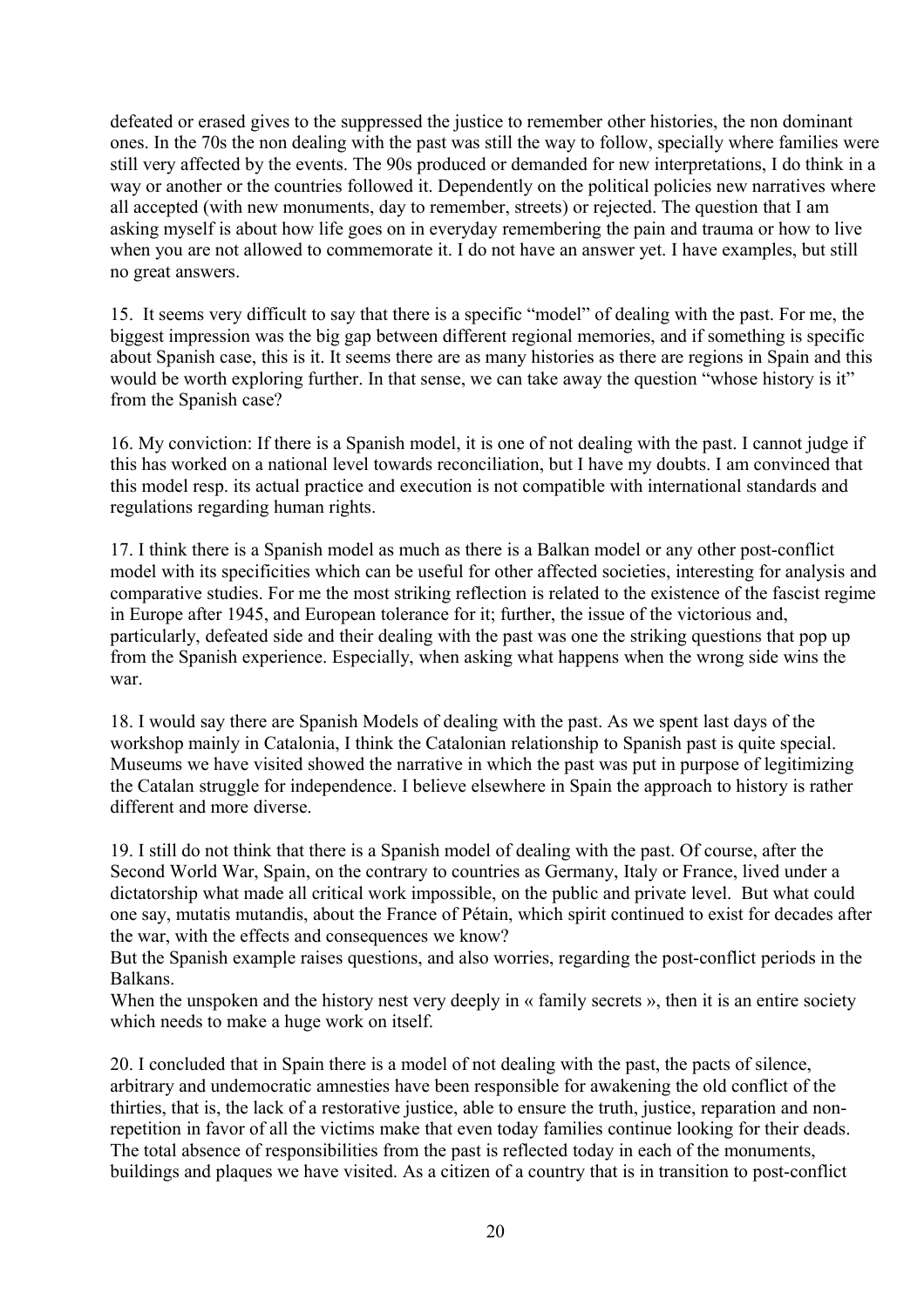after a war of more than 50 years, I can say that the Spanish experience leaves many ideas and experiences of what to do and what to avoid at the end of a war, non-application of transitional justice or non-inclusion of verification bodies during the transition to democracy in Spain can guide countries seeking a new model of peace. In the same way, it is necessary to take into account other global models that are at hand, for example the experiences and opinions of the citizens of the countries of the former Yugoslavia that accompanied us, as well as the post-war policies of countries such as Ireland, Peru, Nicaragua, etc.

21. Bearing in mind the fact that people of the Balkans were somehow "pushed" into the process of "reconciliation" and dealing with the past and bearing in mind that even 25 years after the war it is a painful topic that everybody and anybody have an opinion about, I think it is way better solution than imposing pact on silence on it and leave it to boil for over 70 years and that history now is coming back in big style threatening to dissolve one country with unimaginable consequences not only for Spain but to the other societies.

22. I deem that the Spanish model is heavily based on the premise of a politics of moving past the divisiveness of the war and building a prosperous society that is mostly concerned with democracy and overall development. While I do not believe that it has been a constructive way of dealing with the fascist legacy, still, one of the questions that stays with me is whether it might be a feasible strategy for a society to start dealing with the past after it has established strong democratic institutions and while the traumatic memories of the war are not as vivid in the collective memory of a people.

23. It seems that all countries have their specific model of dealing or not dealing with the past. Spain is no exception. It is also evident that the Spanish experience can help other countries to better deal with the consequences of the violent past. However, I think that the countries like Spain and others must address the questions of the past and discuss openly. The oblivion only creates vacuum in the memory, a vacuum that can be misused by certain political groups in the society.

24. I am a bit sceptical about this question and I am wondering what do you want to do with our answers… I don't believe in models, only in good and bad experiences. I think that the Spanish history of the 20th century is really part of the European history. As such, it can be compared and related to many post-war societies from the European continent. It's also a question of focal distance, if we look at the macro level (State) or at the individual ones.

25. I think there is Spanish model of (not) dealing with the past, and it is exactly that – not dealing with the past. For sake of peace and democracy there is a pact of silence. In principle, I could understand that concept: peace before justice (that was also a principle of solving of conflicts in Yugoslavia), but there is an issue of all remaining Franco's heritage, property, political positions, etc. I think it is a deeply hypocritical transition that is unsustainable in a long run. That's partly confirmed by this burning Catalonian crisis, dragging Franco out from 'mothballs'; and when a discourse is narrowed down to 'fascist and republicans'. I think this partly confirms the Balkans set up where unresolved conflicts reappear in future, but also indicates an issue of relatively limited transition to democracy faced by so many countries. In addition, the example of Spain shows that striving for the truth and establishing facts is impossible to stop even by pan-political agreements.

26. Although we speak about "Spanish model of dealing with the past" and in spite the fact it may be specific due to some of its features, questions raised by the Spanish experiences go far beyond both the Spain borders, in term of space and also history in terms of time. Issues that Spain deals with could be a lesson to all post-conflict societies, but also to conflicts within modern societies and social communities.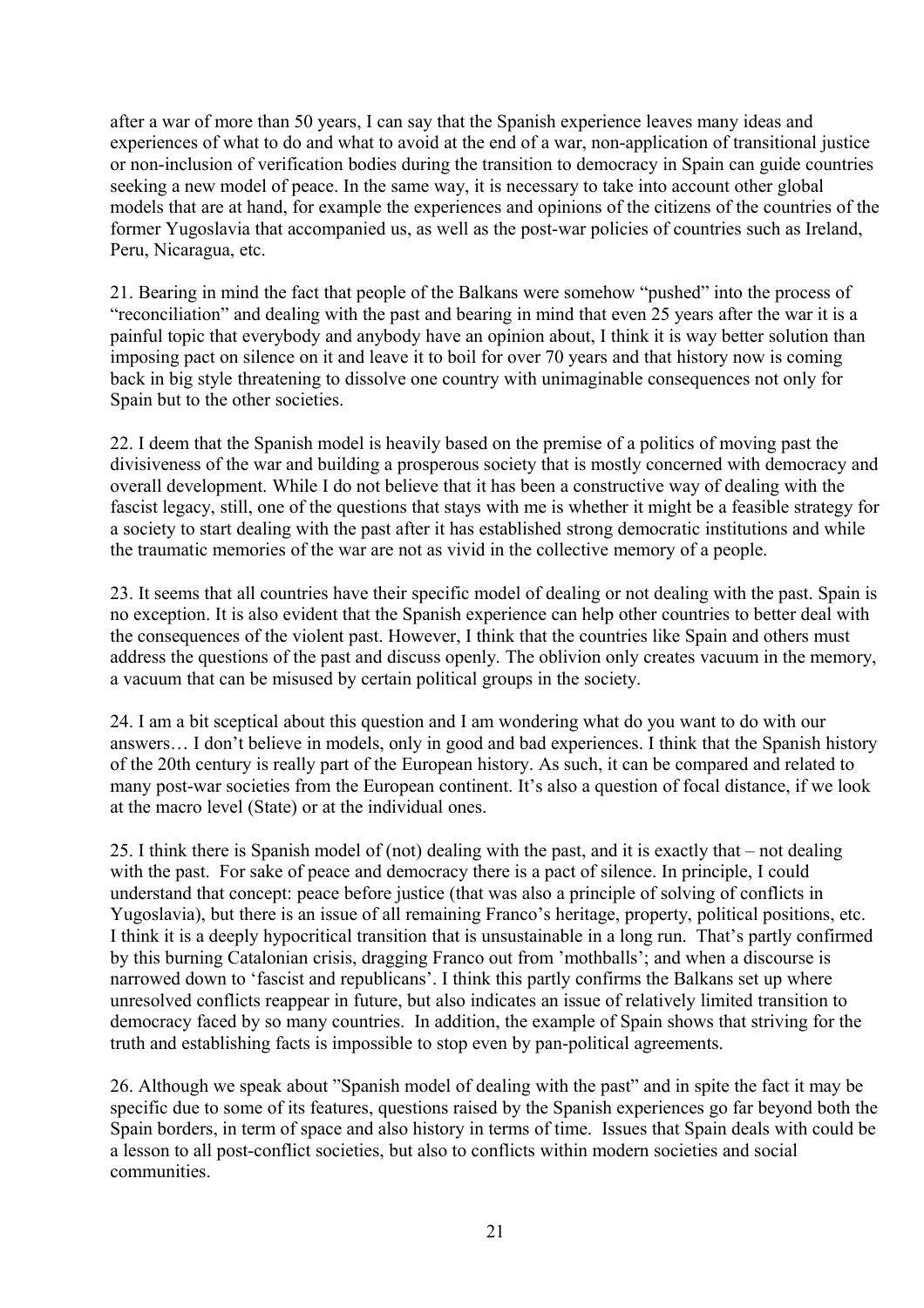27. It is terminology issue, whether to use term 'Spanish model', 'Spanish case', or something else. In any case, there are some specifics that may be found in Spain. 'Agreed silence' caused by fear after almost 40 years of dictatorship and bloody experience of civil war. Silence was present at the state level, but as we could see, situation at the local level was completely different. There was an active memorialisation and in some areas excavation of massive graves was carried out. Raising issues are whether decades of democracy, peace and economic development could be deemed as a success of the society which covered up the Civil War and dictatorship crimes, and criminals have never been processed?

28. In fact the Spanish model is the closest one for us, people of the former Yugoslavia, and in particular the time of Franco's regime. Each country and newly established governments in countries or local communities where certain ethnic group has a control, implement only an implicit one-way memorialization of one of the conflicted parties, the one that won in the respective territory. Unfortunately, we are far from the German model, the Spanish one is much closer to us, and in some segments it has already advanced to the extent where we can predict how dealing with the past will look like in future in the former Yugoslav republics even when (if) all of them become EU members.

29. I would say that what was going on in Spain in regard to memorialisation of the Civil War, during a certain period, had a form of a model indeed. Here, I particularly refer to the period of much organised (regulated) cultural memorialisation. I have to admit that what we have now as a consequence of that 'model' looks like extremely fluid and hard pursue of past. In my Memory Lab application I had many questions regarding (not) dealing with the past in Spain, but it seems now to me that I've returned from Spain with many more (different) questions. Current situation in Spain (and reasonable focus on it, which we strongly felt in visited Catalonian locations) somehow dimmed certain aspects of the narrative on past. Continuous pointing out of need for 'more democracy' within the context where democracy concepts have been differently interpreted coloured range of the narratives from the Civil War, through period of silence, and justifications/arguments up to on-going present.

At a moment we heard a quote 'Spain was a laboratory for the WWII' (during visit to La Jonquera): such external interpretation of what has happened, and the non-silence outside Spain while there was silence in Spain, seem to be an important segment in (re)construction of past after 1975. The legal "regulation of memories" in Spain created double identities between what was supposed to be in the public sphere and what stayed in Spanish homes. And then, when public space, public memorialisation opened up for equalisation /expression of private feelings (including resistance, trauma, pluralism), it seems to me that this partly led to significant chaos. Sometimes it was difficult to follow what education today (not)includes in terms of difficult past; is there any, and what kind of, structured approach (or at least sectorial one) by civil society to the past; …

In terms of experiencing the Spanish model of (not) dealing with the past, I think the most important question for other post-conflict societies is a constructive (productive) oblivion. Or, more specifically, a question: when, to what extent, and what kind of oblivion could be useful for a post-conflict society. If we take into consideration a healing effect that oblivion may have then we surely need to look at the Spanish model in part that reflects its consequences even today (such as mass-graves, the Amnesty Law, etc.). Therefore, a suppression of some memories/past as a solution for better future ('democracy') needs to take into consideration needs 'from below' instead of unilateral forming of memories 'from above'. I believe that all of very multi-faceted social dynamics in Spain indicate that if this (I would still conditionally say) model functioned during a certain period (bearing in mind circumstances, purpose and context) it has created the present that deals more with the 'model' itself rather than Spanish past.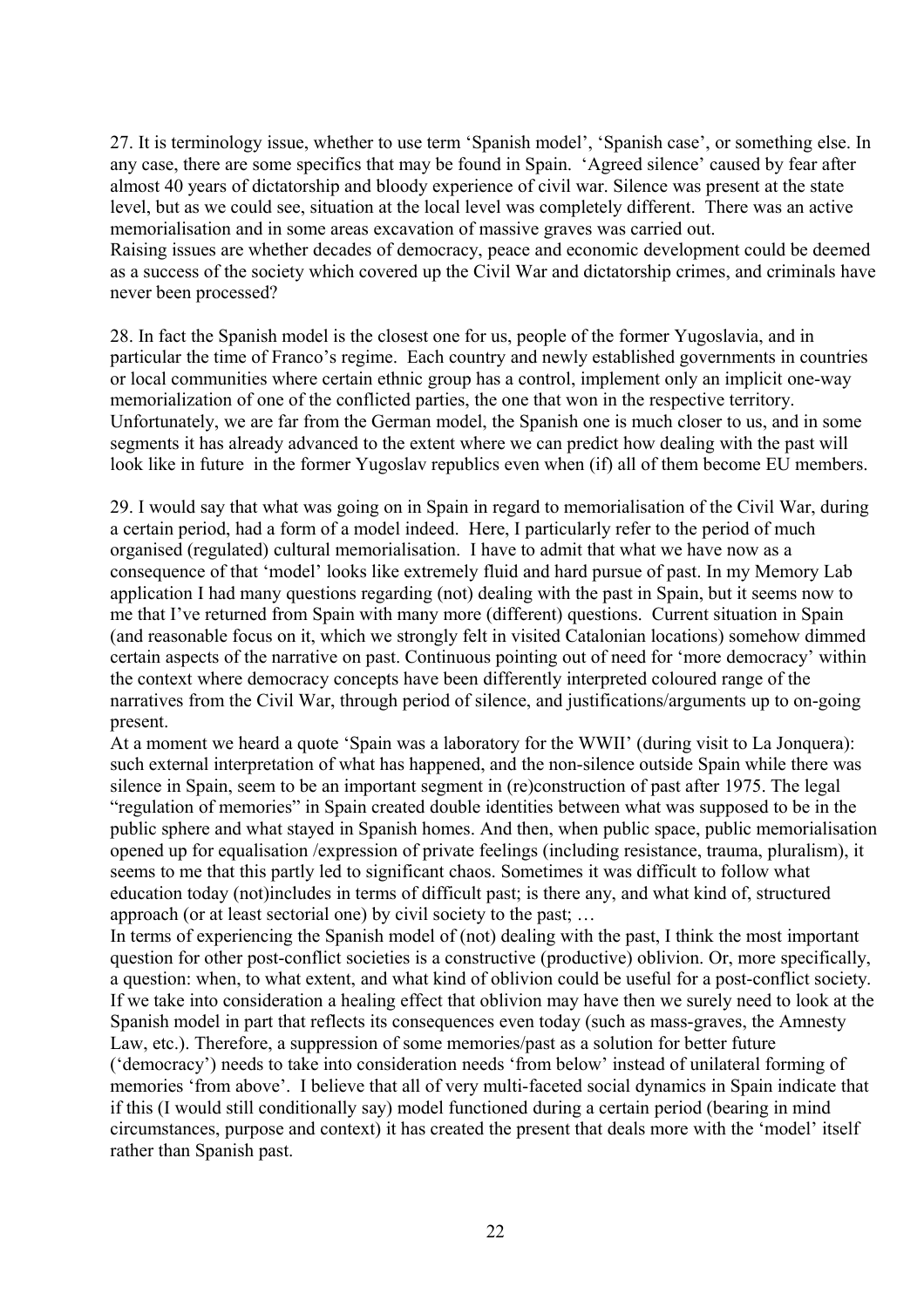30. I can't tell there is a Spanish 'model', because if it was a model then it would be possible to apply it onto other similar events/places , which I don't think is a case with the Spanish way of not-dealing with the past. It is certainly special, but it is not a model. The most interesting for me was to make comparisons between the Spanish Civil War period and People's Liberation War in Yugoslavia, and between the period of Franco's dictatorship and Socialistic Yugoslavia, and of course this period after both systems ended.

31. I have to admit that I am still not completely clear about all what this model represents. At the moment I am reading additional material received from you, so I am hoping I will get better understanding of the entire process.

What I would like to point out is the fact that experiences of Spain, but other West European countries too, can be very useful and applicable in our region and it would be good if we would at least partially start to apply them in our memorialisation policies.

Spanish model shows that regardless the official agreement on silence about the past, social memory cannot be so easily suppressed and that it appears in the current society in variety of forms. It is interesting to see memorialisation policies created in relation to the Spanish Civil War period, almost by an accident, or given by a situation, and not in continued process guided by any of social subjects. The Spanish model definitely shows that past cannot be defined in black-white, and it shows that there is no such case as complete social oblivion. In that context it is impossible for me to say whether it is a model of "(not) dealing with the past".

32. A specific Spanish model of (not) dealing with the past definitely exists and I believe that knowing about and understanding of the Spanish experience is very important for all of us from former Yugoslavia engaged in this area. After one week in Spain and familiarizing with their way of dealing with such difficult past, it seems to me that in spite of everything, we from former Yugoslavia have created some space for free and essential dealing with own past, which seems unthinkable in Spain even 70 years after the civil war.

33. It seems that now I am more convinced that silence is not a solution and that it only forwards a conflict to the next generation and complicates their lives. The conflict becomes deeper and suppressed and it becomes more dangerous in a long run. In the country I live the system that committed crimes has not yet been dismantled. Because of the deepened gap both society and even the publicly supported art makes no progress and falls behind the contemporary western production.

## **4. From what you have done/seen/heard this week, what will be useful for your own work?**

1. In my work I am constantly dealing with memory and how to mediate different cultures of remembrance (and changes in memory over time) showing how construction of memory works. Learning of new perspectives was very interesting. Getting to know representatives of memory work in many different countries, listening to their experiences and discussing the importance of remembrance was really important.

And in a very practical way I simply got to know more about the Spanish Civil War and the International Brigades since there have been fighters of the International Brigades in the Dachau concentration camp.

And although we were not especially dealing with questions of educational work, visiting places like the museum in La Jonquera and Rivesaltes as well as La Model-Prison was really interesting. The conception of these exhibitions (selection of pictures, f.e.) and the way of mediation to different groups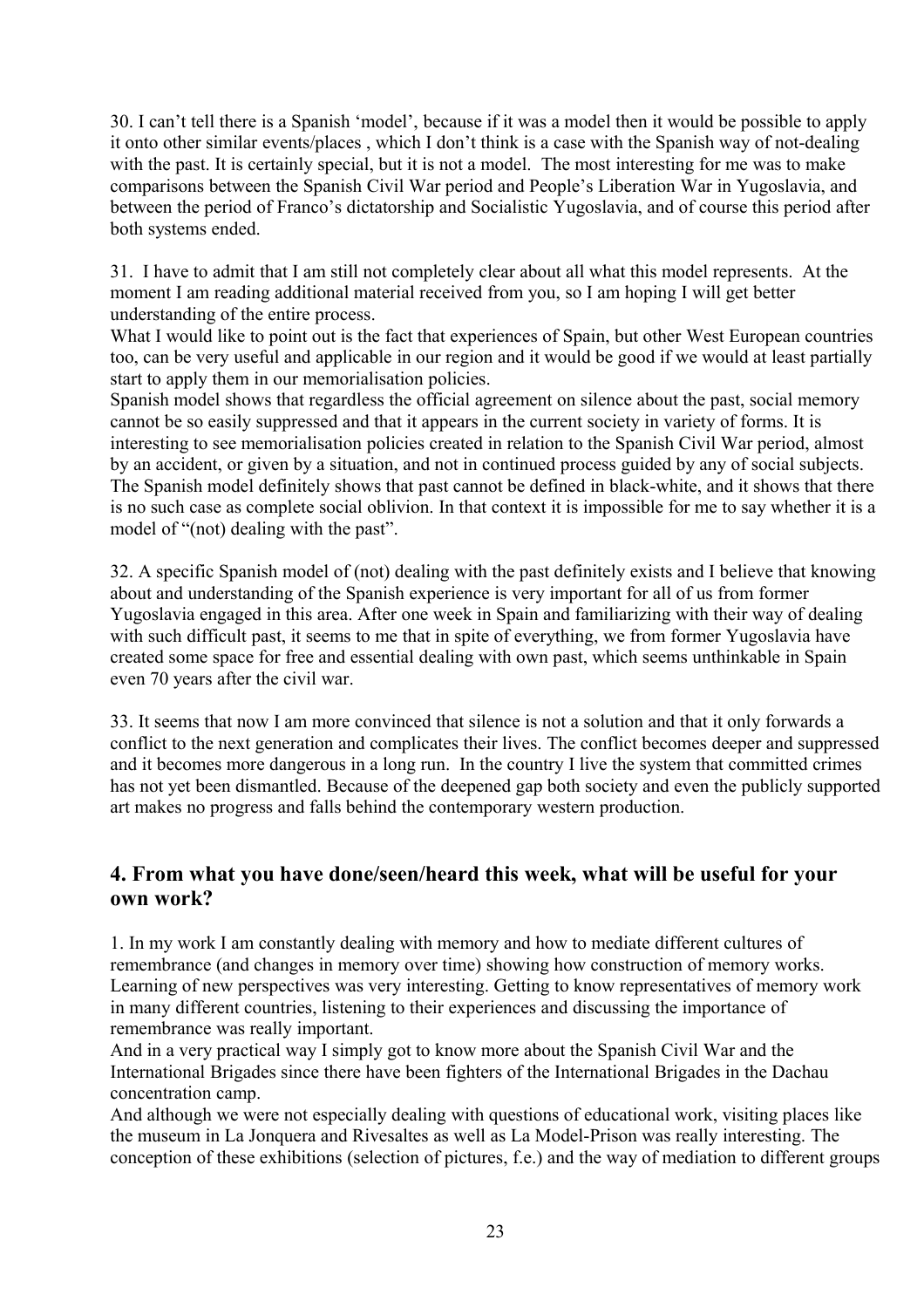of visitors were showing interesting (and also controversial) ways of approaching people, particularly young people. I will take this back to work with me.

2. Realizing that nothing is ever really 'in the past'.

3. Everything! The historical places we discovered (and the discussions we had around their current configuration), the presentations we heard (with interdisciplinary approaches), the discussions I had with so many inspiring persons, the new contacts it generated. If there was only reason for wishing the Memory Lab a long life, this is it: offering such an inspiring platform and a fruitful networking.

4. The Memory Lab issues are right in the middle of what I am dealing with each day. Just as last year, I came back from this week with more knowledge and with a lot of new insights on what memory work ("remembrance education" as we call it in Belgium) should be. I share those insights with my colleagues, our guides and the partners in our Flemish network on Remembrance Education [\(www.herinneringseducatie.be\)](http://www.herinneringseducatie.be/).

5. What first came to my mind is the fact the type of learning and questionning objectives offered by this workshop invited me to open my mind and curiosity to the complexity of issues (in the past and present) by stepping beyond my usual field of work.

This study trip was also a very important source of knowledge and learning in the way I will adapt my way of working with Spanish/Catalan groups in the Memorial. I will definitely start thinking about workshops that take a lot more into account their background and offer a more fine-grained reflection on the problematics they have faced/will face.

6. As an aspiring architect to the master's degree in urban design the integration of memorials with public space for example: in the daily life of the story told on the walls of the university city, within reach of all, the memorial Riversaltes, as the design and integration with the place, and the conclusion of a possible work on the memorials as urban catalysts, that is as producers and anchors for the production of urban networks and public space, in addition to activities around them. The concepts on the memorials of the civil war in Spain and the way in which the subject of memory has been dealt with provides me with ideas and bases for the contribution of memorials or spaces of memory to the post-conflict in Colombia, developing a concerted work with victims and perpetrators, who have been reinserted into society.

7. I plan to do some research about forced migrations and museums and about how forced migrations are presented and exhibited in different museums in Europe, so that visits to La Jonquera and Rivesaltes and everything I have seen there will be useful for this research.

8. Since I have worked on both the Spanish Civil War and memory politics in the former Yugoslavia there is a considerable amount of material and insight I was able to gain during the Memory Lab. I have already given 2 interviews (index.hr and Jutarnji list) based on my experience in Spain during the workshop. Comparative work on exhumations will certainly be something I will continue to explore, especially after discussions with Paco Ferrandiz.

9. This is the most difficult question. My answer goes into direction of the importance of political structures when it comes to initiating dealing with the past processes. I really believe that you can have perfect initiatives, you can realize them ( e.x. to establish RECOM in the Western Balkans and that RECOM finishes its work with final report that I would be satisfied with), but what is important is related to the impact it will have on society. And in order to have satisfactory impact, you need to have elites that understand the importance of undertaken activity/to support the initial idea. It should be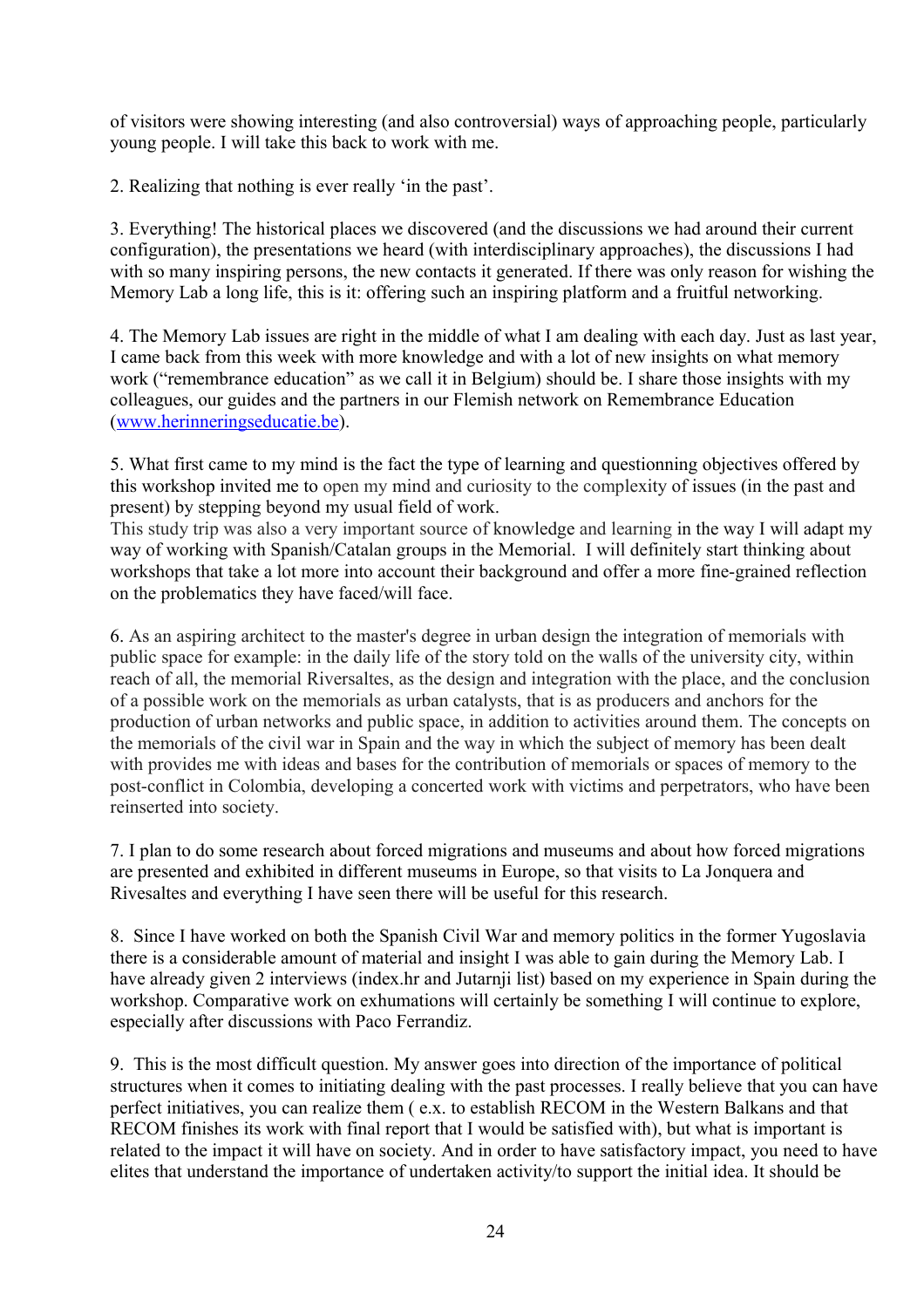completely opposite to the impact the ICTY have in the Western Balkans. The issue of political elites in Spain tells a lot about general atmosphere on dealing with the past and they control the process of opening the issues related to Franco's legacy.

10. Connections with academics/researchers…

The sites we visited all illustrate the challenges in this case study and are fantastic as data to bring to my teaching, to the syllabus and the readings I have done in the past.

11. Undoubtedly, what I have learnt about the International Brigades and more generally about the Spanish Civil war.

What I have heard about the Spanish way of (not) dealing with recent past is also interesting and gives a new perspective to remembrance policies. Oblivion can sometimes be a serious option when it comes to getting out of a vicious circle of renewed hatred between people or parts of population. Understanding the past and making it intelligible, more than remembering actually, is most often necessary to reach the same goal.

This is mainly what I have learnt from this week in Spain.

12. Ok, I'll be more brief from now on. The Spanish situation is key in my current research work in between the Southern Cone of Latin America ('*Cono Sur*') and Southeastern Europe. It makes me be more careful about dealing with the past as an imperative normative act, by trying to think on what has been achieved in Spain after all, but also about temporality: **for how long** can this go on, **when (and**  what) is the threshold when the politics of amnesia should actually end and is society fully ready to deal with the past.

13. My knowledge about Spain was extremely superficial before this year, thanks to this year's Memory Lab I gained not only much more knowledge about the history of the Spanish Civil War and its legacies, but also an personal link to the situation in Spain. I do not intend to make of Spain one new field of research (but who knows?), but for sure it has become a new field of interest, and knowing now more about the Spanish Civil War, the Francoist repression and their legacies is already now useful for me in order to raise new questions regarding dealing with the past in post-war-societies in general and for comparative approaches with other post-war-societies. (How much my interst in Spanish experiences has increased through this worskhop/study trip is also illustrated by the simple fact that after the trip I have bought several books and movies about the Spanish Civil War and its legacies, what will help me to go deeper into the topic.)

14. Everything. How to work in groups, how to learn from group work, new interesting lectures to read more about. We do have a collection about International Brigades and I do think that we have to revisit all the collections from ex-YU museums connected to the topic.

15. In my future work, I am planning to focus, among other things, on museums and museum exhibitions talking about violent past in post-conflict societies. Camp de Rivesaltes and their programs for even the youngest kids (as young as 6 years) is something that got me thinking about how young is too young to open certain conversations and what are the possible lines of research connected to this population.

16. There is a need for a basic agreement on some principles of commemoration on an European standard.

17. It was good for my personal development- I have learnt a lot about the things I didn't know much before; by visiting several museums and memorials I have gained new information and knowledge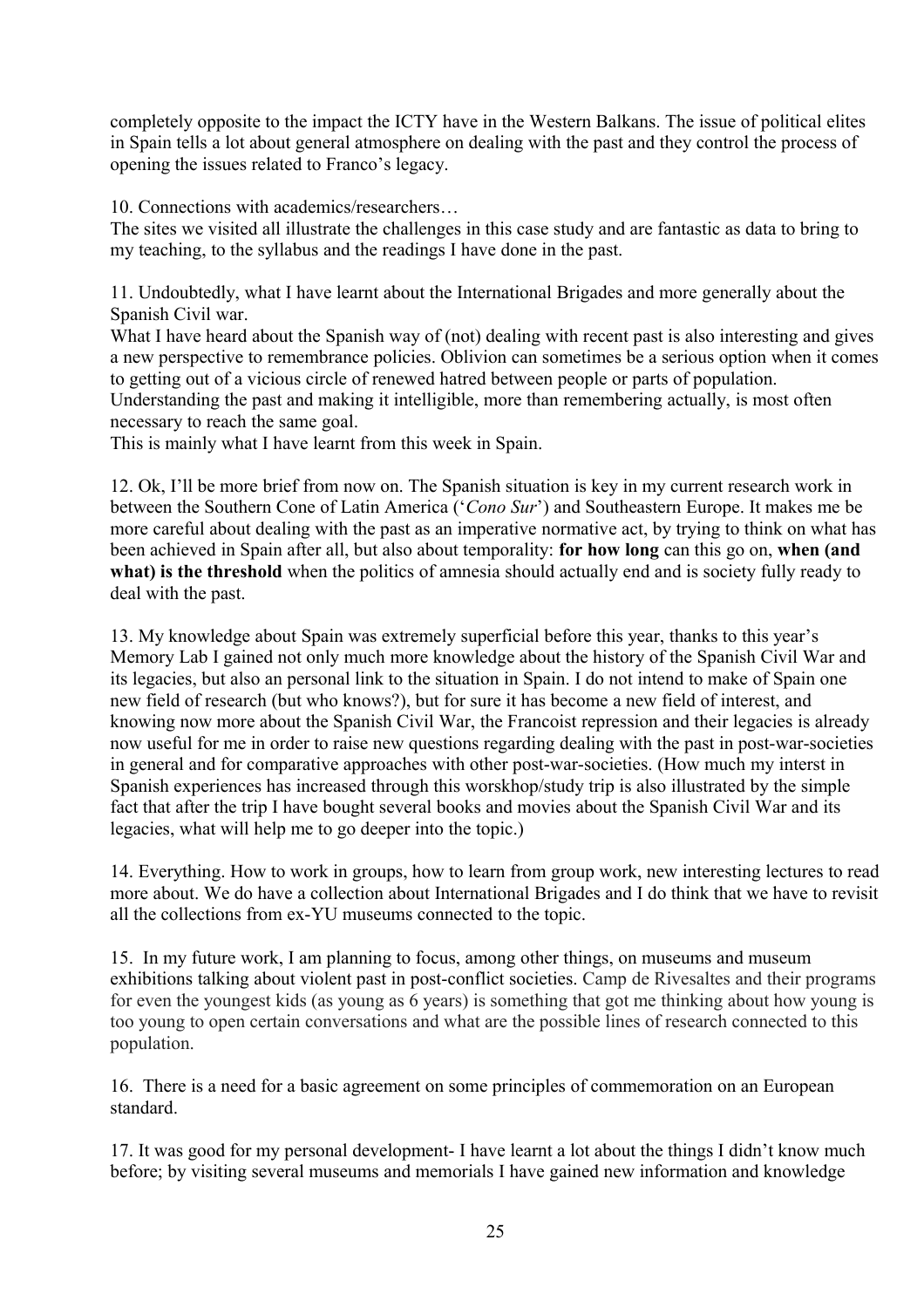about different museum-exhibition practices; it is always useful to reconnect with the other ML participants.

18. I will present some of the memorial sites and memorial practices to my students. Also, the case of Spanish Civil War and legacies of Francosim in Spanish History Education might become a research topic in my PhD or other research.

19. /

20. I am starting an investigation into the history of the Barcelona Model prison and its politicalcriminal system, specifically our visit will help me to understand what the Model prison represented during its existence for the city of Barcelona, the forms of institutional thinking about the criminal in each of its stages, from the republic, the anarchist revolution, and the Franco dictatorship.

21. All content of Memory Lab was excellent, as always. But the most useful thing for me that I have learn was at demonstrations. It taught me how the people stand united in the solidarity when their basic rights had been violated regardless whether they are pro or contra independence. Valuable lesson for all people in Balkans who immediately split themselves into the pro or contra blocks not realizing that people got united in defense of their human rights.

22. Due to my background in Political Science, it is particularly beneficial for me as a future practitioner to engage in critical thinking about politics of commemoration, and explore under which conditions a stable peace and democracy can flourish, and what are the most strategic models that could facilitate the transition processes of post-war societies. The practical knowledge that I acquired in the study trip could be of use for me to strategically incorporate in intersectional considerations to practical work in the field of gender and politics of remembrance.

23. The experience presented by several actors involved in different projects on dealing with the Spanish civil war and its legacy are the most useful and will certainly help me in how I will deal with similar topics in my country.

24. /

25. In addition to two published stories from Spain, the narrative offered by the right wing in Spain, which moves around setup of the two totalitarian regimes is something that reminds me a dominant narrative in Croatia and East Europe in general. Information we got, and the way the information was presented to us provides a good insight into manipulation with historical facts for many years. The texts you provided also opened for me a whole new spectrum of literature.

26. All those considerations and conclusions I stated in previous three questions. Issue of dealing with difficult past and today's conflicting social situations, linking of past and present, learning from the past and messages for the future, reflection about the present and the vision of building of a society in immediate and distant future.

27. Among all different places we visited, for me the most impressive was a visit to recently opened memorial Rivesaltes in France. That is an example of how with financial support from state a memorial could be made, practically from the scratch. It is useful to know that something like that is possible.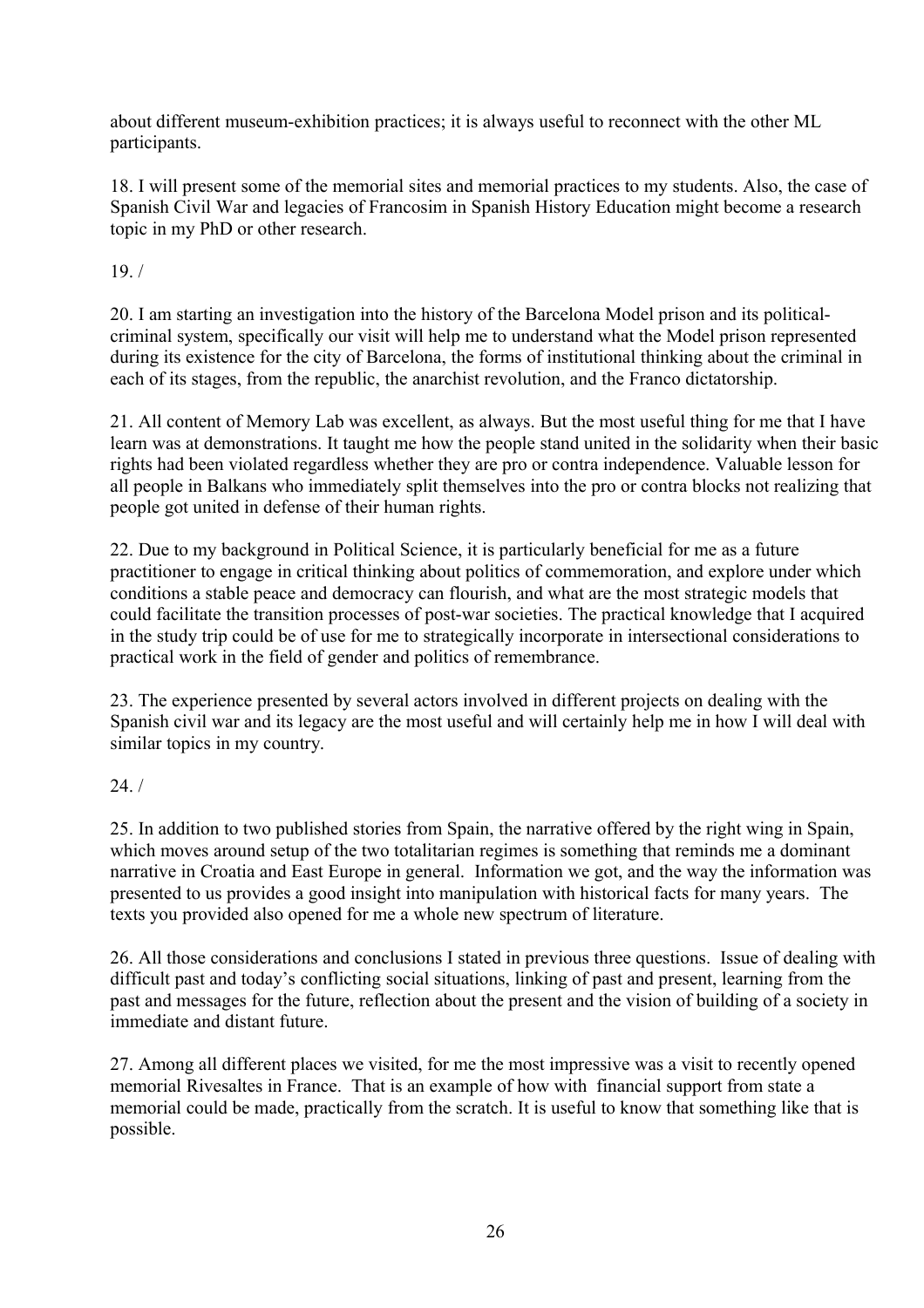28. Due to activities directed to building of the memorialization culture in my local community and engagement in establishment of a documentary centre, it was very useful for me to get to know forms of interaction of memorials and historical places interact with general public. Based on the Spanish model of (non) dealing with the past, now I can better understand processes in my country, since the time frame for Spanish processes has been three times longer, and tells us about roads not to be taken when dealing with the past because it won't give any effect. For example, construction of 'common' monumental memorials.

29. Many things: getting to know specific relation towards memorialisation (dealing with past), understanding and possibility to challenge it; comparative approach in the environment I am working/researching; different ways to use public space.

30. Since we have a couple of exchange programmes with our partners from Spain, the knowledge I gained during this trip will be crucial for development of these programmes in the future.

31. Some models of memorialisation of specific places and events were very interesting, especially in context of current battles for making a monument honouring killed children in Prijedor. This contributed to better understanding of memorialisation process, and I hope it will affect finding of better and more adequate memorialisation solutions in Prijedor.

32. I established and revived/refreshed contacts with some participants; I got incentives for future , more detailed and more intensive research of 'Spanish case' ; and maybe a key issue: it was yet another, very valuable reminder that I want to deal with the issue of reconciliation with more dedication and more systematically.

33. Excellent examples how to foster smouldering fascism, and manipulation of memories (for example, Lorca in schools). It is much easier to point all this by examples from distant countries. And the Balkans have been cooking in the same pot.

**5. Suggestions/ideas/plans for the future concerning:**

**a) Annual Memory Lab study trips/workshops (locations, content, ...)** 

## **b) Memory Lab in general**

**c) Own activities with other partners from Memory Lab**

1 a) I think Greece, Slovenia or Albania would be very interesting destinations. In my personal view I would not mind having more time dealing with questions on mediation of history and memory to young people and educational methods – but this is certainly the view of someone working in education.

 $b) -$ 

c) I would be really interested in a cooperation/ youth exchange/… with the memorial in Rivesaltes. The dealing with different layers of history in one certain place is something that could be a topic for this kind of exchange. (As Frank already said this is something that could be realized like in past projects in cooperation with the FGYO and a third partner from Southeastern Europe.)

2a) The Slovenian-Italian border region (Kaja told me interesting stories about that). Romania.

b) No suggestions. c)  $/$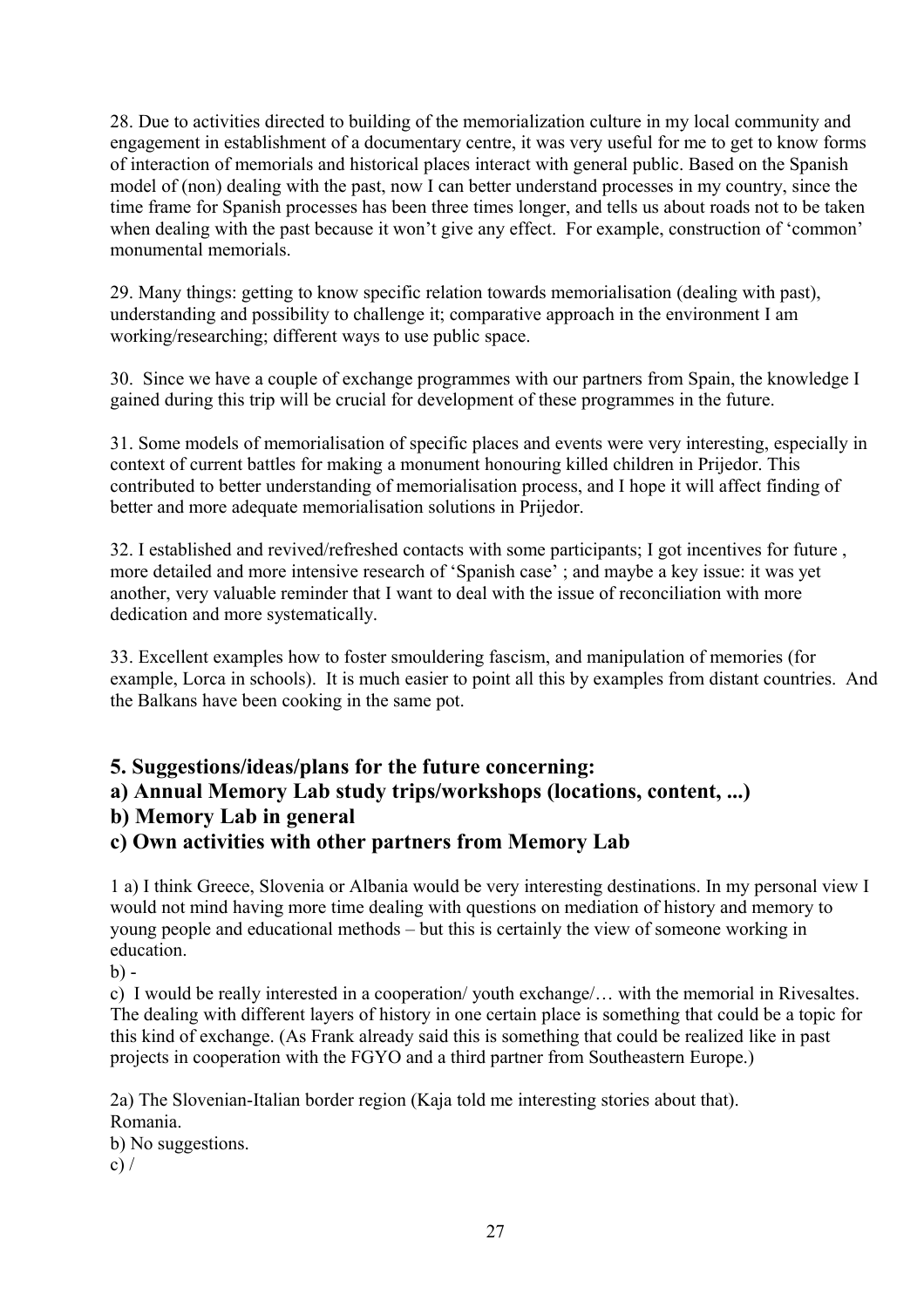3a. I would suggest to organize a study trip to Portugal: under the dictatorship of Antonio de Oliviera de Salazar, the repression of political opponents led to the exile of many of them towards France. Under the german occupation, while many of them were part oft he ...STO", many others were deported to Nazi-Germany as slave laborers. This is a story that just started to be un-covered (cf. the research of Ansgar Schäfer from the Instituto de Historia Contemporanea da Faculdade de Ciencias Humannas da Universidade Nova de Lisboa/Portugal).

b) The transeuropean and the interdisciplinary approaches and group mixing are fantastic! No suggestions.

c) I came back from Spain with 3 concrete projects:

- I am currently organizing for next spring (2018) a small workshop with Julie B. and other filmexperts from France and Germany in order to get professional support regarding a documentary film project on the transgenerational perpetuation of traumas;
- Representants of EUROM will come and visit our memorial site next year. Together, we plan a research project on the former spanish forced laborers in Bremen;
- Moreover I want to engage archival research in Belgrade regarding potential former Yugoslav forced laborers in Bremen.

4a) Northern Europe?

How do France, Germany, (Belgium)… deal with their colonial past?

Role of migration for memory work?

 $b)$  /

c) Annual study trip with a Belgian group to Bosnia which will take place in November.

The contact with Rivesaltes is certainly something I would like to develop more.

5 a) I would find a great interest working more specifically on the Algeria independance war fragmented memories, bearing in mind it is very far from being pacified (and very sensitive to study from the algerian perspective)

History and Memory of Chile, South Africa or Rwanda would also very much draw my attention. A subject that would also could be of interest to me is what happens to the connection

history/collective memory -of the 2<sup>nd</sup> WW for example- when the witnesses are gone.

b) Apply and participate again for sure, become an active participant if possible

c) Potentially create links with Bunker Valentin Breme on a common issue we found with the

Rivesaltes Camp

Work with the OFAJ on a common project

Also, a discussion started with the education department of the Max Mannheimer Haus – Dachau, and I should be working on a contribution to Vjeran Pavlakovic research on the Yugoslavs in the French camps from 1939 - 1941

#### $6. -$

7a) Albania seems like an interesting case study which would fit into our plan for visiting an SEE country next and there are definitely interesting issues we could explore regarding memory practices and (not) dealing with the past there.

b) I think we have reached a point at which we need to re-think the purpose, structure and aims of Memory Lab. Although each year we visit a new country and each is an interesting case study in itself, the annual gatherings are becoming a little repetitive (in terms of structure) and there are not really follow-ups to the annual event. We should somehow find a way to keep Memory Lab alive, but to refresh it with new ideas, topics and maybe even a new form of activities. I particulary liked the activity organized by History Museum BiH this June and think that more similar activities, at which Memory Lab partners would be invited to participate, should be organized. For me, this is the purpose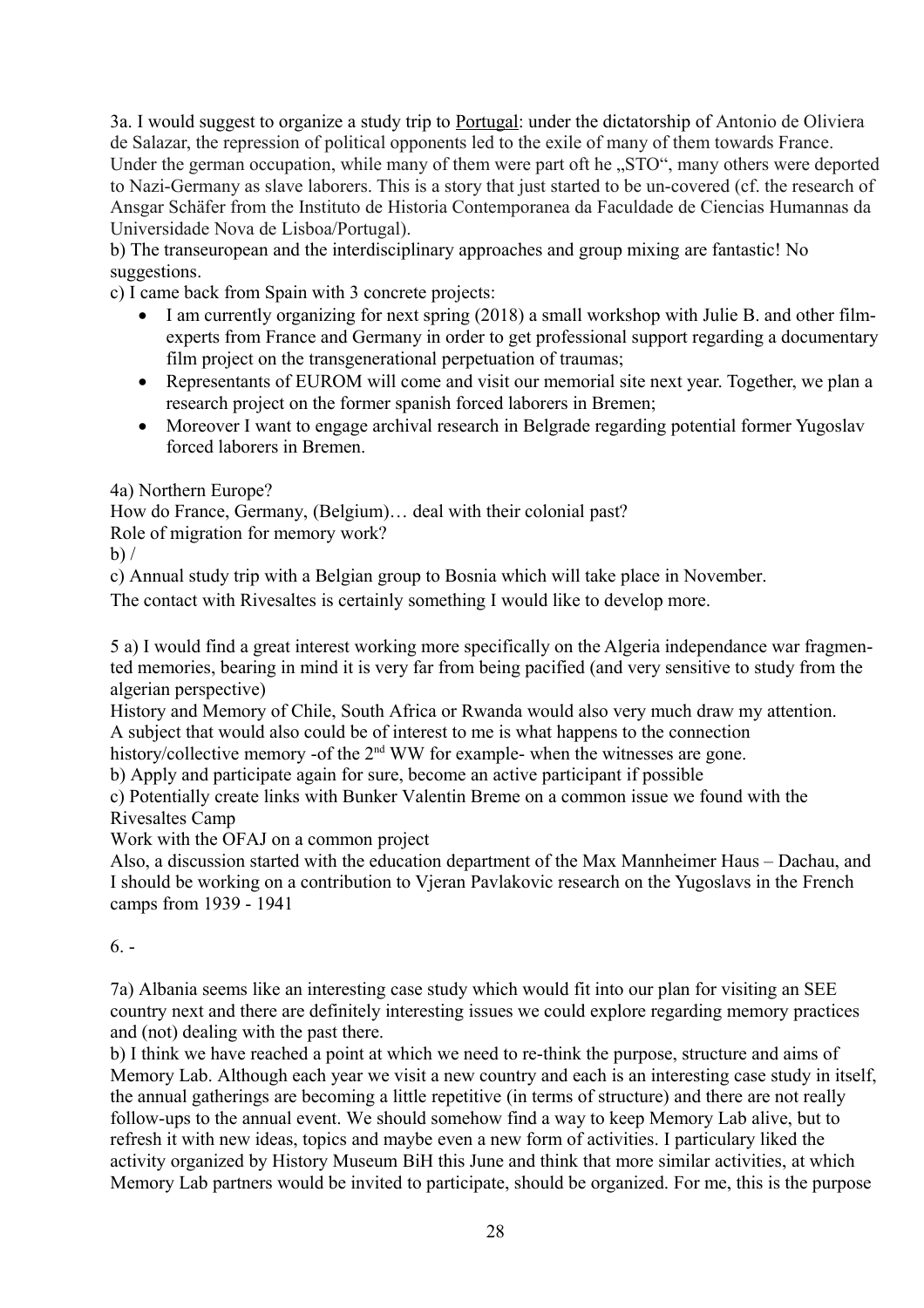of Memory Lab – to create a network of experts who could 'borrow' their expertise for a concrete cause (in this case, rethinking of the Sarajevo siege exhibition). I also like the idea that new persons (not just the 'old' organization team) take initiative and organize similar events under the Memory Lab umbrella.

c) I definitely plan to stay involved in Memory Lab activities in one way or another. I would like if we could organize a brain-storming session about the future of Memory Lab, maybe something similar to what we had in Berlin a few years ago.

8a) During discussions with colleagues we thought that a Memory Lab about « Forgotten Fronts of WW1 « (especially since it will be the centenary of 1918 next year) could be a good topic. The deluxe version of this concept would actually be a 2 part trip (Soča + Macedonia) or just at the Soča. This would involve visiting key sites at the former Soča/Isonzo front in Slovenia and Italy, culminating in a trip down to Rijeka/Fiume tracing the path of D'Annunzio in the aftermath of WW1. Sites include Kobarid (ww1 museum), Log pod Mangartom (A-H cemetary), the Potevi mira (Paths of Peace, the innovative way to see the former front lines), Redipuglia (massive ossuary and museum for the Italian point of view), Basovizza and Risiera di San Sabba (2 WW2 sites in Trieste), and ending in Rijeka (numerous sites of memory and a chance to discuss what has been seen during the trip). The hosts here would be U of Rijeka and the City of Rijeka which are partnered as part of the European Capital of Culture 2020. The 2nd part in Macedonia would start in Thessaloniki (former Salonski front) and move north into Macedonia (Bitola – with its sites of memory). The example of cross-border cooperation in Italy-Slovenia could then be applied during the visit to Greece-Macedonia.  $b)$  /

c) I am going to continue to work extensively with Ivo Pejaković, Oriol Lopez Badell, Paco Ferrandiz, Tamara Banjeglav, Orli Fridman, Dea Marić, Gruia Badescu and Elodie Montes, as well as possibly others on a number of already agreed upon projects.

9a) I really believe that each country has a lot to offer in the light of memory work, so wherever we can find reliable partner organization, it could/should be organized. Hungary is getting more and more interesting, but Poland as well. We should not forget Romania or Greece in the Balkans. b) I really believe that Memory Lab is the best concept of the program that I attended so far, so it should continue organizing annual study visits with the same format, since each time everyone (both participants and organizers) benefit a lot from it. It is impossible to gain this type of knowledge and impressions of the countries we visited only through studying them through literature.

c) Each study visit provided me with space to discuss joint activities with at least one participant. This time it is about forced labour during WWII.

10a) I think the visit at the Madrid University Campus may have been a bit too long… I would have appreciated another lecture… even there possibly.  $b)$  /

c) I think it would be great to have scholars from Spain possibly join us in teachings in the summer

school we have at FMK.

11a) In the Balkans, I think it would be interesting to visit a place like Albania and learn more about the situation there.

In Western Europe, I would like to know more about the Netherlands and also the United Kingdom. The approach there is totally different and I think it would be interesting to confront it.

I know Memory Lab need to have a partner organization in the place we would like to visit so it's more about wishful thinking.

Concerning the content, it would be interesting to have a workshop with a comparative approach in no specific area maybe but the idea would be to meet specialists from different places and periods.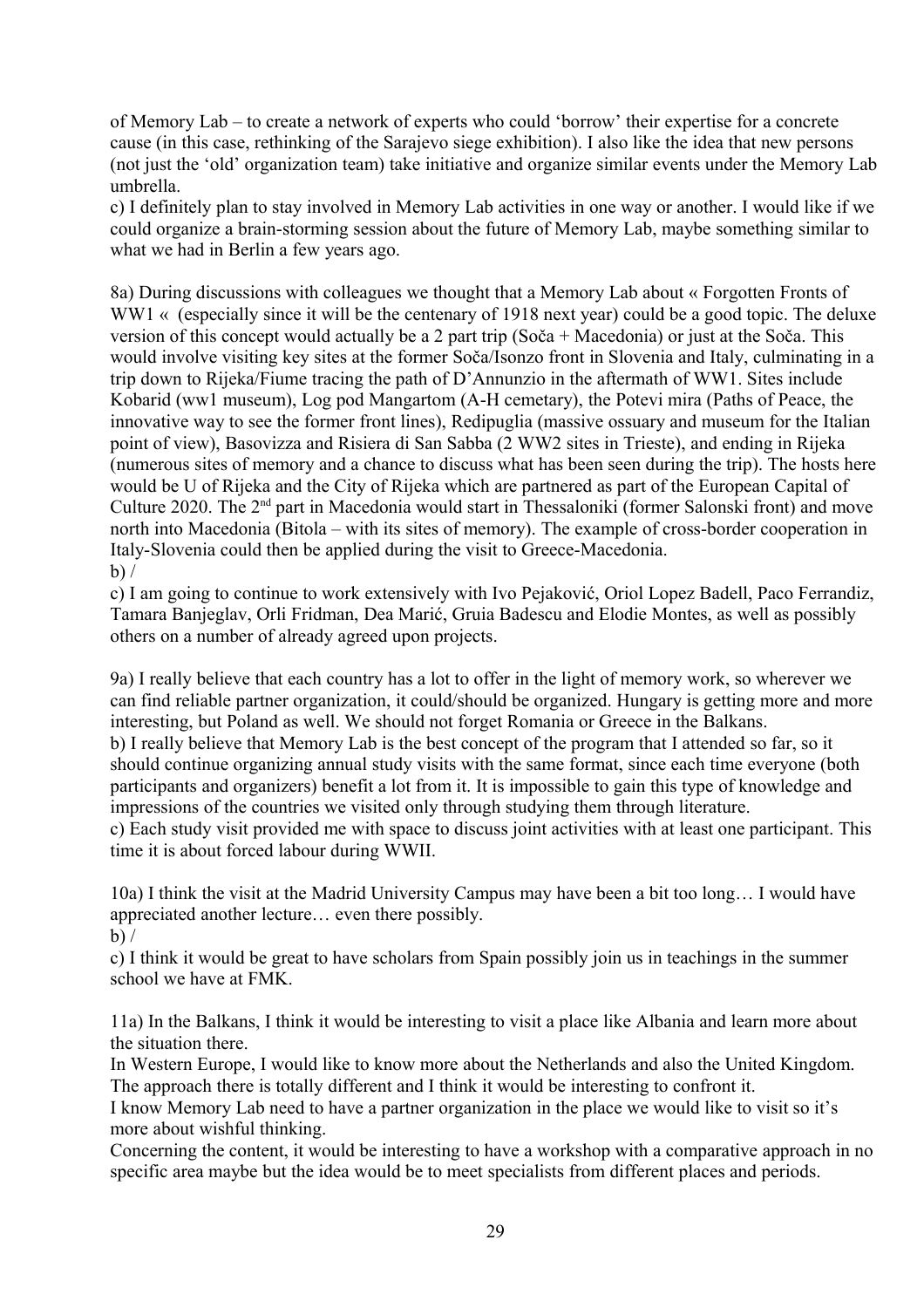b) I know Memory Lab has been created as a platform. Nevertheless, Memory Lab through all its study trips and workshops has developed in a way a unique perspective and approach. It might be interesting to think about what the group could make with this. Even though I think Memory Lab should stay a platform because it is a wonderful place of exchange, it might be interesting to think about what else it could become after all these years. c)  $/$ 

12a) I would be very happy to help organize a Memory Lab in Romania at some point – I realize that while it is Southeastern Europe (at least that's what is told in Romania since you're a student in elementary school…and what many geography textbooks say), and while it has many similarities with ex-Yugoslavia — various principalities belonging with different degrees of autonomy to Ottoman/Habsburg/Russian empires, united successively in 1859 and 1918; a wide array of minorities, royal dictatorship in 1938, fascism during war, antisemitism, ethnic (Hungarian-Romanian) violence during the WW2 erupting in 1990 (with the Targu Mures deaths etc), communism and post-communist transition (until 1948 they were in the same bloc; the 1970s turn on Ceausescu towards the non-aligned movement, the 'maverick' of 1968, turn 1980s despot), irredentist dreams of Greater x (Greater Romania clashing with Greater Hungary and other greats), Macedonian-like Moldova situation, etc etc etc— it is not usually included in such discussions, due to divergence from 1948 in both communist experience as well as the 1990s (conflict in Transylvania, while mobilized by 1990s elites, and expected by many analysts, did not materialize). Nevertheless, I think it would be an interesting parallel to make both for the other Southeast Europe participants, as well as for Western Europeans, to include a country that faces memory struggles with two distinctive and clashing systems : fascism and antisemitism – role in Holocaust in the Soviet Union, collaboration with Hitler, local pogroms of the far right- and the legacy of a heavy communist dictatorships- 1940s-1950s political violence, imposed collectivization of rural areas, strong secret police state- the Securitate- 1980s idiosyncrasies, paying the country debt and the generalized precarity of life, the new urbanism, bloody revolution in 1989), which would provide a striking contrast to the memory of socialism in Yugoslavia. Memory threads:

- *1.* Myths and memories of national unity vs empire and strong regional identities at 100 years from the 'Great Union' (self identifications-Transylvania as Central Europe/ethnic conflict region, Banat as multicultural paradise, Wallachia as deeply corrupt Balkan 'South', Dobrogea as Turkey redux, Moldavia as the backward 'East'; the German minority between 'the preferred minority' to the 'selling of the Germans'; the Hungarian autonomy vs memories of Empire and 1940s Horthy massacres)
- *2.* Fascism, antisemitism and the Holocaust- a place of amnesia?
- *3.* Memories of communism and its discontents: between criminalization and amnesty
- *4.* The 1989 revolution as foundation myth

Places: Bucharest (for 2,3,4: lectures; urban memory walk, including sites referring to the divided 1930s and 1940s and sites of the 1989 events; visits of 'Victory of Socialism' project – 'Ceausescu' Palace+ architectural ensemble; meeting with the Insitute of Investigation of Communist Crimes and authors of Criminalization report; meeting Elie Wiesel foundation etc), possibly Pitesti (Pitesti Prison – the memorial of 'Pitesti phenomenon' of early communism of 'reeducating' fascists and liberals into torturers, then communists – themes 2,3; Dacia plant – industrialization and everyday memories of communism for 3) (on the way between Bucharest and Sibiu); Brasov/Sibiu (lectures for 1,3: Transylvanian memories of union and war; 1990s Hu-Ro clashes; the German exodus; city walk: divided memories),

In addition, I wholeheartedly support the idea of a Memory Lab in the 'western borderlands', including Rijeka, Istria, Ljubljana, Trieste and around (Istria, Primorska/Venezia Giulia)- the memories of WW1, Italian fascism, division with the SHS Kingdom, WW2, socialism, Trieste as in-between city etc etc could be a fantastic one.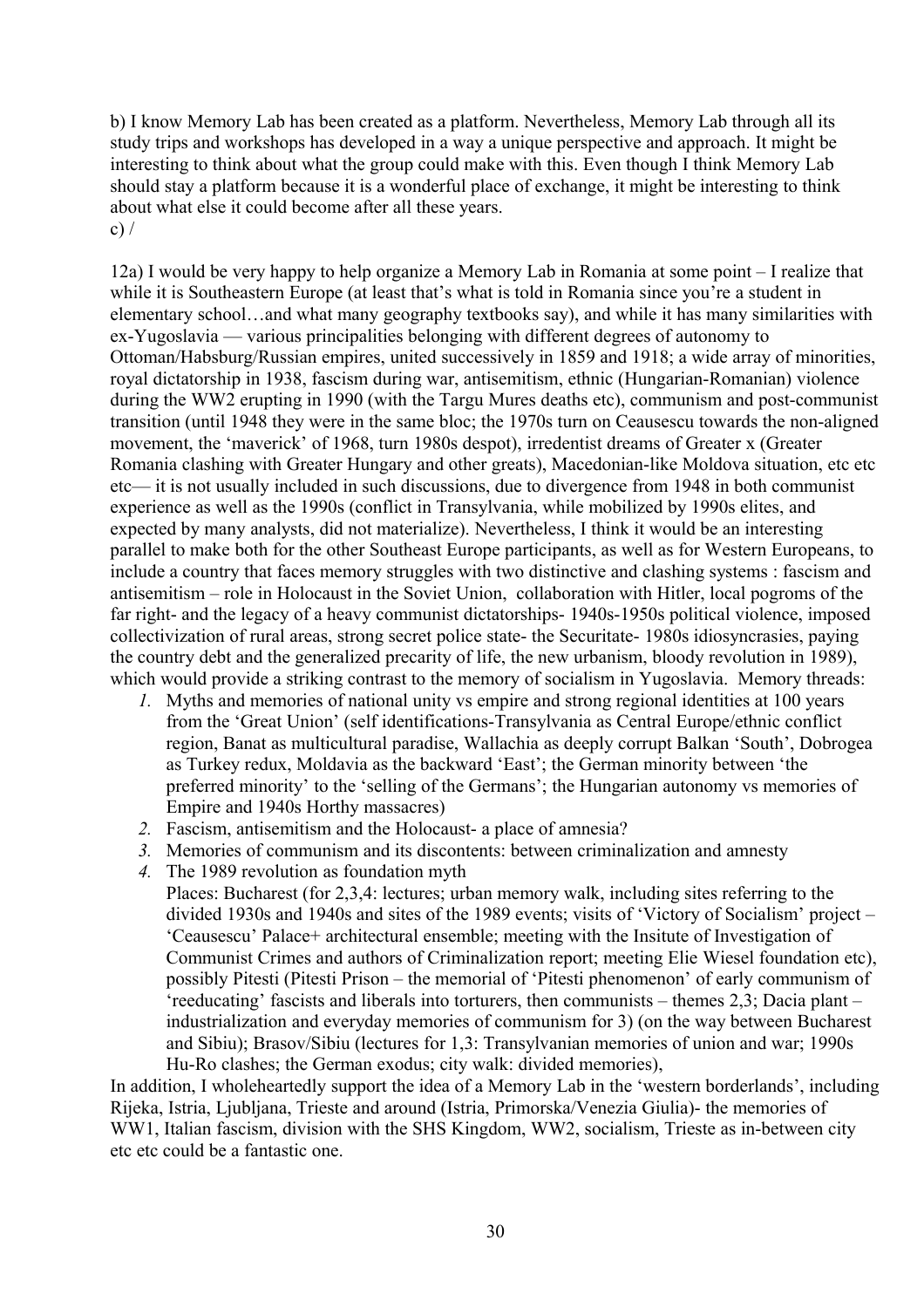b) Just many thanks for the fantastic work and looking forward to new activities! The Sarajevo museum workshop was great, similar events are very welcome, if there is budget of course… c) I suggested, via the kind messenger help of Sven, an activity next year, particularly relevant for the other SEE partners (this could be a rehearsal for a subsequent Memory Lab, or, in case there is interest and fits well with the schedule, a sort of Memory Lab itself)

Quick outline (could be distributed to partners):

*December 1st 1918, A Century After: Workshop and more*

On December 1<sup>st</sup> 2018, Romania celebrates its regular National Day with special zest as the Centennial of the 'Great Unification' of 1918. On December 1st 1918, the National Assembly of Romanians from Transylvania, with the support of the Transylvanian Saxon leadership, proclaimed in Alba Iulia the union of Transylvania with the Kingdom of Romania. This was the final act of a series of unions with territories that belonged to three different Empires, it was later narrated as the 'Great Union' to climax them all. Same day, some hundreds kilometers Southwest, Belgrade witnessed the declaration of the Kingdom of Serbs, Croats and Slovenes, a first incarnation of Yugoslavia, a country that would cease to exist.

Romania, narrated for a century as a nation-state of the majority Romanians, a group united by language but differentiated by religion and regional histories, and with minorities ranging from Germans and Slovaks to Turks and Tatars, has endured. Yet after a century of centralized rule, flawed interwar and post-1989 democracy, dictatorships and mass exodus, and a particularly disappointing 'transition' – called by a British academic's book 'Romania after 1989: The Theft of a Nation' –, there are voices who question it all. 'Why is Romania different', he contested book of a popular historian was a bestseller, an exercise in exceptionalism (popular not only in Yugoslavia…) and in selforientalization. Regionalism and autonomy, or even independence are voiced not only by minorities, but by particular elites in Transylvania and the Banat, arguing that their Central European histories and cultures make them incompatible to be ruled from Balkan Bucharest, prone to corruption and mismanagement. Moreover, the centennial of 1918 occurs as the country's leading film makers issued harrowing films about antisemitism and fascism in the interwar times and the role of Romania in the Soviet Holocaust, attacking the myth of the golden interwar 'Greater Romania' as haven, brutally interrupted by the communist takeover. It occurs as media exposes how surviving torturers of the communist state receive state pensions while the tortured wait for justice, as the 1989 events are constantly being reinterpreted, as Ceausescu is turning for many from the image of the brutal tyrant to a patriotic leader. The centennial of 1918 takes place in a country consumed by competing memories and sense of struggling self-identity.

"Romania has only two friendly neighbours: Yugoslavia and the Black Sea", goes a popular  $20<sup>th</sup>$ century saying. Yugoslavia was imagined, particularly in the 1980s years of Ceausescu's regime, as a socialist paradise, the country that made it; it was seen with admiration, affection, but also tropes of friendliness and brotherhood. The latter, as I was to find out in my years in the region, was not reciprocated. Romania was an other, never part of the narrative, part of the Brigama surrounding the land of in-between. Yet the 2018 centenary can be a good way to start looking at parallels and inverted perspectives and it prompts us to rethink the last century starting with the legacies of the day of December 1<sup>st</sup>. I propose a workshop in which we look at the memories and meanings of the two unions in dialogue with one another. Possible avenues of thought include: What does December  $1<sup>st</sup>$  mean for people in various parts of the broader region, how do the memories of the unifications compare, contrast, challenge each other? How do current debates in Romania echo, or twist, similar ones that have occurred in Yugoslavia and its successor states? How do concepts of conflict, territorial aspirations, sovereignty and autonomy, dictatorship, fascism and communism differ in the way they are employed in the different contexts and how does that help local understandings? What are the lessons of memory work in the former Yugoslavia for Romania, and to what extent is the Romanian experience of value to memory work in the region?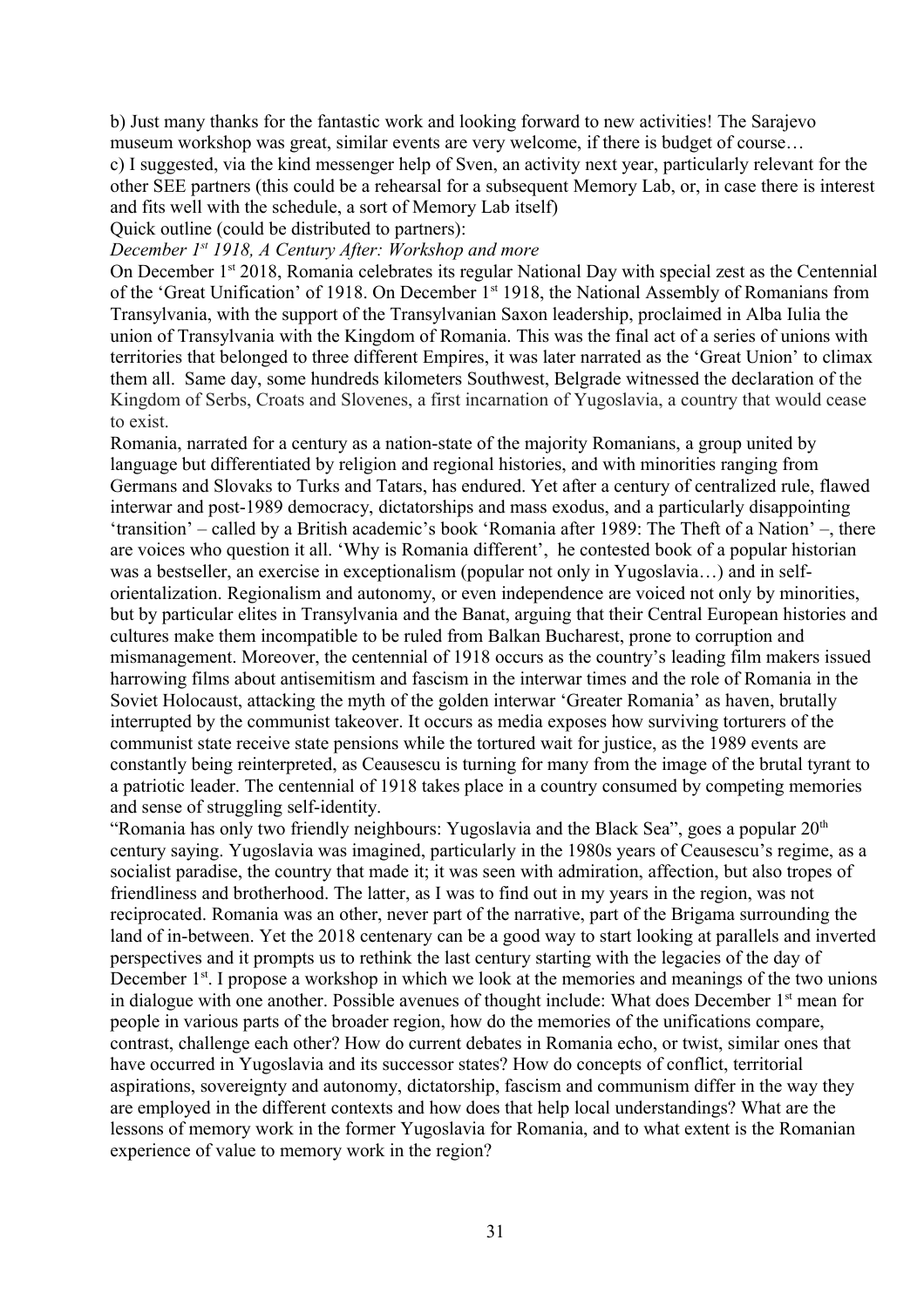I invite memory practitioners and scholars from the former Yugoslavia and beyond to join us in Bucharest (or, perhaps a Transylvanian location like Sibiu or even Alba Iulia) in 2018 for a workshop in which to discuss these issues. I will apply for funding from the Romanian Cultural Fund- any possible support from colleagues would be also appreciated. As an outcome, either a document (nonacademic book/special journal including reflections; or even academic if there such interest) or a traveling exhibit in a series of museums, from the Adriatic to the Black Sea. If there is interest, and ideas for the organization of this workshop, please write to me at  $gruia.badescu@ouce.ox.ac.uk$ .

13a) In South Eastern Europe for the next time, one very interesting location would certainly be Albania, because it has a specific history in comparison to socialist Yugoslavia and Eastern Europe in general during the communist period. For a later stage, a great choice could be the Italian-Slovenian-Croatian borderlands, as it would be a perfect illustration of Memory Lab's ambition to be Trans-European and to connect South Eastern Europe and Western Europe. - Otherwise I think it would be worth to rethink the structure and methodology and even the entire concept of the annual trips – sure, Memory lab has proven to be attractive and stimulating, but this should not prevent us to think about possible new paths, in order to avoid routinisation.

b) It is now eight years in a row that Memory Lab has (successfully) organized its annual workshop/study trip, establishing a stimulating network though which have have emerged many new projects… But the danger is routinisation. And everything today seems to be a "Lab": ""Thinking Lab", "Coffee Lab", "Innovation Lab", ... Perhaps time to invent something new?

c) Besides bilateral contacts with various Memory Lab associates I am currently in particular involved in the development of one joined seminar cycle for memory practitioners planned by Forum ZFD BiH, History Museum BiH, Buchenwald Memorial and Memorial Camp des Milles, which was first talked about at the Memory Lab in Serbia in 2016, and which is now entering the concrete planning phase and is foreseen to take place in 2018/19 in Bosnia and Herzegovina, France and Germany.

14. ROMANIA (Gruia said that can be great!)

SLOVENIA (We have the venue, coffee and some history to share) First World War/ Great war:

- the walk of peace http://www.potmiru.si/eng/, b) <https://www.kobariski-muzej.si/eng/>

- Oslavje, Redipuglia <http://www.itinerarigrandeguerra.com/en/33055/Memorial-of-Redipuglia> Second World War:

- Gorizia/ Nova Gorica (border IT-SLO),

- Ljubljana [http://www.muzej-nz.si](http://www.muzej-nz.si/)

- Maribor (border SLO- AUS)

If we focus on border topics, we can do also Croatia.

b) Love you all, you are doing a great job. I never enjoyed more and people are amazing. Keep doing it, you really are enriching our lifes.

c) We already exchanged our FB adresses. :-)

I will remain in contact with the museum people, since I invited them to join the ICMEMO

international commitee in order to do more projects together ; we were discussing also working on EU projects connected to the heritage of International brigades.

I have also connected some of the participants with my colleagues from Slovenia who are working on same topics. It is important to connect people and to try to find ways to collaborate on projects.

15a) Although quite demanding (organizationally and for the participants), I loved the fact that we were able to cross the borders and follow the story of asylum seekers in Spanish Civil War through Spain and France. I would love to be able to have these kinds of thematic wholes that would connect different countries and allow us to clearly put the local/national history in the context of other events.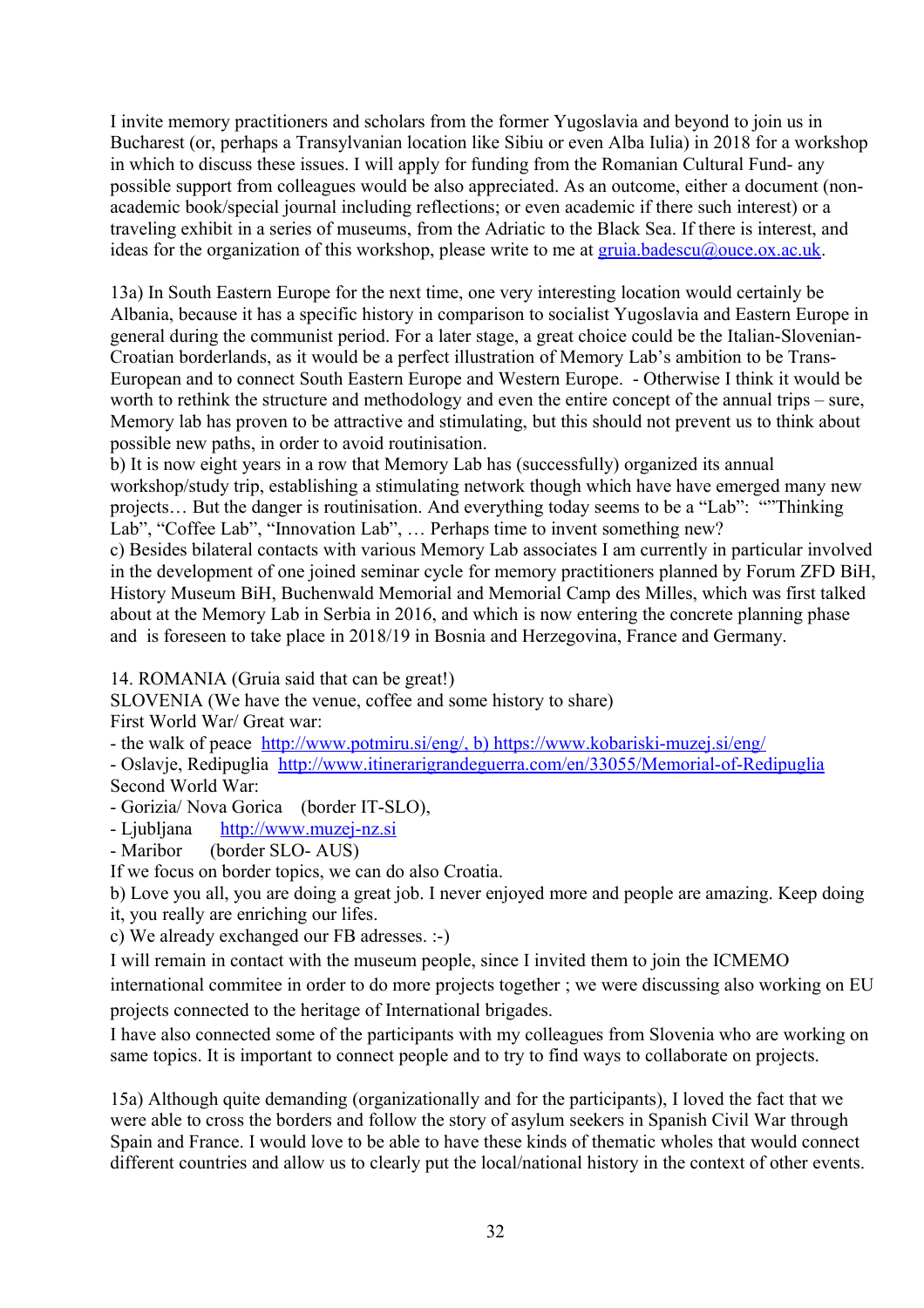b) As mentioned before, Memory Lab is a great opportunity to take in a lot of knowledge and experience in a very short time. It allows me to dig into different topics using the best local professionals and always shows elements of the history that would stay pretty much inaccessible in other ways. Being able to spend time with memory professionals from different countries willing to discuss and open important topics was an invaluable experience for me.

c) I am planning to create a research program in cooperation with some of the museums represented by Memory Lab participants in the following years.

16a) Workshops in Romania, in Bulgaria and in Italy

b) Memory Lab as an experienced body for the discussion of basic principles for commemoration in Europe. Memory Lab should prepare and produce a report on this topic which should be discussed step by step and should be presented to some European institutions after all c) Cooperation with EUROM

17a) Albania - I have a network of museums, partners and contacts that might be useful for planning and organizing study trip/workshop in Albania – dealing with the communist past as blossoming topic in the Albanian society (civil society, museums, art projects, etc)

Turkey – as the country with no memory studies/dealing with the past developed; potential local partners (donors?) identified and some initial contacts made. To be discussed. Slovenia/Italy

b) It would be good to work on strengthening the capacity of the ML organization team/body, it is too good platform with great potentials to depend on one person only.

c) Organization of the international workshop « Wake up Europe, Sarajevo Calling » *Connecting Local History and International Perspectives*", workshop organized in cooperation with Südosteuropa-Gesellschaft, but in the framework of the Memory Lab, 26 June to 29 June 2017. Memory Lab platform was largely used for inviting its members - curators, historians, museum and memory professionals (Buchenwald, Camps des Milles, Shoah memorial, etc) to give their contribution. The aim of the workshop was to work together on rethinking of the current permanent exhibition «Besieged Sarajevo » and to elaborate recommendations for its further development. Organization of the study trip to Bosnia and Herzegovina for the Belgian group of museum professionals and educators in partnership with Kazerne Dossin from Belgium (developed with Griet Brosens and Marjan Verplancke), in collaboration with Prijedor based NGOs – Izvor, Kvart, Optimisti. – November 2017

18a) Cooperation with history teachers associations and other cultural institutions in the Balkans b) Several ideas for cooperation with history teachers associations and other cultural institutions in the Balkans

c) Projects related to remembering First World War in post-Yugoslav countries

 $19. /$ 

20a) I suggest that you give more time to the lectures that introduce us to each topic, I consider that the papers by Paloma, Oriol, Gareth, and Txema were complete but they may have had more time to go deeper in each topic.

 $b) /$ 

c)  $/$ 

21a). In 2018, it would be good to make big strategy planning with clearly defined goals for the future. Maybe it is time that Memory Lab goes international(?) or to make a publication on previous editions of Memory Lab and publicise it.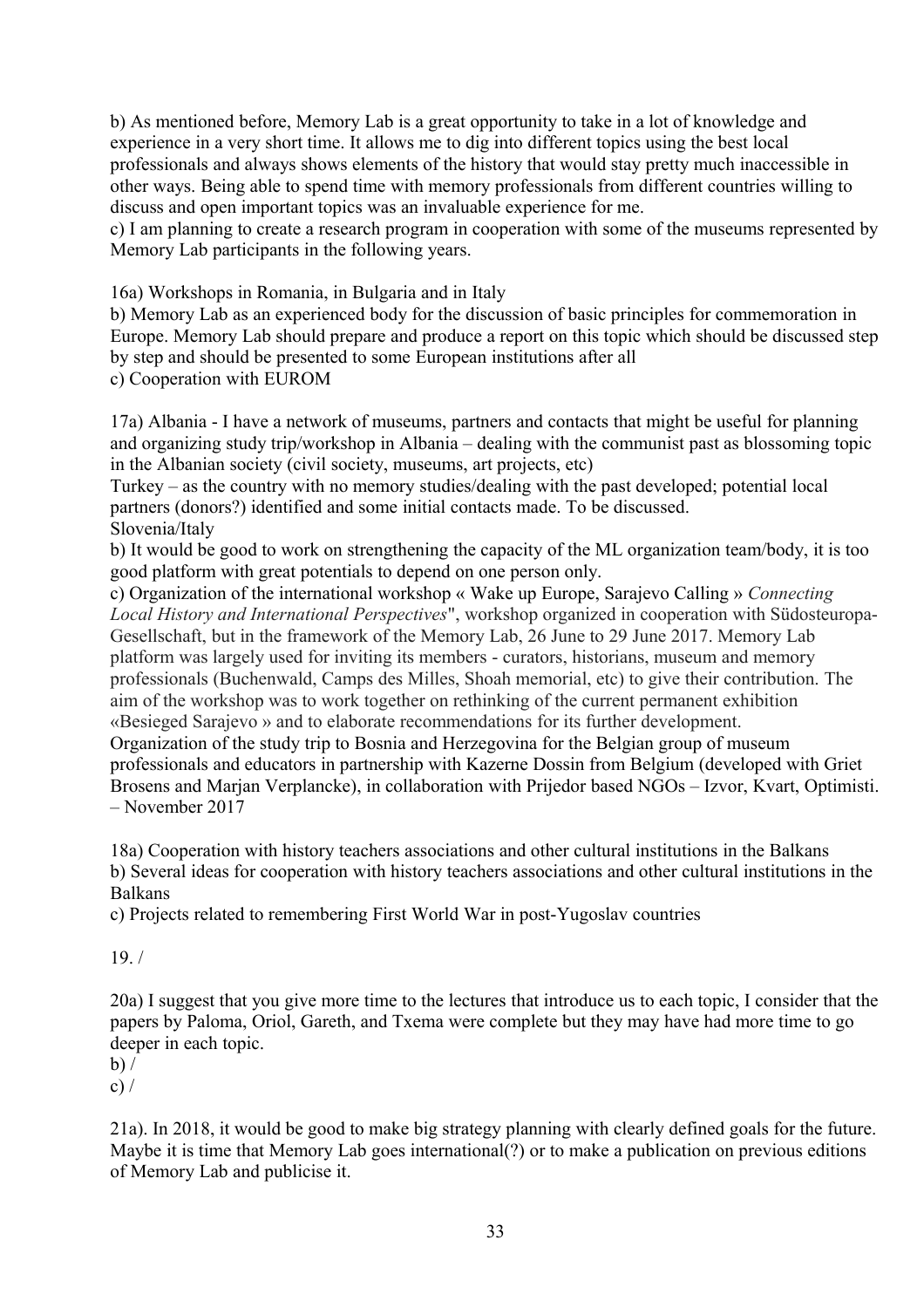b) Regardless that I'm personally little bit tired of it, this is, by far, the best experience in my professional work.

c) There had been already some plans and negotiations with the members of Memory Lab for next year. Plans soon to be made public.

22a) An interesting location for consideration would be Albania, due to the fact that very little attention has been paid to its model of "not dealing" with the communist past. Only in the last five years or less has the leftist government attempted to establish its first museums and memorial sites. And, due to the fact that the country is still in its first steps of initiating a proper state-driven politics of remembering its communist past, Memory Lab could provide for a very fruitful platform where ideas and reflections over Albania's politics of memory and remembrance could spring off and make it to concrete projects with both state and non-state actors.

b) The quality of the Memory Lab study trips is amazing and every detail is meticulously thought-out. I would only suggest that some more thought is put into how heavily packed the visits to different sites/institutions are made and how traveling from site to site is coordinated. c)  $/$ 

23a) I will suggest Greece. The history of Greek civil war is strongly connected with the history of Yugoslavia, Bulgaria and Albania. It involves more countries and still today represents a problem inside Greece and in neighboring countries. The workshop can include visits of several sites in Athens, Thessaloniki but also neighboring Bulgaria and Macedonia where some of the refugees and members of the communist partisan movement were evacuated.

b) Keep up the good work! :-)

c) Until today we (organization to which I'm affiliated) had several projects on topics related to the recent past with one of the partners of Memory Lab. My idea and I hope that we'll continue our cooperation in direction of working on joint projects.

24 a) I would make one suggestion: what about enlarging our group to people working on the questions of the representation of the violent past with other tools (photographers, performers, artists from companies…).

I would like to give the floor to some of the participants: for instance, what about a discussion lead by people working in museums? So they could share their views, questions and their perceptions starting from their own window.

If we are willing to see some other countries that can be relevantly compared to Former-Yugoslavia, I think it would be really interesting to go to Northern Ireland one day.

b) In my opinion, it would be interesting to share our experience in a way or another in order to spread some of the reflections and to show the interest of this experience. It could be a book with pictures, or some other way to invent.

c)  $/$ 

25a)Well, one of the options could definitely be Croatia, focusing on southern part, visit to fascist and communist camps on islands Rab and Goli otok. There is also Rijeka, and possibility of connection with the WW I front at Soča (Italian-Slovenian border). Also, Slovenia itself could function well.  $b) /$ 

 $c) /$ 

26a) I believe that Albania could be very interesting for the next study trip.

 $b) /$ 

c)  $/$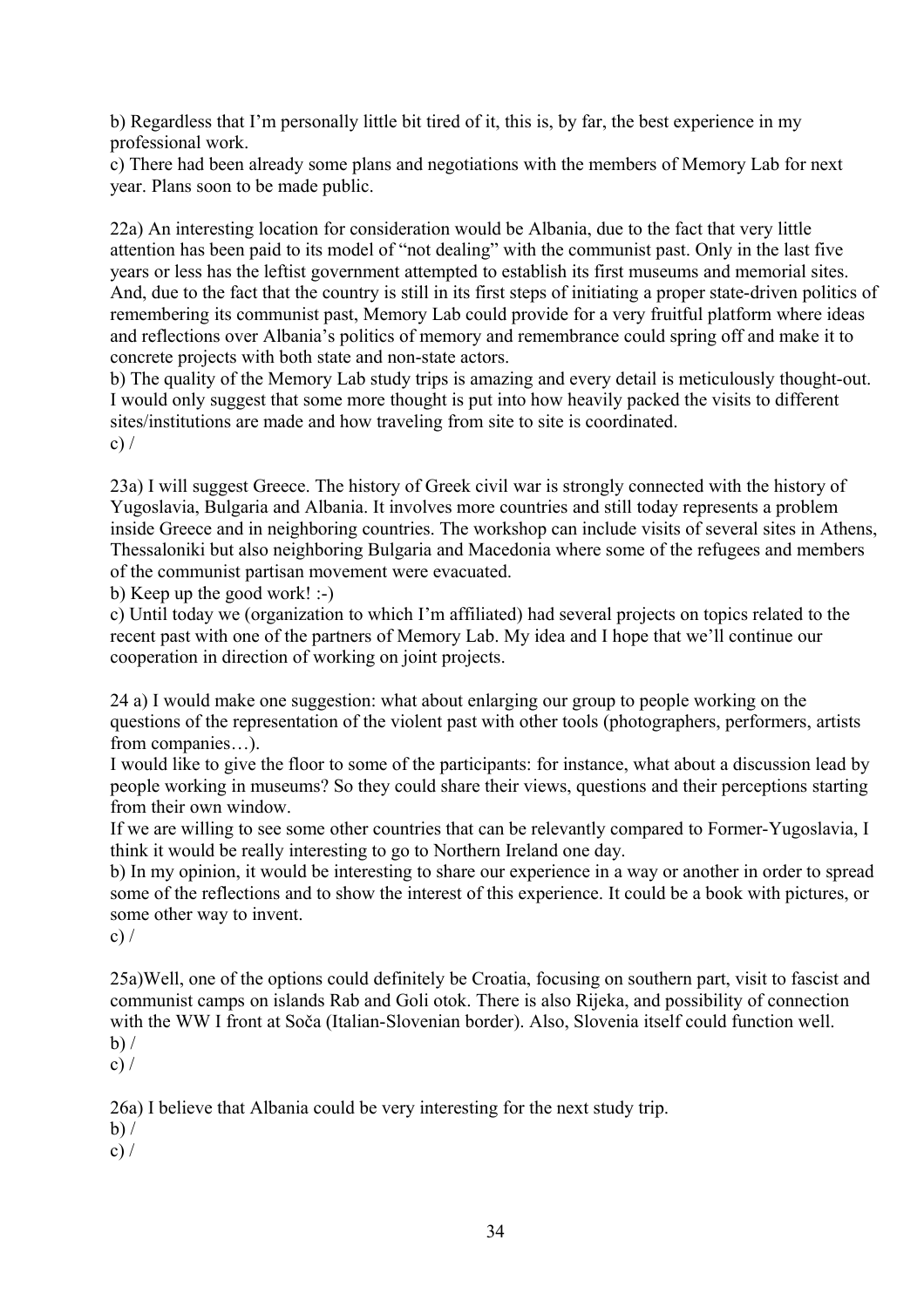#### 27a) /

 $b)$  /

c) In cooperation with the Historical Museum of BiH, Jasenovac Memorial site prepares an exhibition about workers of the railroad workshop from Sarajevo who were deported to Jasenovac camp.

28. It is necessary to keep the tradition of gathering during one calendar year. Maybe include some other interested people in the organisation, and redistribute obligations regarding organisation of future workshops. Initiate cooperation between the participants through organisation of smaller-size events at different locations (this has been already happening, but it should be registered as a part of the Memory Lab programme), and encourage new forms of cooperation amongst the participants (in Belgrade we had additional time for this during the workshop, and it was very useful). a) Since it South-East Europe turn then I think it should be either Greece or Albania, maybe more Albania due to its specifics when compared to other countries, most of all its' introvert regime. b) The Memory Lab is the best opportunity I've got in area of building of a memorialisation culture, the way it was created and the connections and relations we established are invaluable. It is important

that we all invest effort to maintain the platform in distant future.

c) The most of the activities I realize with:

Forum ZFD Sarajevo – realisation of the project of establishing documentation and information centre in Prijedor, and other similar activities.

Youth Initiative for Human Rights Sarajevo – organisation of Youth camp in Kozarac, near Prijedor. Occasional and permanent cooperation with other Memory Lab workshops participants. The most recent form of cooperation is arranging visit of Belgium visitors to Prijedor, with Griet Brosens and Elma Hašimbegović.

29a) Turkey, Istria, Albania, Austria.

b) I have no suggestions regarding this segment, but I do feel urge to point out really excellent organisation (this was my first Memory Lab study trip, so I can't make comparison to previous programmes, which does not undermine the spotless organisation from the very beginning, even before arriving to Spain).

c) Being a freelance researcher, I've been already cooperating with some of the Memory Lab participants, and I plan for some future activities in area of culture of memorialisation.

30a). Bearing in mind current financial insecurity, maybe we should focus on activities that may be organised by two or more partners within the Memory Lab network, under the name of Memory Lab, and with the support of coordination/organisation team. No specific location or topic crosses my mind at the moment, but we will have time and opportunity to discuss that.

b) Maybe reduction of the annual study trip group should be considered. My impression is that the group was great, but this kind of programme is always very intensive and it simply doesn't leave much time for people to get to know each other, exchange certain ideas directed to establishment of cooperation amongst different organisations and individuals. If the group would be smaller, maybe it would be more productive and allow more time to socialize.

c) We will continue our cooperation with Forum ZFD regarding our transitional justice programme, i.e. more specifically in relation to the "School of Different Memories", and we have already discussed about some other potential activities for the next year.

As of this year we are partners in the European youth programme organised by the Memorial Camp Rivesaltes, and based on this annual trip experiences and meeting the memorial staff in person, thanks to the Memory Lab, we plan to improve that programme for the next year.

31a) Current situation and past events in Croatia certainly impose Croatia as a logical suggestion.